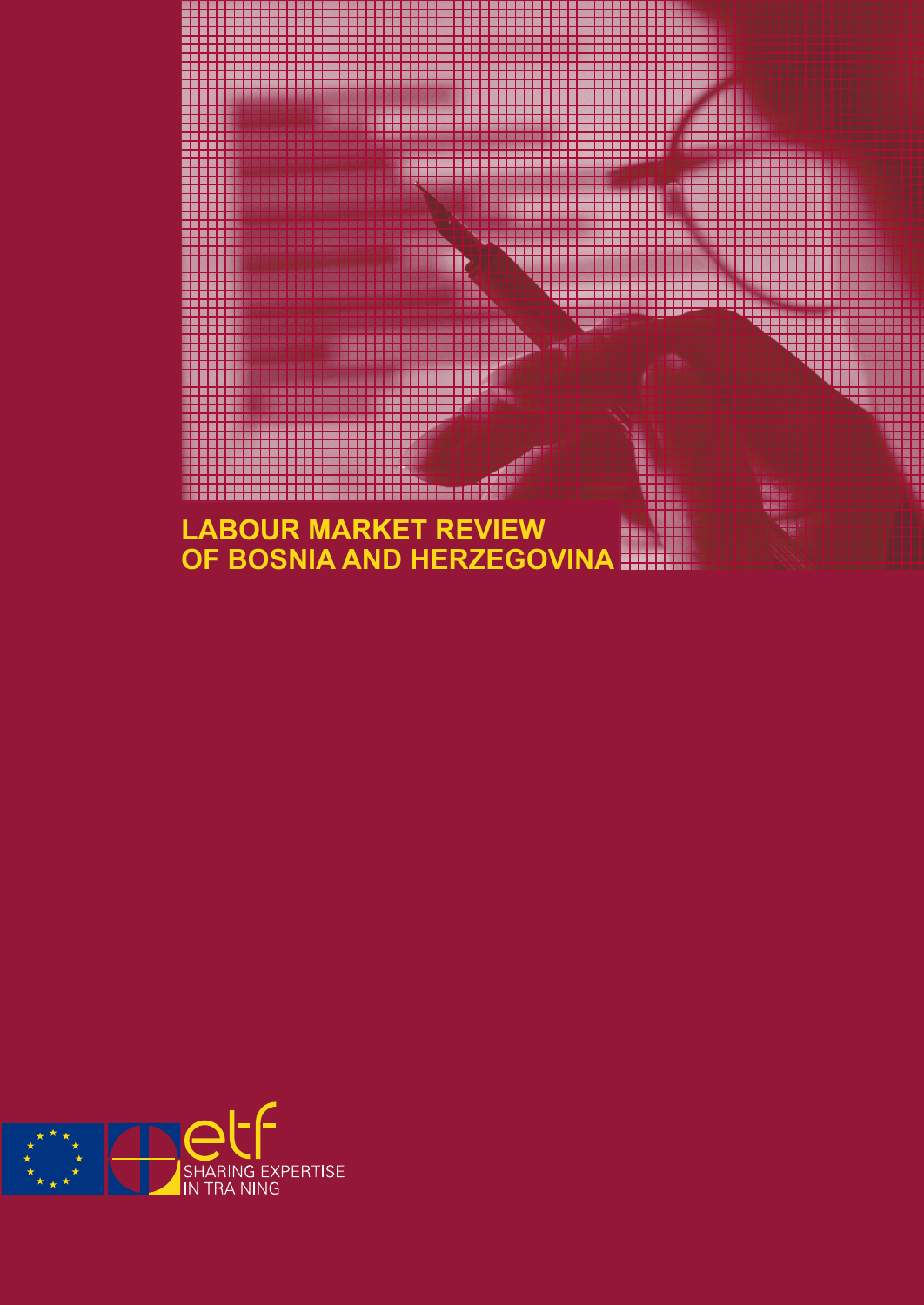# **THE EUROPEAN TRAINING FOUNDATION IS THE EUROPEAN UNION'S CENTRE OF EXPERTISE SUPPORTING VOCATIONAL EDUCATION AND TRAINING REFORM IN THIRD COUNTRIES IN THE CONTEXT OF THE EU EXTERNAL RELATIONS PROGRAMMES**

#### HOW TO CONTACT US

Further information on our activities, calls for tender and job opportunities can be found on our web site: www.etf.europa.eu

For any additional information please contact:

External Communication Unit European Training Foundation Villa Gualino Viale Settimio Severo 65 I – 10133 Torino **T** +39 011 630 2222 **F** +39 011 630 2200 **E** info@etf.europa.eu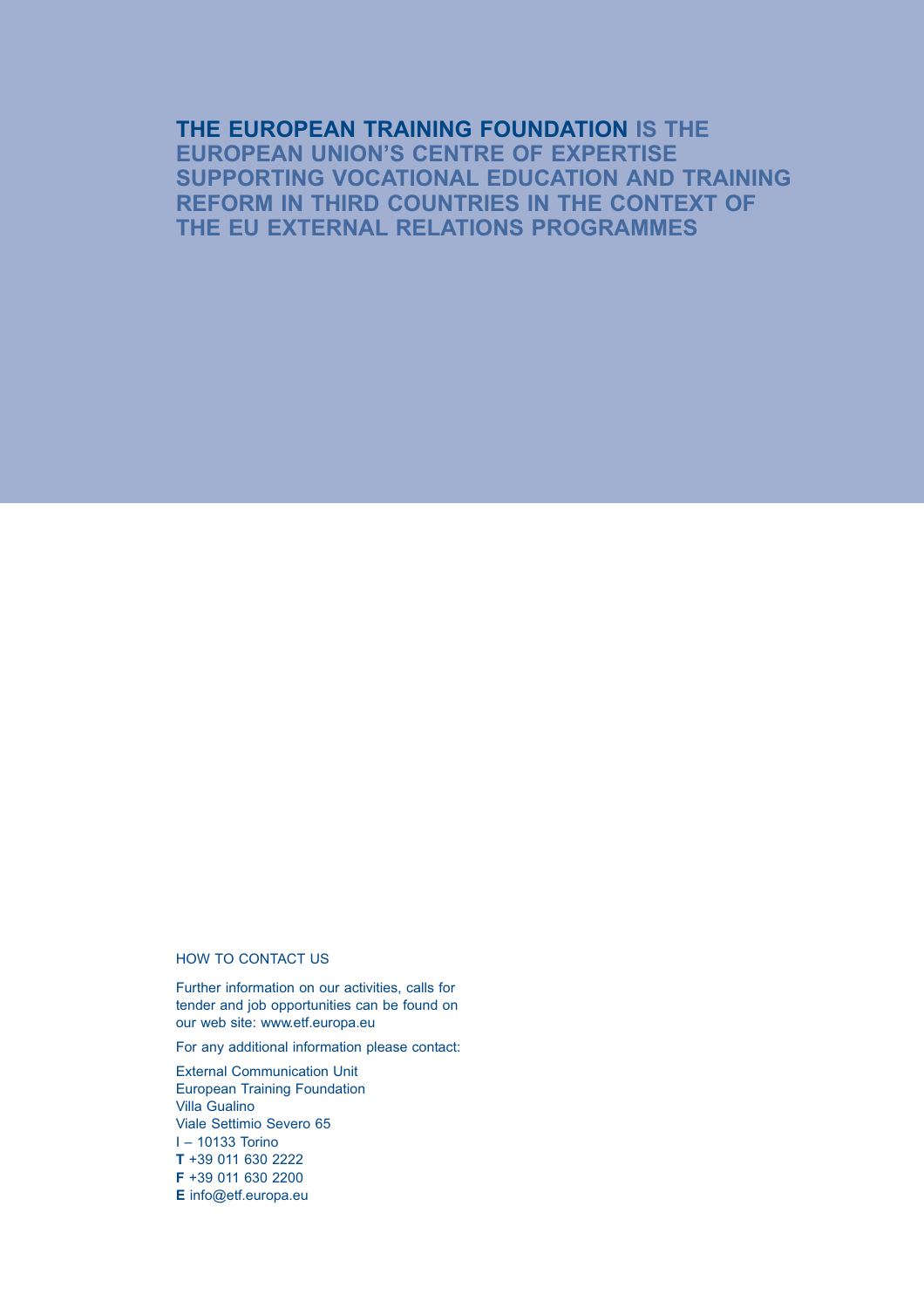# **LABOUR MARKET REVIEW OF BOSNIA AND HERZEGOVINA**

*Prepared by Zoran Pavlovic and Sahrudin Sarajcic (national experts), Ray Phillips (international consultant), Anastasia Fetsi, Henrik Huitfeldt and Ulrike Damyanovic (ETF experts) European Training Foundation 2006*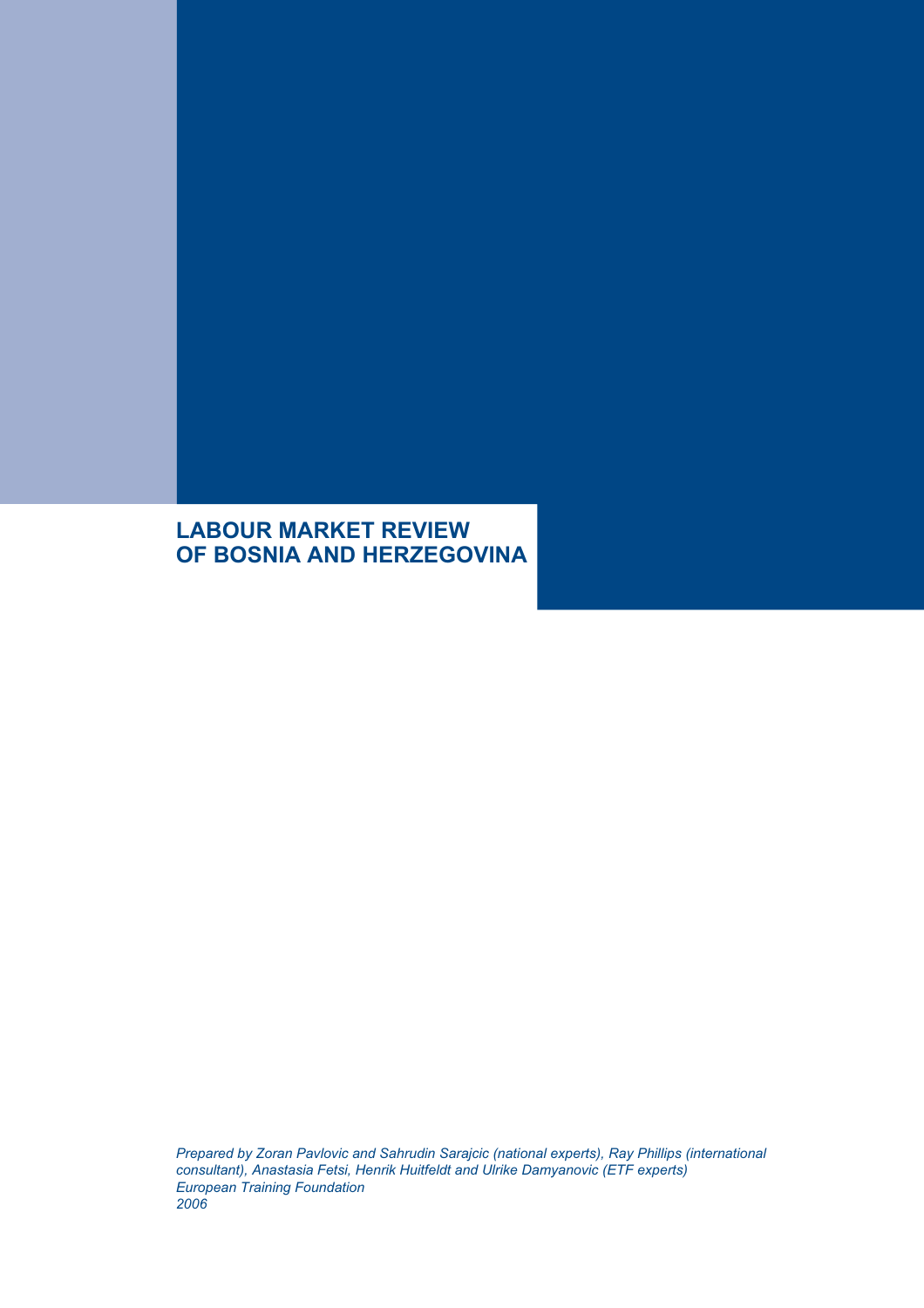#### *Europe Direct is a service to help you find answers to your questions about the European Union*

#### **Freephone number (\*): 00 800 6 7 8 9 10 11**

(\*) Certain mobile telephone operators do not allow access to 00 800 numbers or these calls may be billed.

A great deal of additional information on the European Union is available on the Internet. It can be accessed through the Europa server (http://www.europa.eu).

© European Communities, 2007 Reproduction is authorised provided the source is acknowledged.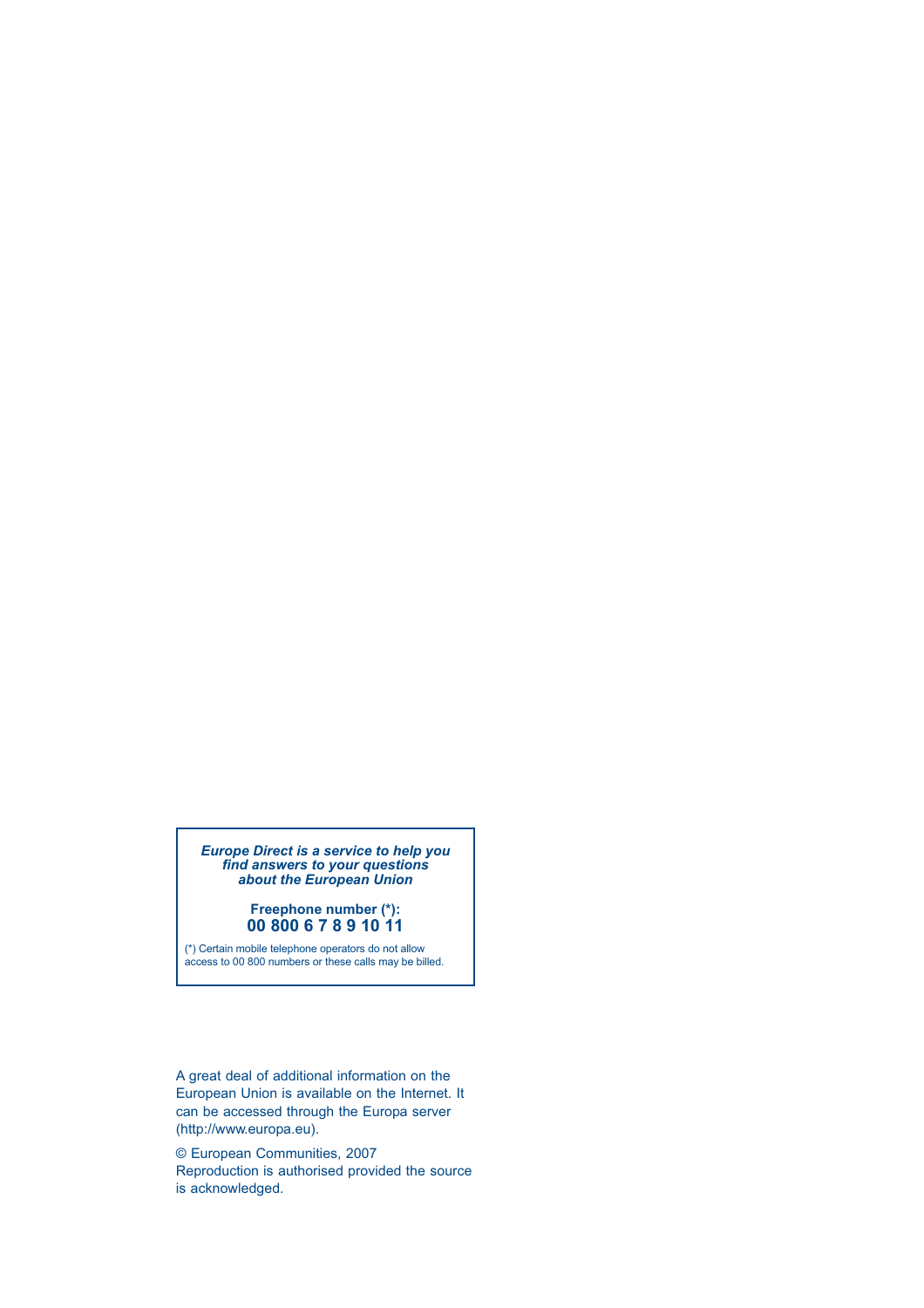# **CONTENTS**

| <b>CONTENTS</b>          |                                                                                                                |    |  |
|--------------------------|----------------------------------------------------------------------------------------------------------------|----|--|
|                          |                                                                                                                |    |  |
| <b>PREFACE</b>           |                                                                                                                | 5  |  |
|                          |                                                                                                                |    |  |
| <b>EXECUTIVE SUMMARY</b> |                                                                                                                | 7  |  |
|                          | 1. ECONOMIC SITUATION AND BACKGROUND                                                                           | 11 |  |
| 1.1                      | Macroeconomic situation                                                                                        | 11 |  |
| 1.2                      | <b>Economic restructuring</b>                                                                                  | 12 |  |
| 1.3                      | The informal economy                                                                                           | 14 |  |
|                          |                                                                                                                |    |  |
|                          | <b>TRENDS IN THE LABOUR MARKET</b>                                                                             | 15 |  |
| 2.1                      | Population and the structure of the labour force                                                               | 15 |  |
| 2.2                      | Employment developments and structural shifts and changes                                                      | 16 |  |
| 2.3                      | Inactivity, unemployment and social exclusion                                                                  | 21 |  |
| 2.4                      | Qualification levels of the workforce and skill mismatches                                                     | 23 |  |
| 2.5                      | Main labour market challenges                                                                                  | 27 |  |
|                          |                                                                                                                |    |  |
|                          | 3. REVIEW OF POLICIES, AND LEGISLATIVE AND INSTITUTIONAL FRAMEWORKS<br>FOR ADDRESSING LABOUR MARKET CHALLENGES | 29 |  |
| 3.1                      | Employment policies and governance                                                                             | 29 |  |
| 3.2                      | Increasing the adaptability of enterprises                                                                     | 33 |  |
| 3.3                      | Attracting more people to enter and remain in the labour market:<br>making work a real option for all          | 38 |  |
| 3.4                      | Investing more and more effectively in human capital                                                           | 48 |  |
|                          |                                                                                                                |    |  |
|                          | <b>4. CONCLUSIONS AND RECOMMENDATIONS</b>                                                                      | 53 |  |
|                          |                                                                                                                |    |  |
| <b>ANNEXES</b>           |                                                                                                                | 57 |  |
|                          | Annex 1: Case study - The leather/shoe industry in Derventa municipality                                       | 57 |  |
|                          | Annex 2: The labour market institutional setting                                                               | 58 |  |
|                          | Annex 3: Main provisions of labour laws and employment laws in the entities                                    | 59 |  |
| <b>ACRONYMS</b>          |                                                                                                                | 63 |  |
|                          |                                                                                                                |    |  |
| <b>BIBLIOGRAPHY</b>      |                                                                                                                | 65 |  |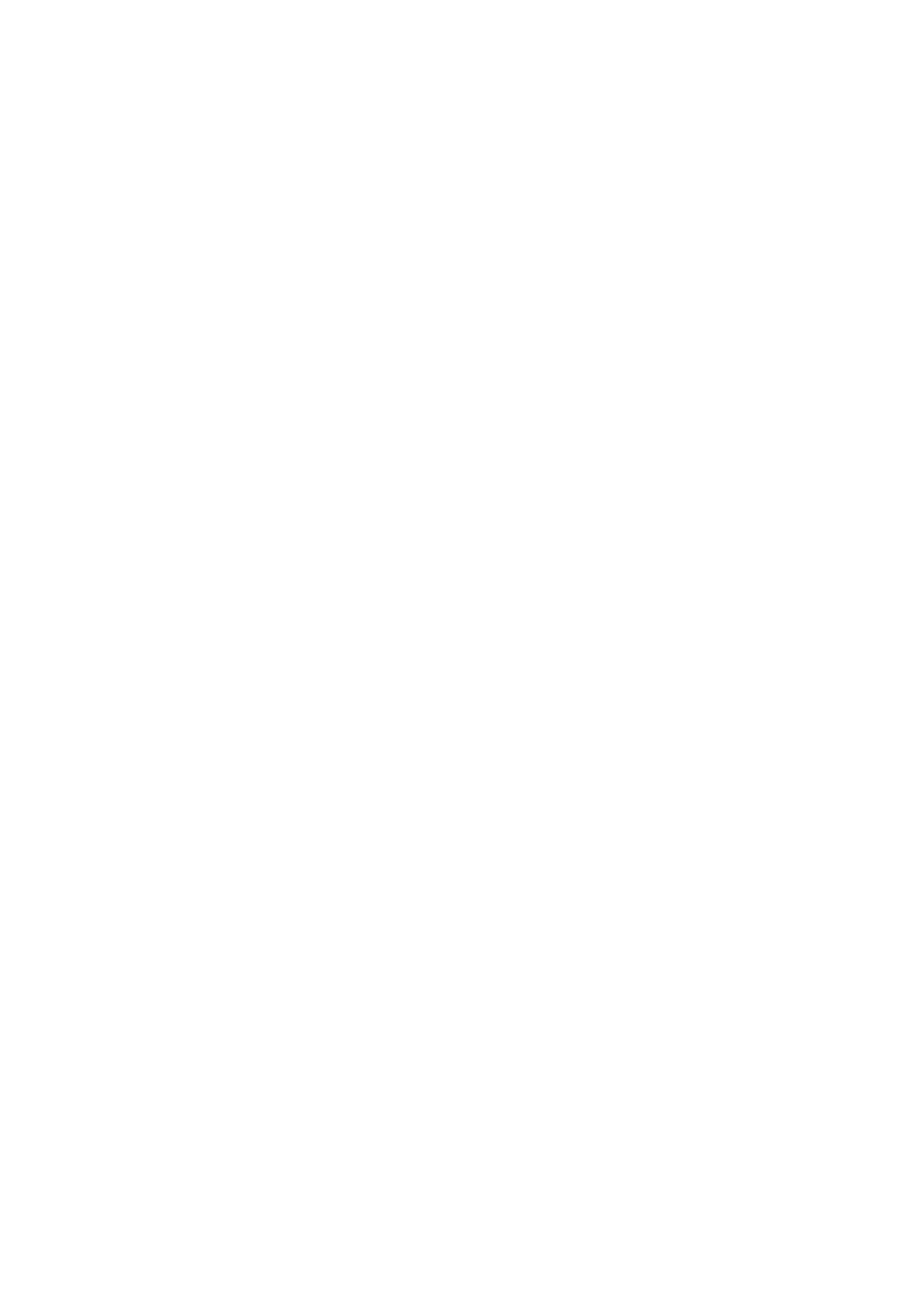# **PREFACE**

During the past decade all Western Balkan countries, at different points in time and at different speeds, have started the process of economic and social transformation into functioning democracies and market economies. As in other transition countries the transformation process has been difficult, and despite the progress made to date, major challenges still exist in all fields, including social and economic development. The Western Balkan countries will need to continue their intensive and systematic efforts in order to succeed in the economic restructuring process and to ensure the necessary economic growth and social cohesion to enable them to catch up with, and sustain a closer relationship with, the EU. Given the contribution made by employment and productivity to economic growth, some of those efforts need to be directed towards the development and implementation of employment policies and structural labour market reforms that support the economic restructuring process and lead to increases in productivity. In this context emphasis must be given to efforts for the development of an adaptable, entrepreneurial and well-skilled labour force through adequate investment in human capital. Importance must also be given to the promotion of inclusive labour markets (open for all and attracting the inactive) for greater social cohesion.

The ETF, in agreement with the European Commission, has undertaken a series of in-depth reviews of the labour markets in the Western Balkan countries with the aims of contributing to a better understanding of their functioning and of identifying areas for further work in the fields of employment policy and education and training reform. The reviews have a dual purpose:

1. to contribute to EU programming by providing well-documented input to the programming documents of the CARDS programme; to the annual country progress reports on the Stabilisation and Association Process; to the European Partnership papers; and to the action plans that the governments will have to prepare in order to address the challenges identified in the European Partnerships;

-----------------\_\_\_\_\_\_\_\_\_\_\_\_\_\_\_\_\_\_\_\_\_\_\_\_\_ ------------------\_\_\_\_\_\_\_\_\_\_\_\_\_\_\_\_\_\_\_\_\_\_\_\_\_\_\_\_\_\_ \_\_\_\_\_\_\_\_\_\_\_\_\_\_\_\_\_\_ -----------------

╶╀┼┼┼┼┼┼┼┼┼┼┼┼┼┼┼┼╎ <del>╒╉┪┪┪┪┪┪┪┪┪┪┪┪┪</del> 

2. to provide a comprehensive background instrument that will enable the European Commission and the countries of the Western Balkans to support policy developments.

Specifically, the reviews:

- 1. analyse the economic context in the Western Balkan countries, and in particular the pace of the economic restructuring process and its impact on jobs and employment (Chapter 1);
- 2. analyse recent trends in the labour markets with the aim of identifying major challenges in the labour markets in terms of the economic restructuring process (Chapter 2);
- 3. assess policy responses and the institutional setting for addressing the challenges identified from the perspective of supporting economic restructuring and growth (Chapter 3);
- 4. provide recommendations for further action (Chapter 4).

The labour market challenges and the policy responses are examined against the four broad key objectives set out in the revised European Employment Strategy:

 $\blacksquare$  increasing the adaptability of workers and enterprises;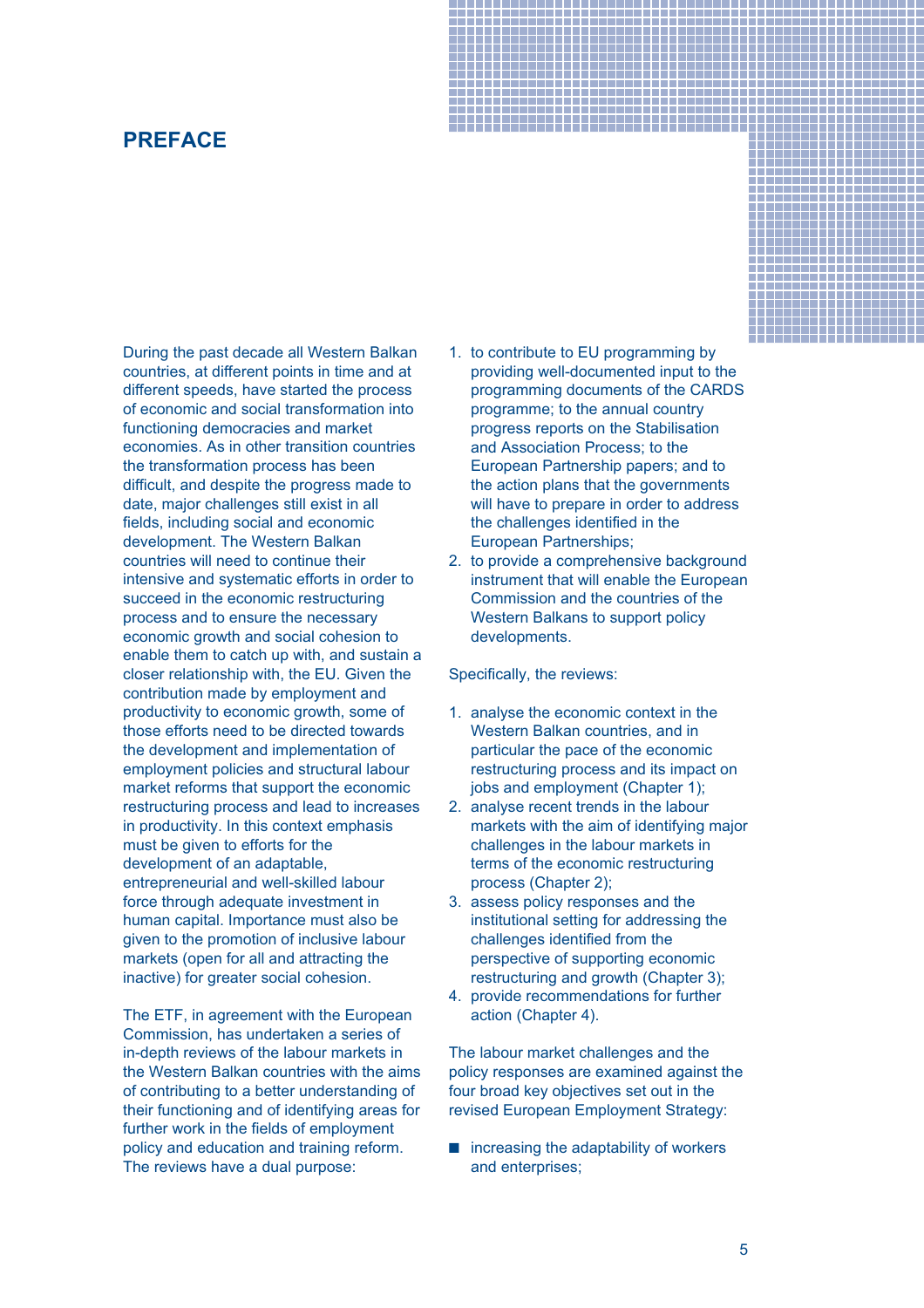- attracting more people to enter and remain in the labour market;
- investing more and more effectively in human capital;
- **E** ensuring better implementation of reforms through better governance.

The labour market review of Bosnia and Herzegovina was prepared between July 2005 and November 2005 by a team of experts (national experts Mr Zoran Pavlovic and Mr Sahrudin Sarajcic; international expert Mr Ray Phillips; and ETF experts Ms Anastasia Fetsi, Mr Henrik

Huitfeldt and Ms Ulrike Damyanovic). The reviewing process entailed a broad consultation of documents prepared by international organisations and national institutions, as well as in-depth interviews with national and local stakeholders. One fact-finding field visit took place in July 2005, a second in September 2005, and a validation seminar with national stakeholders of the draft results of the review in November 2005. We would like to thank all representatives of national and local institutions who provided us with valuable information and comments.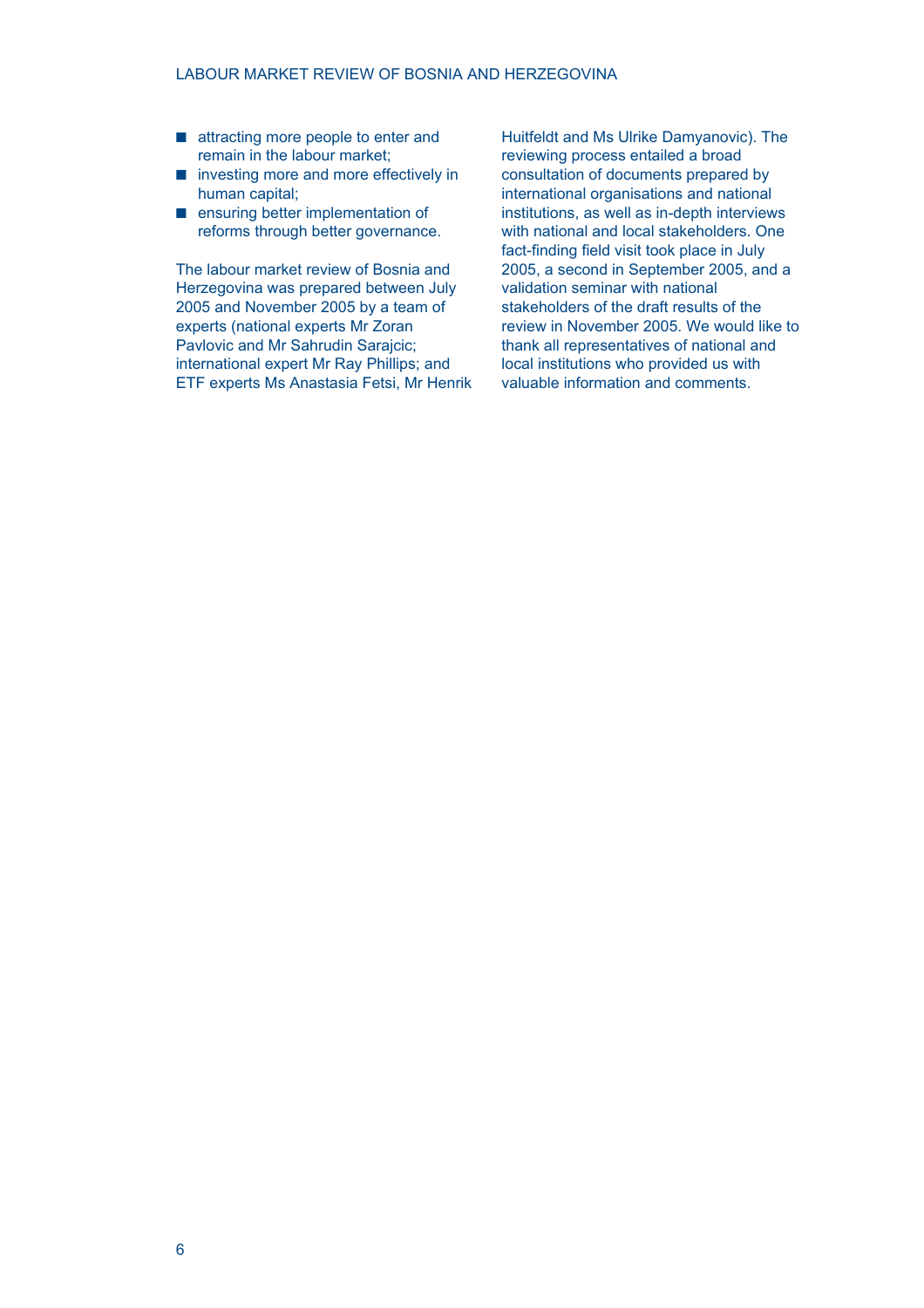# **EXECUTIVE SUMMARY**

As a result of the break-up of Yugoslavia, the war and economic reforms, the old economic structure and patterns of employment in Bosnia and Herzegovina have been challenged to their foundations. Since the Dayton agreement in 1995, the main focus of policy in Bosnia and Herzegovina has been on maintaining peace and a stable political environment, and initiating a process of state-building. In this context, restructuring of the economy and efficient governance have been secondary issues. The established governance system, with several different institutions at different levels responsible for policymaking, has therefore remained intact, although it is not conducive to effective economic reforms. Despite increasing macroeconomic stability, the structural problems of the economy in Bosnia and Herzegovina remain substantial and serious. Bosnia and Herzegovina comprises three 'entities': the Federation of Bosnia and Herzegovina, Republika Srpska and Brčko District. The Federation of Bosnia and Herzegovina has 10 mostly autonomous cantons. Brčko District is very small and has not been covered in this study.

Transitory labour markets, such as the one in Bosnia and Herzegovina, are difficult to analyse using standard data sources. The registered data on employment through establishment surveys have a limited explanatory value as they do not capture the large informal economy (estimated by the United States Agency for International Development and the Financial Services Volunteer Corps to be one-third of official GDP), nor do they provide information on labour mobility. According to data from the Household Survey Panel Series (HSPS, 2001–04), conducted by the Statistical Offices in Bosnia and Herzegovina, there

are two main labour market trends. Firstly, there have been recent increases in both activity rates (from 48.4% in 2001 to 57% in 2004) and employment rates (from 40.6% in 2001 to 44.3% in 2004), though these remain much lower than in the EU and other countries in the region; Republika Srpska has had higher activity and employment rates than the Federation of Bosnia and Herzegovina, but the gap between rates for the two entities is rapidly decreasing. Secondly, both registered and ILO unemployment rates have been increasing and are relatively high (40% and 22.1%) even for transition economies. Large differences exist in the employment rates for groups with different educational attainment levels, which indicates that skills are important in the competition for jobs, at least in the formal labour market.

-----------------\_\_\_\_\_\_\_\_\_\_\_\_\_\_\_\_\_\_\_\_\_\_\_\_\_\_ \_\_\_\_\_\_\_\_\_\_\_\_\_\_\_\_\_ . . . . . . . . . . . . . . . . . . . ╎╀╀┾╊╊╂╂╂╂╂╂╂╂╂╂╂╂ ╶╀┽┽┾┾╈╅┪┪┪┪┪┪┪┪┪┪┪ . . . . . . . . . . . . . . . . . . . .

One of the major challenges for the labour market in Bosnia and Herzegovina is the low level of job creation in the formal economy as a result of the slow pace of the privatisation process and the overall restructuring of the economy. The destruction of old industrial jobs in previously state-owned enterprises has not been offset by increased job creation in growing and newly created enterprises. As a substantial number of large enterprises are still undergoing privatisation, the pressure on the labour market is likely to increase further. So far the informal economy and the agricultural sector (and perhaps also the service sector in Republika Srpska) have absorbed laid-off workers and labour market entrants. They have also provided income-generation opportunities for people who have an employment contract in enterprises under privatisation, but who do not actually work or get paid. The share of employment accounted for by the informal sector is high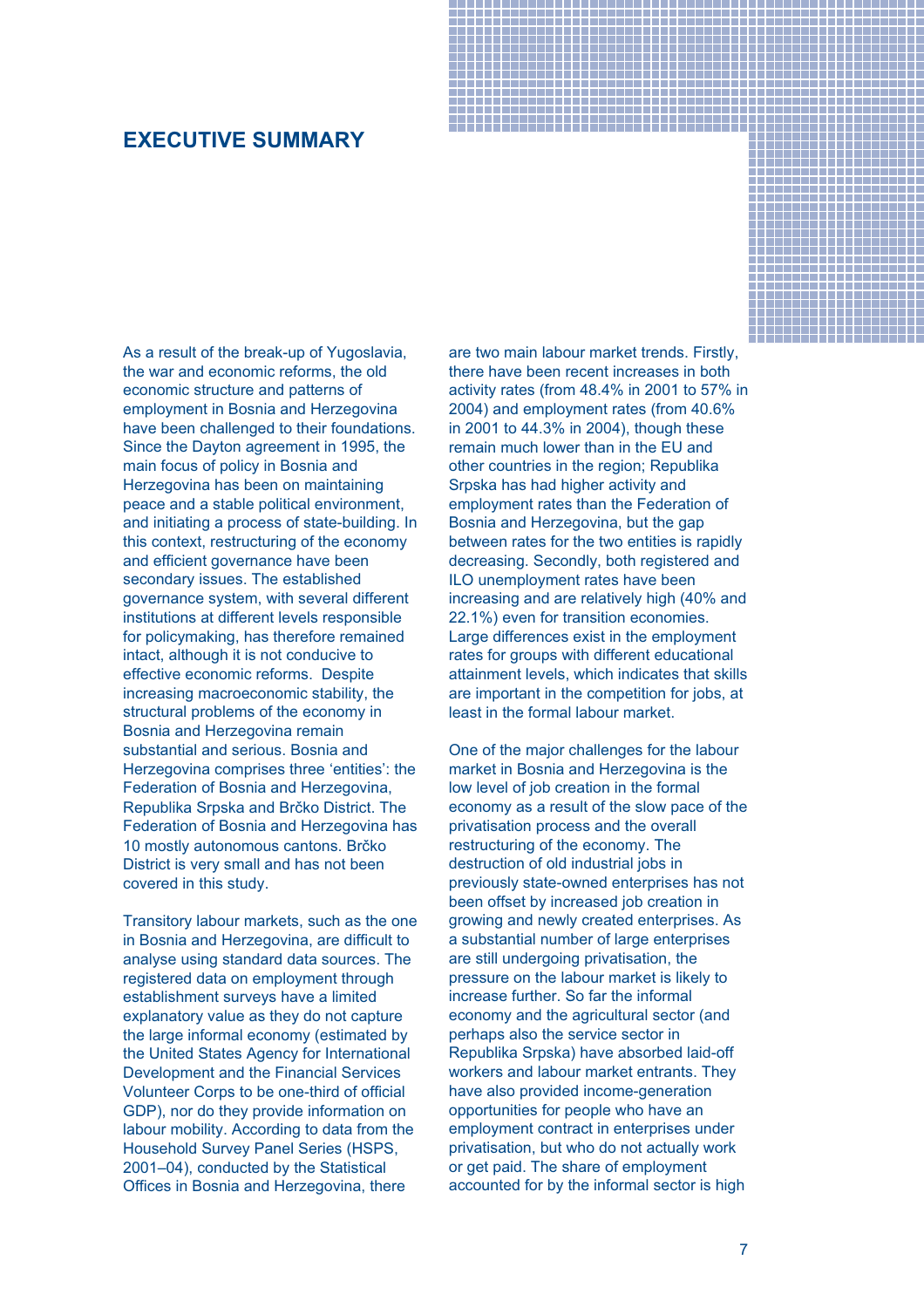(39.5% of total employment in 2004), and is higher in Republika Srpska than in the Federation of Bosnia and Herzegovina (44.4% vs. 35.4%). In the Federation, the number of both formal and informal jobs increased between 2001 and 2004, while in Republika Srpska the number of formal jobs decreased. Overall, a large part of the growth in employment is a result of a growth in informal employment.

A second challenge is to attract more people into the formal labour market, in particular women and young people. The employment rate for women (31.7%) is much lower than that for men (57%), the gap being particularly large in the Federation of Bosnia and Herzegovina (30 percentage points); the employment rate for young people aged 15–24 years (22.4%) remains much lower than the EU average, though at least it has increased during recent years. The challenge is also to address the issue of weak attachment to the formal labour market on the part of a large proportion of the labour force. According to HSPS data, only 19.3% of the population had a formal job for all four years between 2001 and 2004. The rest of the labour force moved between informal employment, formal employment, unemployment and inactivity. The mobility of the labour force in Bosnia and Herzegovina is higher than in many transition countries, but this is not an indication of a well-functioning labour market: instead, it is a result of the scale and pervasiveness of the informal economy, which is characterised by repeated irregular jobs.

A third challenge is to improve the quality of the supply side. The educational attainment levels of the population aged 25–65 years are lagging behind those of the same age group in the EU as a whole, with a higher percentage of people with a low level of education and a lower percentage of people with higher education. Women are particularly disadvantaged. Furthermore, it is likely there has been a depletion of the skills of the population over recent years because of a lack of employment and development opportunities and the country's low level of economic activity. Young people's

participation in education and training has increased during recent years, but deficiencies in the quality of the education provision raise questions about the preparedness of young people for the labour market. Although widespread skill gaps do not yet exist, there are particular shortages and a general concern about basic skills, partly concealed by the low levels of demand in the formal economy. If it is not addressed, the weakness in the supply side will be a serious impediment for the economic restructuring and development of the country.

# EMPLOYMENT POLICY FORMATION

There is clear recognition of the importance of employment in the wider economic and development strategy. Employment is recognised in a number of important contexts: SME development, education reforms and poverty strategy. The Poverty Reduction Strategy Paper (2002–04; 2004–07), signed by the Council of Ministers, clearly alludes to the importance of labour market reform in the fight against poverty. However, in practice labour market issues are not being addressed successfully, nor have relevant employment policies been developed and translated into operational plans. While there are a number of themes (more jobs and reducing the grey economy), there is no overarching employment strategy or policy at state or entity level that has clear aims and objectives and that helps to direct the priorities of the labour market institutions.

The institutional arrangements for the labour market in Bosnia and Herzegovina are complex. They mirror general governance arrangements, with the added complication of parallel employment bureaux. The state, the entities and the cantons are all involved in aspects of labour market regulation or provision through labour ministries, employment agencies/services, labour inspection and socioeconomic councils at entity and cantonal level (for the Federation of Bosnia and Herzegovina), and the Ministry of Civil Affairs and State Employment Agency at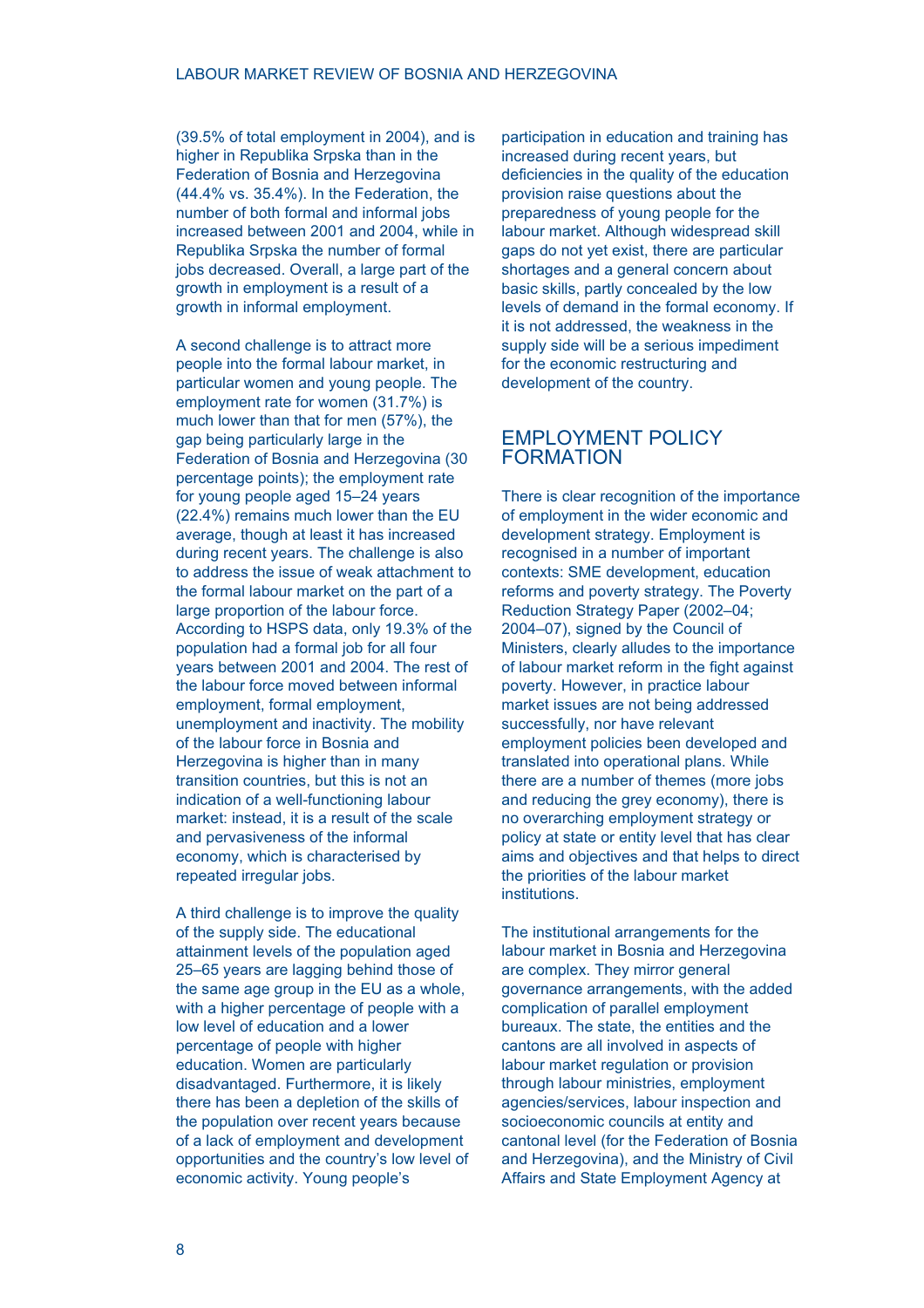state level. In fact the state plays little part in labour market policy, although there are signs that the State Employment Agency is beginning to involve itself in aspects of operational policy. These arrangements have significant costs in terms of the effort needed to achieve reasonable coherence across the institutions and labour market(s); to service the many political interfaces; to develop, install and maintain common information systems and other operational processes; and to develop sufficient expert capacity in any single organisation.

The institutional structure does little to address the common observation that the labour market in Bosnia and Herzegovina is fragmented and segregated. Indeed, the existence of so many legislative bodies reinforces the notion of separateness and, at entity level, gives rise to very significant differences in the costs imposed on employers. This is true across the entities, but especially so in the Federation of Bosnia and Herzegovina as a result of the cantonal structure. The position in Repulika Srpska is relatively straightforward in that there is a single integrated employment service and no political institution in between the municipality and the entity government.

Areas for future work to address the challenges identified above include the following.

# IMPROVING THE INSTITUTIONAL SETTING

In order to achieve policy coherence, reduce operational costs and overcome the notion of separateness and fragmentation of the labour market, the institutional arrangements need to be reviewed as early as possible in the context of broader governance considerations. This is particularly true for the Federation of Bosnia and Herzegovina, where the federal authorities could have a stronger role in the development and implementation of labour market policy across cantons.

# INCREASING THE ADAPTABILITY OF ENTERPRISES

The following steps will be required.

- Barriers to SME establishment and growth must be removed in practical terms. This requires simplification of institutional complexities and strategic actions. However, immediate improvements are also possible in the short term, as demonstrated by examples of good practice in a number of municipalities in both Republika Srpska and the Federation of Bosnia and Herzegovina.
- **Policies to reduce the level of non-wage** costs on individual companies (principally by increasing the tax/contribution base) and to limit the scope of the formal wage determination system must be developed and implemented.
- Economic restructuring of large former state enterprises should be facilitated. In particular, the policy of protecting (unproductive) jobs for three years following the purchase of an enterprise must be reviewed.
- $\blacksquare$  There is a need to address remaining deficiencies in the labour laws of the entities, namely (i) the overgenerous duration and level of maternity pay, which is in any case widely disregarded, and (ii) Article 143 of the labour law on waiting lists, which is not applied in practice because the costs involved are simply unaffordable. Although these are not central to the functioning of the labour market, they do affect attitudes towards compliance with labour law and participation in the informal economy.

# ATTRACTING MORE PEOPLE TO ENTER AND REMAIN IN THE LABOUR MARKET: MAKING WORK A REAL OPTION FOR ALL

The following actions will be necessary.

■ There is an urgent need to develop a coherent strategy for levering jobs out of the informal and into the formal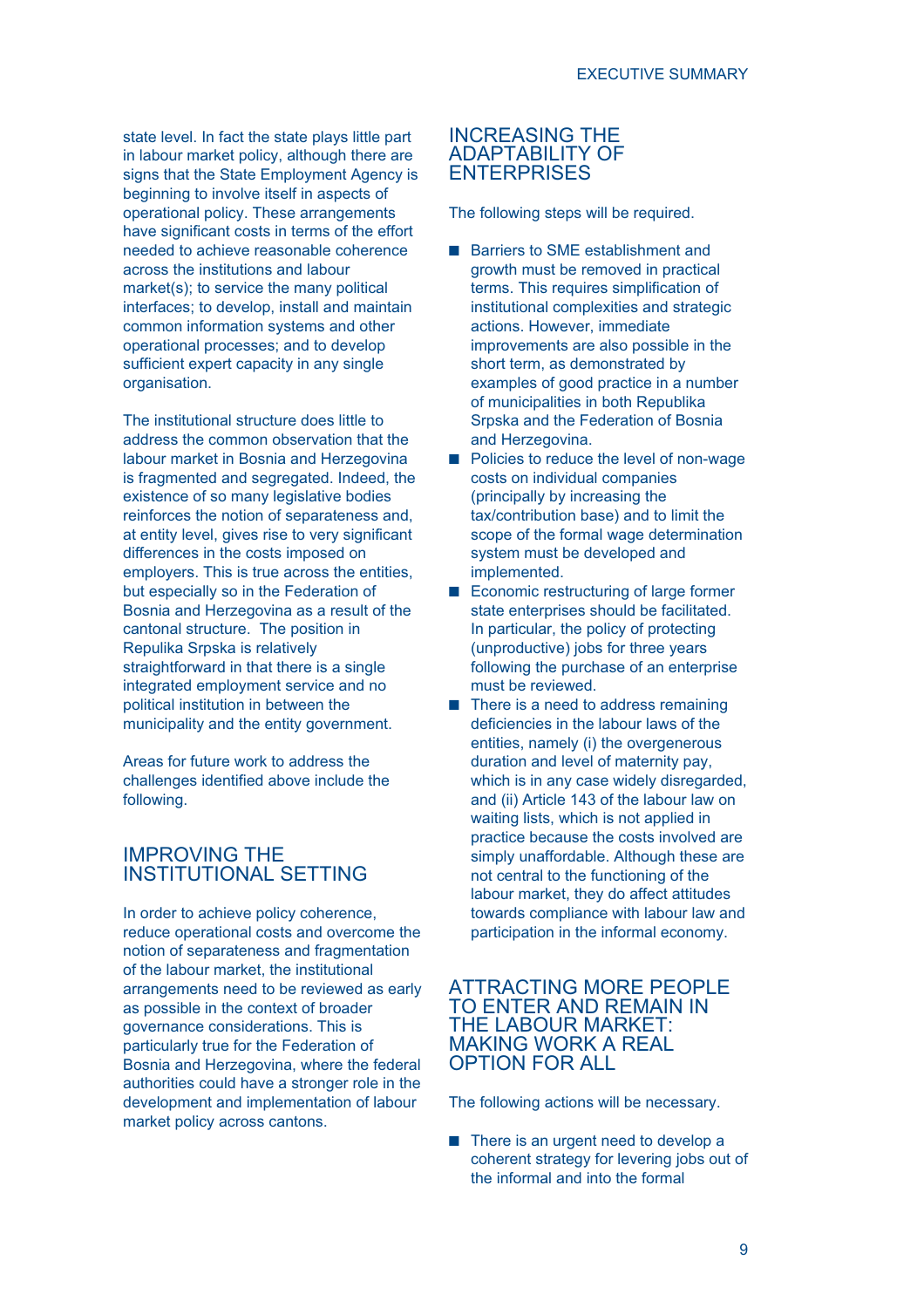economy, with a clear implementation strategy including leadership arrangements. The most important elements of the strategy are the reform and strengthening of the labour inspectorate, the reduction of non-wage labour costs and the effectiveness of the public employment service(s).

- Active labour market programmes must be rebalanced, with less resources allocated to grants and loans to employers, and more to basic employability training for unemployed people.
- The functioning of the employment services must be improved by:
	- **EXECUTE:** clearly identifying their purpose and priorities;
	- **F** reducing/eliminating workloads generated by the registration of people seeking basic health insurance (an alternative arrangement needs to be found);
	- **improving the cost-efficiency of the** employment services in the Federation by re-examining the institutional arrangements;
	- **reviewing operational procedures** and processes;
	- **EXECUTE:** ensuring a better deployment of resources, with a better balance between back-room and front-line staff and a better management of workflow;
	- **n** improving the services to unemployed people through a higher quality of information, counselling and guidance:
	- **n** improving relations with employers;
	- modernising IT systems.

# INVESTING MORE AND MORE EFFECTIVELY IN HUMAN **CAPITAL**

A number of actions are needed.

- Education and training reform initiatives aimed at the creation of a joint education and training space should be continued. These include faster progress in the approval of the state framework law on VET and the effective functioning of the state agencies for (i) standards and assessment and (ii) curriculum development.
- Efforts must be continued to achieve better cooperation between the education and training sectors and the labour market at local level.
- There is a need to disseminate and implement good practice on enhancing the quality of education provision from donor projects to a large number of schools.
- $\blacksquare$  The issue of the permanent upgrading of the skills of the population through short-term measures (for example, promoting the participation of adults in training within the framework of active labour market measures) and the development of strategic approaches to adult learning (for example through the work on the development of a lifelong learning strategy initiated by the Organisation for Security and Cooperation in Europe (OSCE)) should be addressed.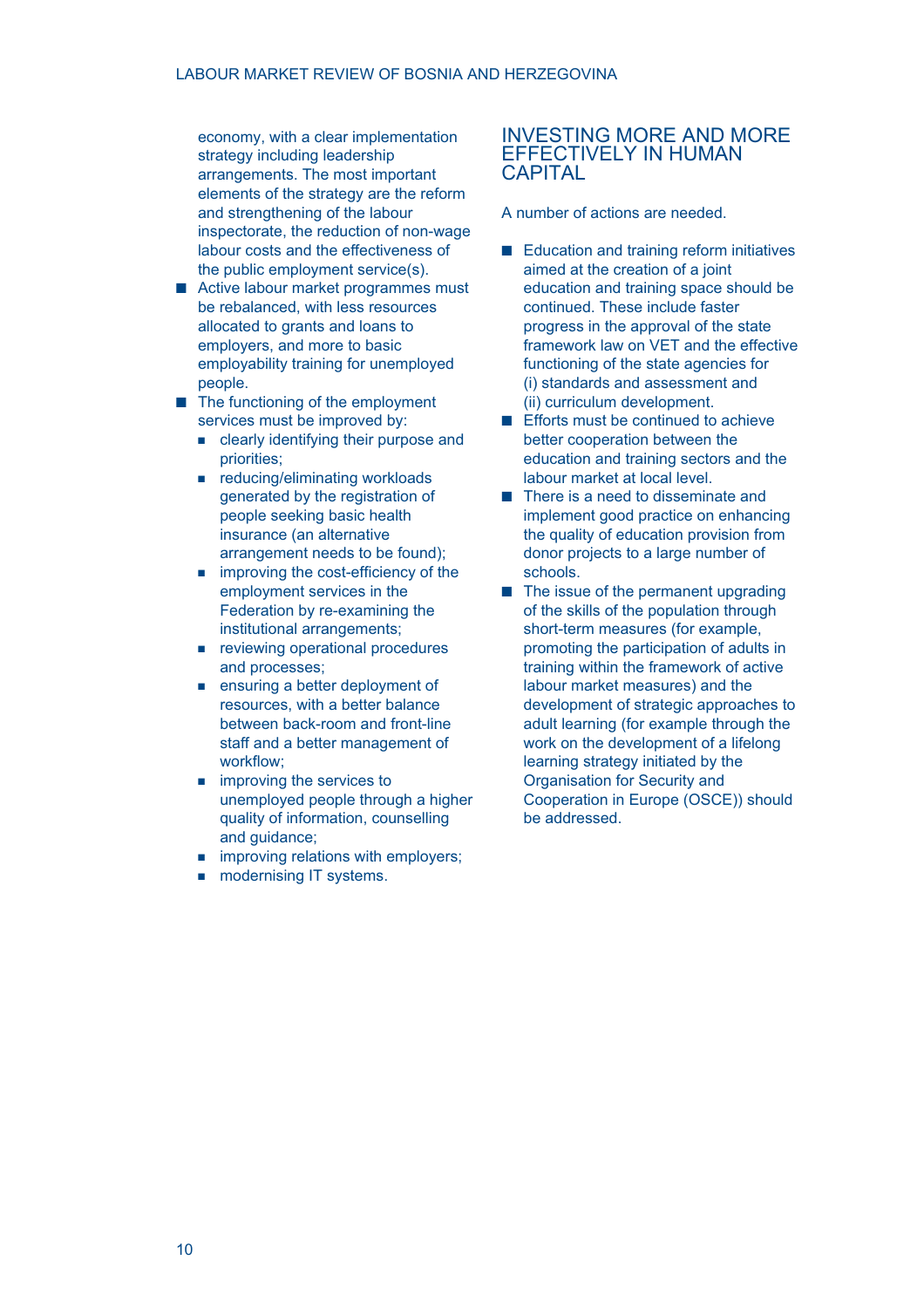# 1. ECONOMIC SITUATION AND BACKGROUND

# **1**.1 MACROECONOMIC **SITUATION**

The economy of Bosnia and Herzegovina is still recovering from the 1992–95 war and from the transition from a socially planned to a market economy. Although the physical infrastructure has now largely been reconstructed, the economic infrastructure is still weak. The high GDP growth rates of the post-war period (second half of 1990s) primarily reflected the inflow of international aid (around USD 5 million since the end of the war and the highest per capita support to any European transition economy). Since 2000 the level of international assistance has diminished and growth rates have slowed to around 5%; there are risks of a further reduction if domestically fuelled economic growth does not pick up. GDP per capita has also increased since the war, though it remains at half the pre-war levels (€1,600 in 2003), making Bosnia and Herzegovina one of the poorest countries of the region.

Increasing macroeconomic stability, low inflation rates (below 1% in each of the past three years) and fiscal consolidation have had a positive impact, both in overall terms and on net foreign direct investment, which increased from €161.1 million (3.2% of GDP) in 2000 to €344.4 million (5.2% of GDP) in 2004<sup>1</sup>. However, two risk factors from a macroeconomic point of view remain to be addressed, namely the high level of public expenditure (reaching 46% of GDP in 2003) and external imbalances<sup>2</sup>.

Trade liberalisation, in particular with the (Southeast) European region, has opened up the economy but has resulted in a rapid growth in imports rather than exports. In fact, except for a few niche sectors, the export performance of Bosnia and Herzegovina has largely failed to respond to the new market conditions. Consequently the trade deficit has risen to around 35% of GDP during the past four years, mainly because of remittances,

1 European Commission, 'The Western Balkans in transition', Directorate General for Economic and Financial Affairs, December 2004.

**1**

<sup>2</sup> Ibid.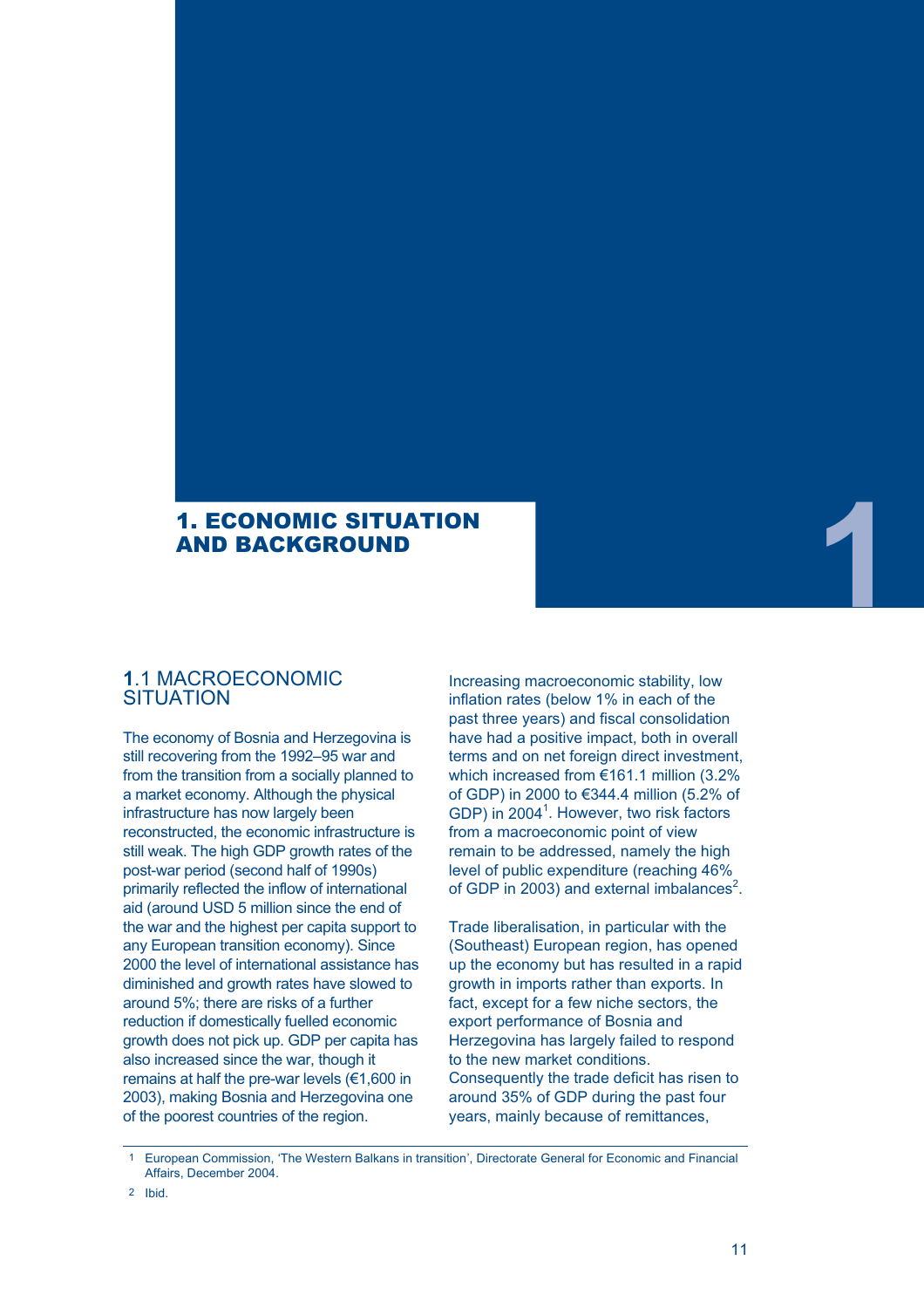donor funds and (declining) privatisation receipts. Moreover, the massive flow of imported items has consisted to a large extent of consumption goods rather than capital goods that might have supported the industrial sector growth. Furthermore, exports have been mainly based on raw materials (wood and low-value-added wood products), energy (10% of total exports), agriculture and products coming from 'labour only'  $(LON)^3$  contracts in the textile and leather industry i.e. low added value and skill-intensive exports.

# **1**.2 ECONOMIC RESTRUCTURING

The main pre-war sectors contributing to GDP were: the metal industry, electronics, processing equipment, the wood and furniture industry, the chemical industry, agriculture and food processing and the textile industry. Companies in these industries were located throughout Bosnia and Herzegovina. The bulk of industrial production took place in state-owned companies, most of which stopped or significantly reduced their production and lost their markets during the war and the post-war period. Some of these companies have now been privatised and have reactivated their production chains, either through foreign direct investment (from companies such as Coca Cola, Mittel Steel Zenica, Aluminium Mostar and Heidelberg Zement) or through national investment (from companies such as Bosnalijek Sarajevo and DITA dd Tuzla), but most of them are still on the road to privatisation and restructuring, often with international donor support, have old technology and work organisation, weak management and low levels of efficiency, and are generally overmanned. The most problematic companies are those with unclear ownership structures, who exist but do not actually function, and who generate internal debts in unpaid contributions for the medical insurance and pension contributions of their 'employees'. As a result of the problems within these companies, the contribution of industrial

production to GDP fell since the pre-war period to 22–23% in the first half of the 2000s.

The contribution of agriculture to GDP has also decreased since 1995 (at least on the basis of official statistics, which take no account of the informal sector), declining to 11% by 2004. At the same time, since 1995 there has been a constant increase in trading and service activities, amounting to a total contribution of 64% to GDP in 2004. The most rapidly developing sectors have been banking and financial services and distribution, which were supported by foreign direct investment. Public administration and social services (such as education and health) also have an important share.

The importance of the private sector has increased at a slow but constant pace during the 2000s, from 38% of GDP in 1999 to 50% in 2004. This increase is mainly a result of the privatisation of existing companies rather than green-field investment.

#### **Privatisation process**

The privatisation process started with 'quick and mass privatisation'<sup>4</sup> (based on voucher/certificate privatisation), which failed to have any significant impact on company performance. By the end of the process, the voucher/certificate privatised companies had not obtained any investment/investors or gained new markets, nor had they received any impetus in terms of innovation in products and/or production methods. In practice the privatisation processes led to a change in the ownership structure of the companies involved and redistributed around 50% of state ownership to the citizens of Bosnia and Herzegovina.

The second phase of privatisation involved small and medium companies with only 30% state-owned capital (the major share of ownership was redistributed through vouchers/certificates, and nowadays mainly in the portfolios of privatisation

<sup>3</sup> A 'labour only' (LON) contract is a contract through which the (foreign) partner provides all raw materials and design for the production of the order.

<sup>4</sup> Definition by Mr Zoran Dosen, Directory for Privatisation in Republika Srpska, 16 February 2005.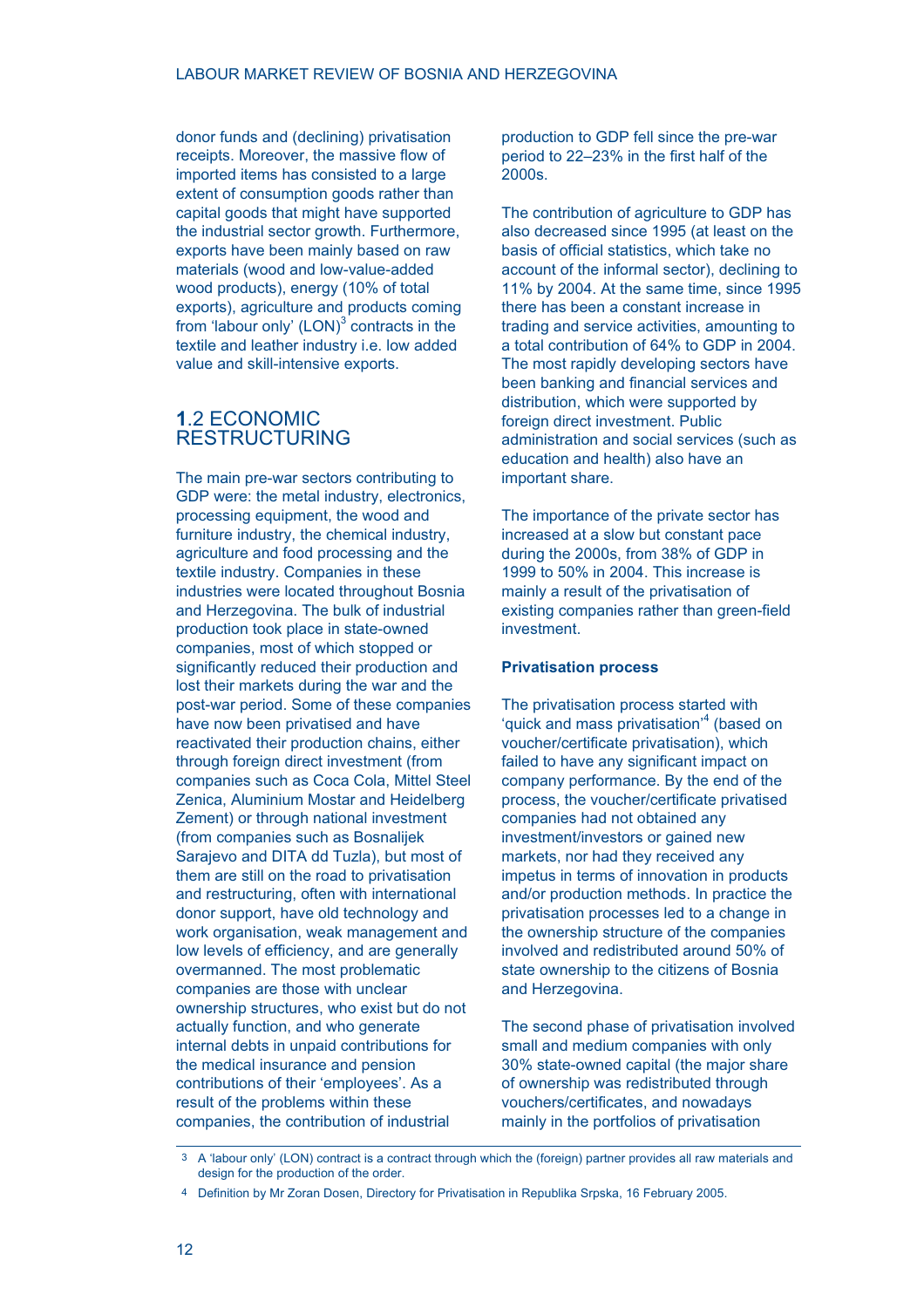investment funds). Privatisation was carried out by means of local tenders, and some impact can be found on companies who had actually been functional with promising market prospects. As of September 2003, 76% of small-scale companies in the Federation of Bosnia and Herzegovina and 49% of those in Republika Srpska had been sold<sup>5</sup>.

The privatisation of large state 'strategic' companies that were over 50% state-owned (52 in Republika Srpska and 56 in the Federation of Bosnia and Herzegovina) was carried out through an international tendering process. Although the tender privatisation has attracted both foreign and domestic investors – since they are able to purchase from 51% to 100% of the enterprise capital, and gain control over the future development of the enterprise $6$ the process remains slow. This is demonstrated by the fact that only 20 out of the 56 strategic enterprises have been privatised in the Federation of Bosnia and Herzegovina.

The development of the privatised large state enterprises can be illustrated using a number of positive examples. The Zenica Steel Industry was recently reprivatised from LNM Industry UK. New investment was made in an electro-arch furnace, but the pre-war employment level of around 24,000 workers will never be achieved again: for the production of 2 million tons of steel the company will need around 4,000 workers. The Birac Zvornik was privatised by Uzdaroi Akcione Benderove, Lithuania, and they recently become a significant exporter of Bosnia and Herzegovina with the reactivation of pre-war production capacity. A similar case is that of the Kakanj cement factory privatized by Heidelberg Zement, Germany, and iron ore producer Novi Rudnici Ljubija, Prijedor. The international technical assistance restructuring project Post-Privatisation Enterprise Restructuring Programme  $(PPERP)^7$ , funded by the UK Department

for International Development (DFID), tackled around 30 large state-owned companies and significantly contributed to managerial change, opening new markets and in some cases supporting technological improvements.

# **SME8 development**

Post-war small and medium-sized enterprises (SME) started in 1995 with small-scale entrepreneurial activities. The international donor community supported the expansion of the SME sector as the main vehicle for poverty reduction and local economic development. However, the development of the SME sector has been modest; its contribution to GDP remains limited, and the number of SMEs is low in relation to the population.

After 1995 most new SMEs in Bosnia and Herzegovina focused on trading (mainly the distribution of imported goods) based on delayed payment as a source of financing. In the service sector, SMEs in Bosnia and Herzegovina started with small amounts of private capital and have developed throughout the whole of the country during recent years. Unfortunately, many of them have remained small local companies with few employees. In addition to small and micro enterprises, development of SMEs has also occurred as a result of the privatisation of state SMEs, where new investment is higher.

Some traditional production sectors mainly comprise SMEs. Examples include the leather and textile sector, based on LON contracts; the wood and furniture sector, based on local timber raw materials, basic sawmills and some new furniture production companies satisfying local market needs; and the agro complex and food production, based on few larger food processors. More and more companies are applying ISO standards of quality and competing on foreign markets.

<sup>5</sup> European Commission, 'The Western Balkans in transition', Directorate General for Economic and Financial Affairs, December 2004.

<sup>6</sup> Economic Policy Planning Unit (EPPU), 'BiH The Economic Report 2004', Chapter 6.2, 2004.

<sup>7</sup> For more information see the website www.pperp.org

<sup>8</sup> In Bosnia and Herzegovina the definition of SME does not follow the international classification standards. Any company up to 50 employees is considered an SME.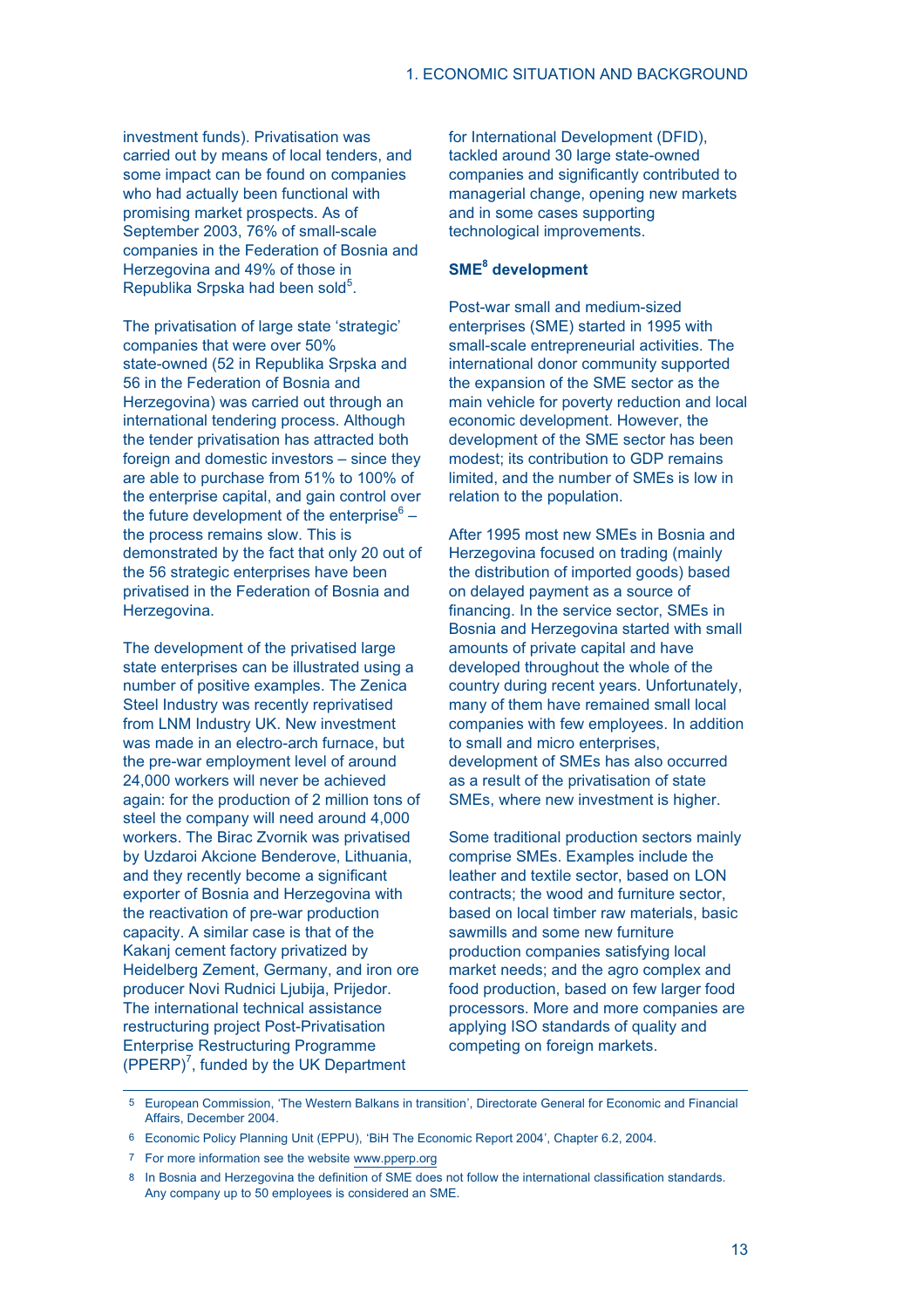# **1**.3 THE INFORMAL ECONOMY9

Like other transition economies, Bosnia and Herzegovina has experienced an increase in the informal economy during the post-war period. The reasons for the development of the informal economy are variable and complex. One is the income-generation needs of individuals who have lost their jobs and/or cannot find employment in the formal economy, and who opt (or are obliged) to get involved in subsistence agriculture, petty trade or low-value-added production activities. Other reasons are linked to savings on income tax and social security contributions, compliance with health and safety regulations and property rights. These are nurtured by the fact that transitional economies such as Bosnia and Herzegovina generally have higher levels of regulation, higher taxation on the formal economy, higher levels of bribery and a weak approach to the rule of law and enforcement. These features are evident and acknowledged in Bosnia and Herzegovina. In the early stages of the transition process, and in particular immediately after the war (which dismantled much of the formal economy), the unofficial activities helped people to avoid starvation and social upheaval. Attitudes remain ambivalent mainly because there is no social welfare safety net, and the grey economy is often justified as being a rich source of business start-ups and job creation that will eventually lead to real jobs in the formal economy. However, in the medium and longer term it has a negative impact on the economy and on economic and social development, as formal businesses suffer

from unfair competition, public finances are undermined and individuals are sucked into activities that offer little security or opportunity for development, and in some cases are illegal.

Obtaining an indication of the scale of the informal economy is not straightforward. Some attempts have been made, most notably by USAID/FSVC<sup>10</sup>. This piece of research used internationally recognised methods of estimation – although all have weaknesses – and defined the non-observed economy as encompassing activities unintentionally unrecorded, as well as deliberate concealment of production and informal production<sup>11</sup>, and criminal production $12$ . It concluded that in 2003 the informal economy $13$  in Bosnia and Herzegovina was equal to one-third of official GDP. Most underground activity took place in transactions linked to real estate (equal to 12.4% of official GDP), in construction (equal to 7.5% of official GDP) and in agriculture (equal to 7% of official GDP). The situation in the Federation of Bosnia and Herzegovina, where almost 37% of GDP was in the informal sector, was significantly different from that in Republika Srpska and Brčko District, where the informal economy accounted for almost 21% of GDP. Overall the scale of the informal economy in Bosnia and Herzegovina is around the average for transition economies, and around twice that of Western European countries. Its current pervasiveness is incompatible in the longer term with the development of a society and economy based on principles underlying a modern market economy and the rule of law. Since 2000 there have been signs that the size of the grey economy has reduced a little.

<sup>9</sup> For the purposes of this study the term 'informal economy' covers hidden production in registered enterprises, and production in unregistered and/or very small production units in all economic sectors.

<sup>10</sup> Dell'Anno, R. and Piirisild, M., 'Estimate of Non-Observed Economy in Bosnia and Herzegovina', USAID, November 2004.

<sup>11</sup> Informal production consists of sole proprietors, self-employed workers or small unincorporated enterprises.

<sup>12</sup> Criminal production is the production of goods and provision of services, the sale, distribution or possession of which is illegal.

<sup>13</sup> The informal economy is called the shadow economy in the research report. Illegal activities (corruption and prostitution) accounted for around 4% and unrecorded (mainly failures in the statistical system) business around 15%.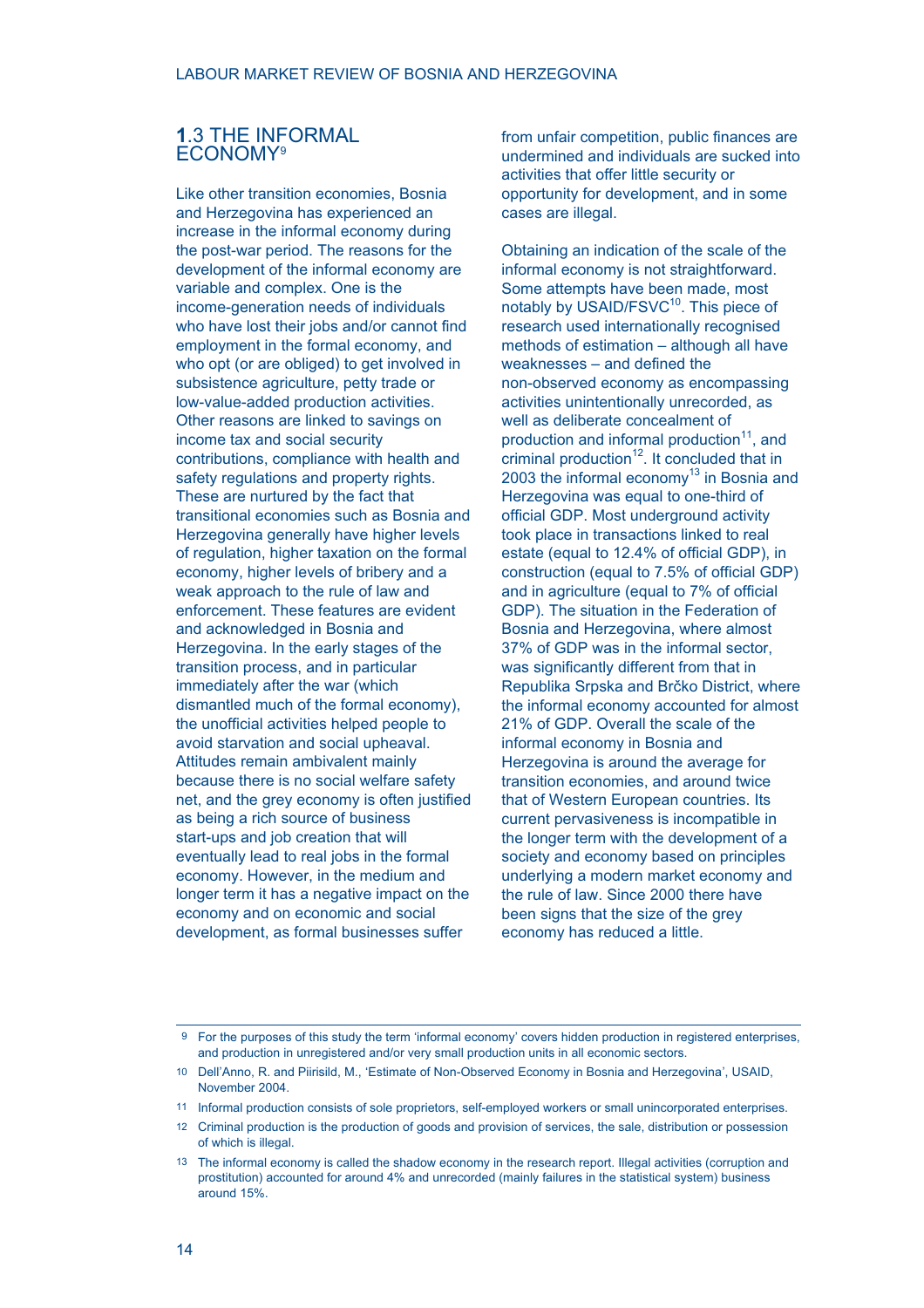# 2. TRENDS IN THE LABOUR MARKET

# **2**.1 POPULATION AND THE STRUCTURE OF THE LABOUR **FORCE**

According to the 1991 Population Census, Bosnia and Herzegovina had a population of 4.35 million. As a result of the war and internal and external migration, the population structure has changed dramatically. In 2003, the population of Bosnia and Herzegovina was around 3.8 million<sup>14</sup>, 2.3 million in the Federation of Bosnia and Herzegovina and 1.5 million<sup>15</sup> in Republika Srpska. However, no population census has been carried out since 1991, and population estimates in the two entities are uncertain, and to some extent politicised.

Bosnia and Herzegovina's major ethnic groups are Bosnian Muslims (or Bosniak), Serbs and Croats. According to the Population Census in 1991, Muslims represented 44% of the population,

Serbs 31% and Croats 17%, with 6% defining themselves as Yugoslavs (people with a mixed Muslim, Serb or Croat background). There were also a small number of Roma in Bosnia and Herzegovina. Before the war, the different ethnic groups lived in concentrations that were very much scattered around the territory of Bosnia and Herzegovina. The largest cities had mixed populations.

During the war approximately 2.2 million people emigrated or were displaced. By the end of the war, most of the population in the different areas controlled by the three ethnic groups belonged to that group. During the period 1996–2004, approximately 1.1 million people returned to Bosnia and Herzegovina (from abroad) and/or returned to their former homes (550,000 have returned to areas where their group is in the majority, and 450,000 to areas where they are in the minority $)^{16}$ .

14 Statistics Agency of Bosnia and Herzegovina, 'Demography', Thematic Bulletin, 2005.

16 UNHCR, 'Update on Conditions for Return to Bosnia and Herzegovina', 2005.

**2**

<sup>15</sup> Republika Srpska Institute of Statistics, 'Demographic Statistics', Statistical Bulletin No 8, 2005.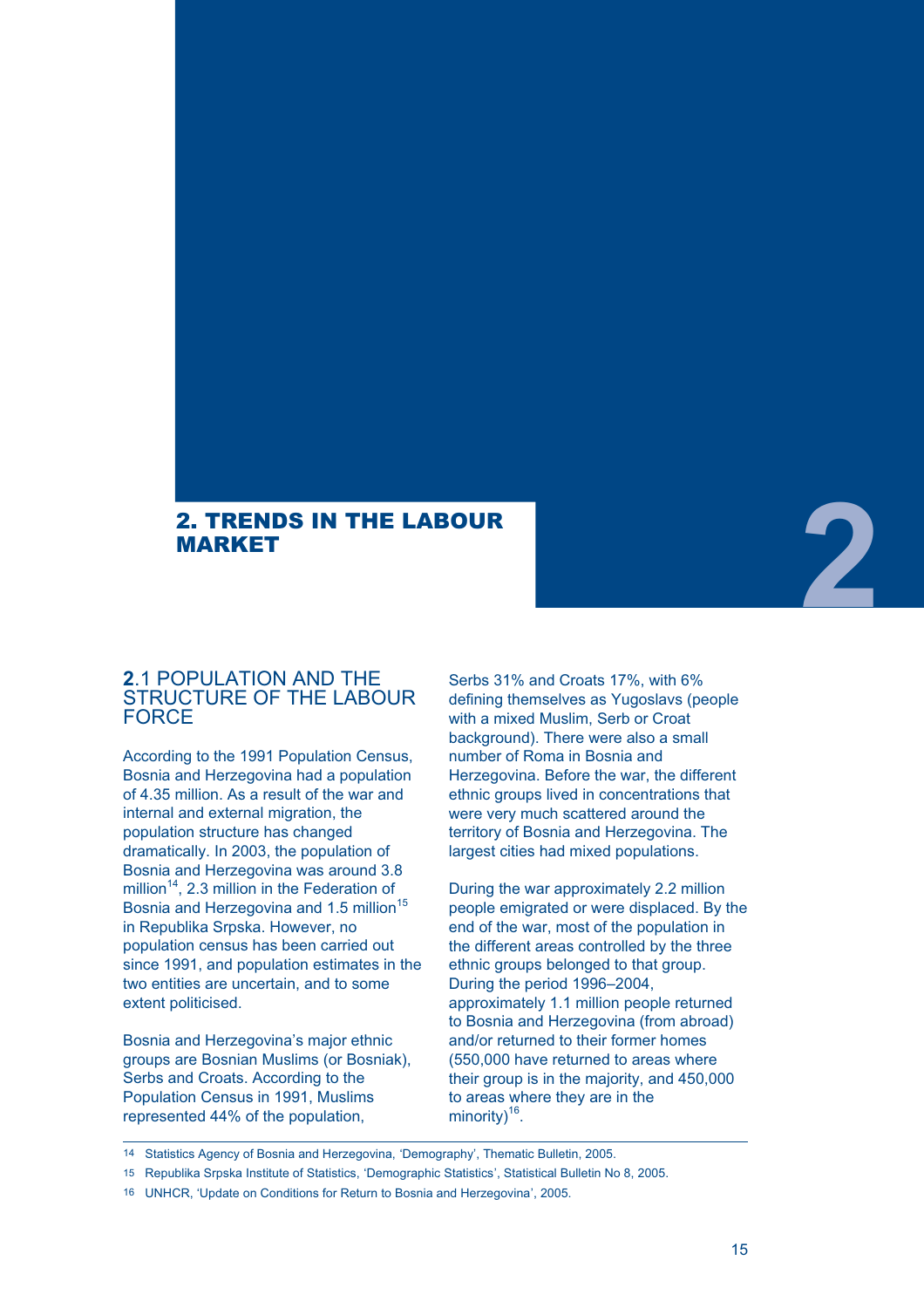# **2**.2 EMPLOYMENT DEVELOPMENTS AND STRUCTURAL SHIFTS AND **CHANGES**

The process of change in Bosnia and Herzegovina has been slower and more painful than in most other transition countries. As a result, several distortions have been created. In the absence of significant new opportunities, workers with formal employment contracts in old enterprises cling to their workplaces, even if the jobs are unpaid and offer no long-term prospects. Many others have been caught in the middle of this slow transition and are performing different temporary jobs when opportunities arise, often in the informal economy. This transitional labour market is difficult to analyse using standard data sources. However, in Bosnia and Herzegovina the existence of the Household Survey Panel Series (HSPS), which includes information on a large number of labour market variables for more than 3,000 households at different points of time in the period 2001–04, gives an opportunity to better understand the ongoing labour market changes.

In 2004 the employment rate was 44.3% in Bosnia and Herzegovina. This is much lower than in EU member states, but is also significantly lower than in most other former Yugoslav republics. Total employment increased by almost 4 percentage points between 2001 and 2004 according to the HSPS. However, this positive trend has occurred only in the Federation of Bosnia and Herzegovina,

where total employment increased by more than 6 percentage points. In Republika Srpska, employment has increased only slightly.

## **Economic restructuring and the labour market in Bosnia and Herzegovina**

Formal employment, as recorded by the statistical offices through regular surveys of registered enterprises and organisations (henceforth called the Establishment Survey), has been stagnant during the post-war period. In the Federation of Bosnia and Herzegovina, registered employment has decreased continuously during the past five-year period. However, these data are sensitive to changes in data collection methods and should be interpreted with care. Nevertheless they give a useful orientation of the respective shares and the employment trends in different sectors of economic activity.

According to the Establishment Survey, the share of agriculture is low in both entities, and is decreasing. However, most of the employment in the agricultural sector is informal, and the real importance of agriculture for employment is much greater than is suggested by the figures for formal employment. According to the HSPS, which covers both formal and informal employment, the share of employment in agriculture was around 20% in Bosnia and Herzegovina (16% in the Federation of Bosnia and Herzegovina and 34% in Republika Srpska). Positive developments in formal employment can be seen only in the services sector in Republika Srpska.

|                        | <b>Bosnia and</b><br><b>Herzegovina</b> |      | <b>Federation of</b><br><b>Bosnia and</b><br>Herzegovina |      | <b>Republika</b><br><b>Srpska</b> |      |      |      |      |
|------------------------|-----------------------------------------|------|----------------------------------------------------------|------|-----------------------------------|------|------|------|------|
|                        | 2001                                    | 2002 | 2004                                                     | 2001 | 2002                              | 2004 | 2001 | 2002 | 2004 |
| <b>Activity rate</b>   | 48.4                                    | 53.2 | 57.0                                                     | 43.2 | 47.7                              | 53.2 | 55.3 | 60.5 | 61.8 |
| <b>Employment rate</b> | 40.6                                    | 42.0 | 44.3                                                     | 35.9 | 37.8                              | 42.1 | 46.8 | 44.7 | 47.1 |
| Unemployment rate      | 16.1                                    | 21.1 | 22.1                                                     | 16.9 | 21.0                              | 20.9 | 15.4 | 21.2 | 23.6 |

**Table 1: Basic labour market indicators 2001–04 (based on the working-age population 15–64 years)**

*Source: Own calculations from Household Survey Panel Series data*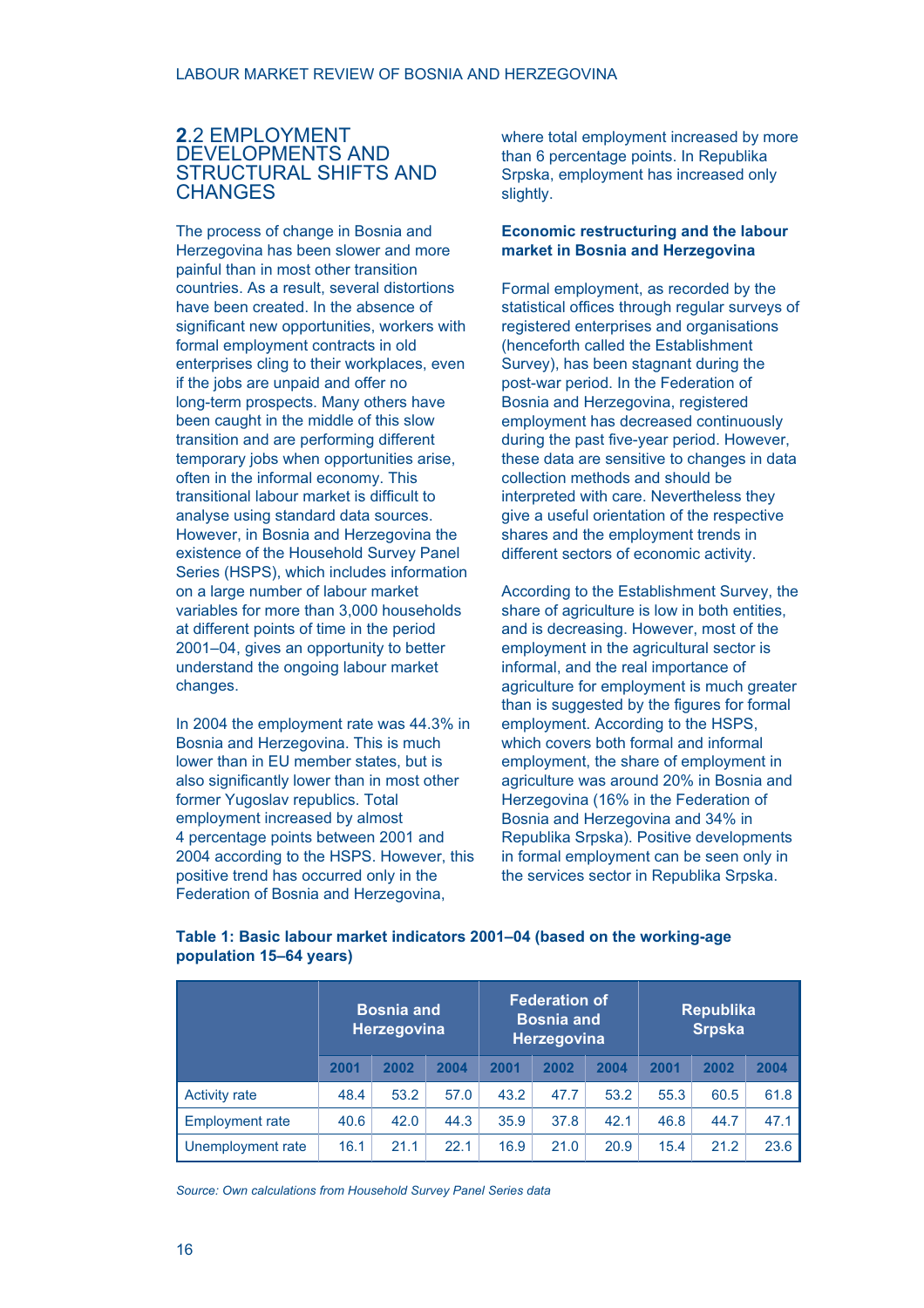|                                             | 1999 | 2000 | 2001 | 2002 | 2003 | 2004 | <b>Changes</b><br>1999-<br>$2004$ (%) |
|---------------------------------------------|------|------|------|------|------|------|---------------------------------------|
| <b>Bosnia and Herzegovina</b>               |      |      |      |      |      |      |                                       |
| <b>Total</b>                                | 628  | 641  | 627  | na   | 624  | 621  | $-1.1$                                |
| <b>Agriculture</b>                          | 21   | 21   | 21   | na   | 21   | 20   | $-4.8$                                |
| Manufacturing                               | 255  | 255  | 247  | na   | 234  | 227  | $-11.0$                               |
| <b>Services</b>                             | 351  | 365  | 359  | na   | 369  | 375  | 6.8                                   |
| <b>Federation of Bosnia and Herzegovina</b> |      |      |      |      |      |      |                                       |
| <b>Total</b>                                | 408  | 413  | 407  | 394  | 387  | 385  | $-5.6$                                |
| Agriculture                                 | 10   | 10   | 11   | 10   | 10   | 10   | 0.0                                   |
| Manufacturing                               | 161  | 161  | 156  | 151  | 145  | 142  | $-11.8$                               |
| <b>Services</b>                             | 237  | 241  | 241  | 231  | 231  | 232  | 2.1                                   |
| <b>Republika Srpska</b>                     |      |      |      |      |      |      |                                       |
| <b>Total</b>                                | 221  | 228  | 220  | na   | 236  | 236  | 6.8                                   |
| <b>Agriculture</b>                          | 11   | 10   | 10   | na   | 10   | 9    | $-18.2$                               |
| Manufacturing                               | 96   | 94   | 92   | na   | 89   | 84   | $-12.5$                               |
| <b>Services</b>                             | 114  | 123  | 118  | na   | 138  | 143  | 25.4                                  |

**Table 2: Formal employment by sector of economic activity (000s)**

*na: not available*

*Source: World Bank (2002); Federal Office of Statistics (2004); Republika Srpska Institute for Statistics*

The privatisation and restructuring process has so far not led to a revival for most of the former industrial base of Bosnia and Herzegovina. Many of the old larger enterprises are not functioning on any significant scale. Several have no production at all. However, the process of laying off workers from these companies has been slow. Many workers are clinging to these enterprises even if they are not receiving any salary, for fear of losing entitlement rights to pensions and other social benefits. In order to earn income, these individuals work in the informal economy. The existing management teams are often weak and are not focusing their efforts on reviving the enterprises. They often accept this situation or do little to change it. Some changes in labour legislation in 2000 made it easier and cheaper to lay off redundant workers, and the number remaining is decreasing. Nevertheless the total number of individuals in this situation is substantial and creates

problems in the labour market, as those affected are reluctant to accept a new formal job in case they lose acquired rights (see Annex 1 for a case study on this issue).

#### **Employment trends**

Significant changes in the labour market took place during the period 2001–04. This indicates that the static post-war labour market is about to change<sup>17</sup>. Unproductive jobs in old large-scale industries are being phased out and new jobs are being created in sectors such as agriculture, trade and services. However, many of these new jobs are likely to be insecure jobs in the informal sector.

The employment rate for men is significantly higher than for women (53.9%) vs. 27.6%). In 2001 the employment rate in the Federation of Bosnia and Herzegovina was significantly lower than in Republika Srpska for both men and women. However,

17 See World Bank (2002) for a discussion on worker flows in Bosnia and Herzegovina in the 1990s.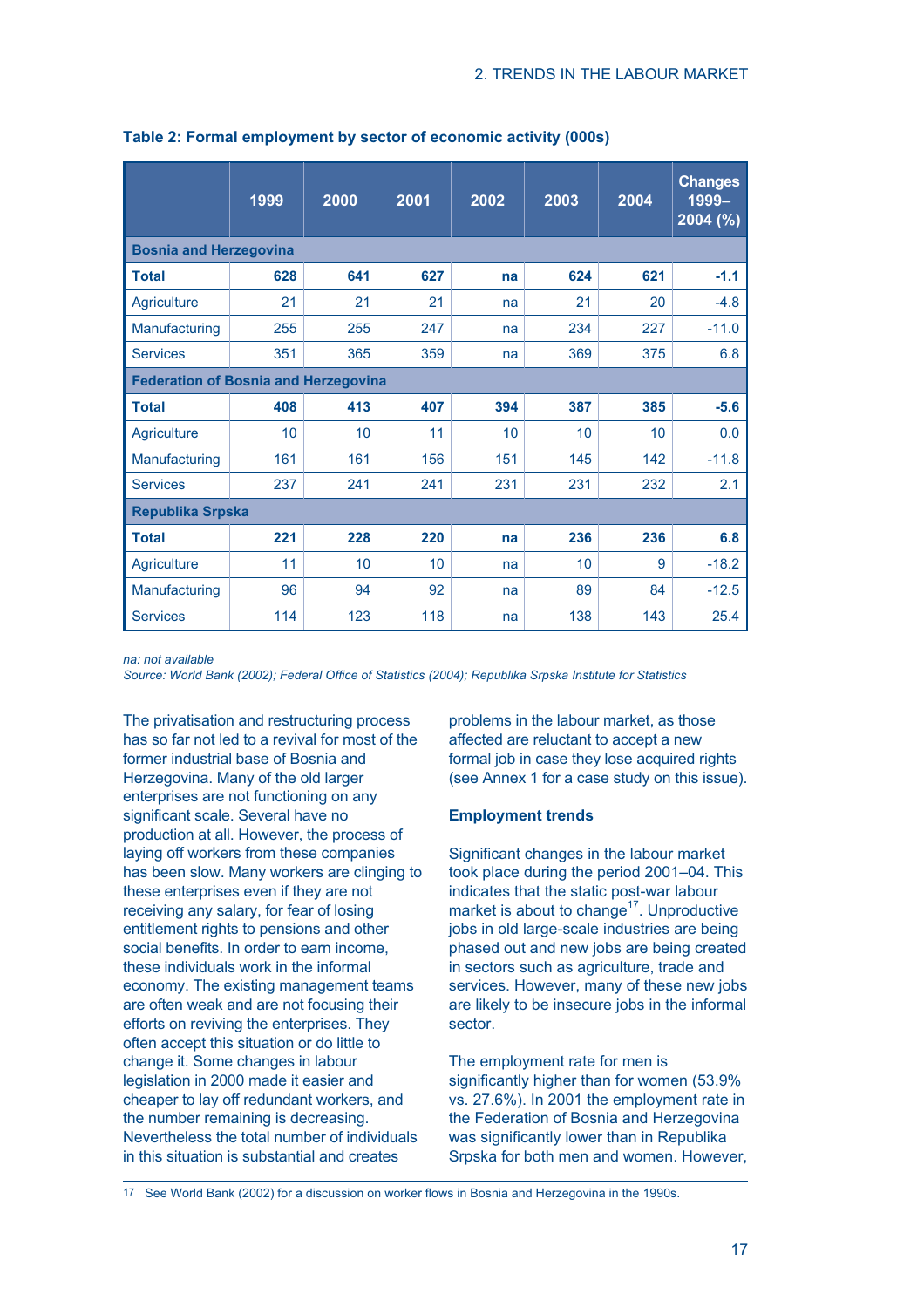the employment rate for men in the Federation has been catching up between 2001 and 2004, and by 2004 was approximately the same in the two entities. It is not clear why this should be the case; possible explanations include the more rapid increase in wages in the Republika Srpska over recent years and the concentration of foreign consumers of services in Sarajevo<sup>18</sup>. The employment rate for women is still much lower in the Federation of Bosnia and Herzegovina. The labour force participation rate of women is 37.5% in the Federation<sup>19</sup>. This is very low compared to both EU member states  $(61.2\%)$  and Republika Srpska  $(47.5\%^{21})$ , though it has increased markedly over the past five years, mainly as a result of a substantial increase in the activity rate for females in the 25–34 age group.

The creation of new jobs in the formal sector is slow, and this has a negative impact on labour market prospects for young labour market entrants. However, the employment rate for younger age groups started to improve during the period 2001–04, in particular in the Federation of Bosnia and Herzegovina. The employment rate increased by more than 3 percentage points in both the Federation and Republika Srpska for the age group 15–24 years. In 2004 the overall employment rate for this age group was 22.4%. This is still much lower than the EU average (36.7%<sup>22</sup>), but higher than, for example, the rate in Serbia (18% $23$ ). In the Federation of Bosnia and Herzegovina the employment rate also increased significantly for the age group 25–34 years. The employment trends for individuals aged 30–64 years old have been less positive, indicating an increased pace of restructuring.

Large differences exist in employment rates for groups with different levels of educational attainment. The employment rate is 31.0% for individuals with lower levels of education, 55.1% for those with medium levels and 63.7% for those with higher levels. Levels of education are important in the competition for jobs in the formal labour market in Bosnia and Herzegovina. In the period 2001–04, small differences are seen in the employment trends for groups with different levels of educational attainment.

The proportion of employment that is in the informal sector is high. According to the HSPS, informal employment is estimated to have represented 39.5% of total employment in  $2004^{24}$ . The share of informal employment is higher in Republika Srpska than in the Federation of Bosnia and Herzegovina (44.4% vs. 35.4%). In the Federation, the number of both formal (mainly in service industries) and informal jobs increased between 2001 and 2004, while in Republika Srpska the number of formal jobs decreased. Overall, a large part of the growth in employment is as a result of an increase in informal employment.

- 21 Own calculations from the Household Survey Panel Series.
- 22 European Commission, 'Employment in Europe 2004', Directorate General for Employment and Social Affairs, 2004.
- 23 ETF (2005).
- 24 The definition of the informal sector used follows World Bank (2002) and includes all those working as unpaid family members, farmers on their own farms and in other activities (such as sales of agricultural and other products) and all others who do not receive pension insurance from their employer, except those working in the public sector or in international organisations.

<sup>18</sup> According to estimates of the UNDP Information-Communication Technologies Forum, foreign consumers of services spend a total of around BAM 3 million daily in Sarajevo alone.

<sup>19</sup> Own calculations from the Household Survey Panel Series.

<sup>20</sup> European Commission, 'Employment in Europe 2004', Directorate General for Employment and Social Affairs, 2004.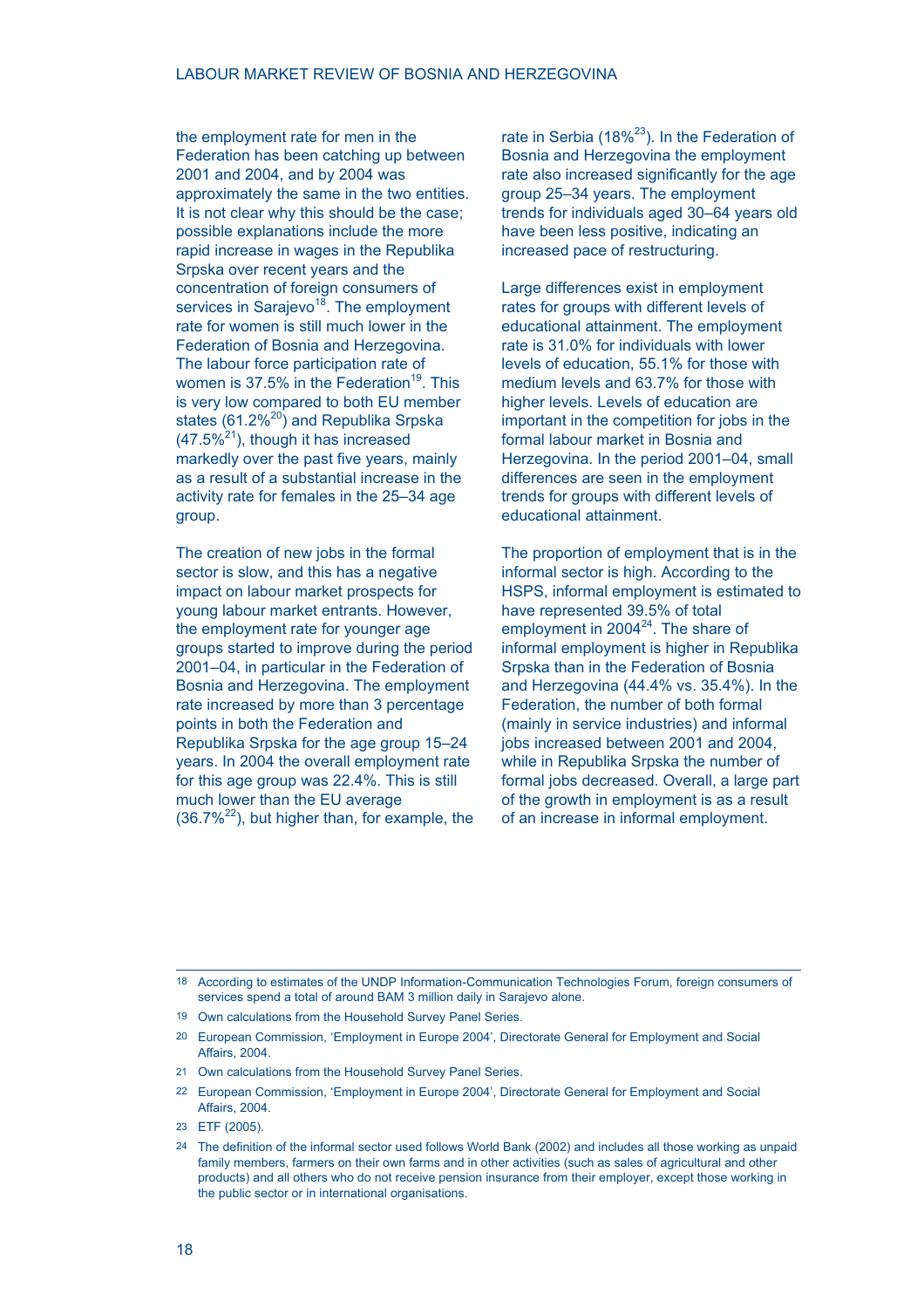|                                             | 2001 | 2002 | 2003 | 2004 |
|---------------------------------------------|------|------|------|------|
| <b>Bosnia and Herzegovina</b>               |      |      |      |      |
| Men                                         | 53.9 | 56.0 | 55.5 | 57.0 |
| Women                                       | 27.6 | 28.3 | 31.1 | 31.7 |
| $15 - 24$                                   | 19.1 | 18.3 | 22.0 | 22.4 |
| $25 - 34$                                   | 47.8 | 48.2 | 51.7 | 54.4 |
| $35 - 44$                                   | 58.5 | 61.2 | 58.6 | 57.3 |
| $45 - 54$                                   | 54.0 | 56.9 | 57.3 | 56.6 |
| $55 - 64$                                   | 22.0 | 26.7 | 25.2 | 31.4 |
| Lower education                             | 29.1 | 30.8 | 30.1 | 31.0 |
| <b>Medium education</b>                     | 49.1 | 51.6 | 53.7 | 55.1 |
| <b>Higher education</b>                     | 55.5 | 58.2 | 61.6 | 63.7 |
| <b>Federation of Bosnia and Herzegovina</b> |      |      |      |      |
| Men                                         | 48.8 | 54.5 | 54.3 | 57.5 |
| Women                                       | 23.8 | 22.1 | 26.8 | 27.7 |
| $15 - 24$                                   | 16.6 | 16.2 | 19.9 | 19.7 |
| $25 - 34$                                   | 42.4 | 42.8 | 48.3 | 54.6 |
| $35 - 44$                                   | 52.9 | 55.5 | 55.0 | 53.7 |
| $45 - 54$                                   | 48.6 | 53.1 | 55.6 | 56.1 |
| $55 - 64$                                   | 17.1 | 20.2 | 21.0 | 27.7 |
| Lower education                             | 22.6 | 24.0 | 25.3 | 27.9 |
| <b>Medium education</b>                     | 45.3 | 48.2 | 52.3 | 53.7 |
| <b>Higher education</b>                     | 51.5 | 52.6 | 55.6 | 62.7 |
| <b>Republika Srpska</b>                     |      |      |      |      |
| Men                                         | 60.7 | 58.0 | 57.1 | 56.5 |
| Women                                       | 33.0 | 36.8 | 37.0 | 37.3 |
| $15 - 24$                                   | 22.6 | 21.1 | 25.1 | 26.5 |
| $25 - 34$                                   | 55.1 | 55.3 | 56.1 | 54.1 |
| $35 - 44$                                   | 66.6 | 67.0 | 63.8 | 63.0 |
| $45 - 54$                                   | 60.2 | 61.4 | 59.2 | 57.0 |
| $55 - 64$                                   | 28.0 | 35.5 | 30.5 | 33.5 |
| Lower education                             | 37.7 | 39.8 | 36.5 | 35.1 |
| Medium education                            | 53.9 | 53.8 | 55.5 | 56.8 |
| <b>Higher education</b>                     | 61.2 | 66.1 | 67.5 | 65.1 |

# **Table 3: Employment rates (%) by different demographic groups 2001–04 in Bosnia and Herzegovina (based on the working-age population 15–64 years)**

*Source: Own calculations from Household Survey Panel Series*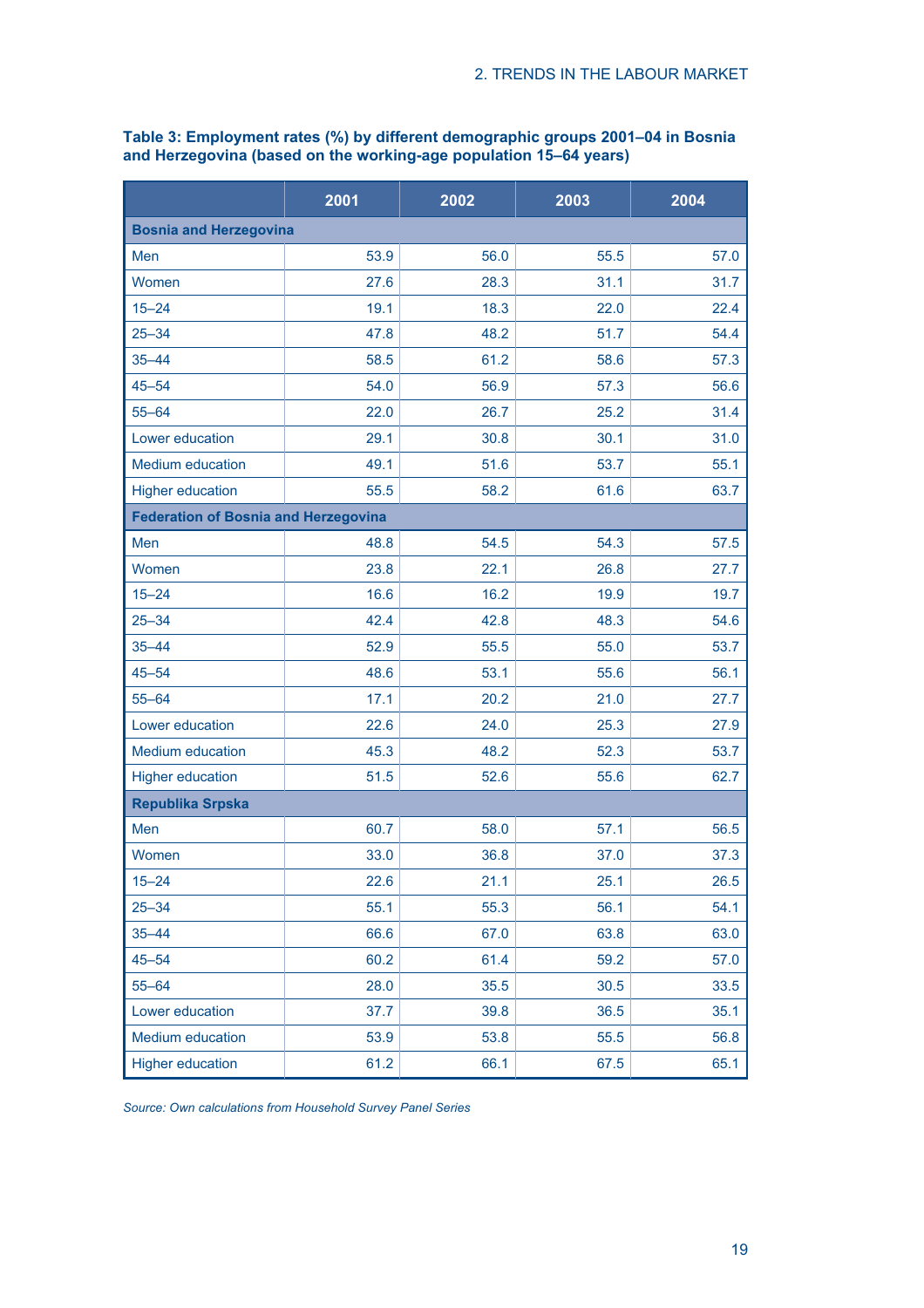|                                             | 2001 | 2002 | 2003 | 2004 |  |  |  |
|---------------------------------------------|------|------|------|------|--|--|--|
| <b>Bosnia and Herzegovina</b>               |      |      |      |      |  |  |  |
| Formal employment                           | 26.4 | 27.1 | 27.5 | 26.8 |  |  |  |
| Informal employment                         | 14.2 | 15.0 | 15.7 | 17.5 |  |  |  |
| Share of informal employment                | 35.0 | 35.7 | 36.3 | 39.5 |  |  |  |
| <b>Federation of Bosnia and Herzegovina</b> |      |      |      |      |  |  |  |
| Formal employment                           | 24.4 | 26.3 | 26.9 | 27.2 |  |  |  |
| Informal employment                         | 11.5 | 11.5 | 13.2 | 14.9 |  |  |  |
| Share of informal employment                | 32.0 | 30.4 | 32.9 | 35.4 |  |  |  |
| <b>Republika Srpska</b>                     |      |      |      |      |  |  |  |
| Formal employment                           | 29.0 | 28.1 | 28.3 | 26.2 |  |  |  |
| Informal employment                         | 17.8 | 16.6 | 19.0 | 20.9 |  |  |  |
| Share of informal employment                | 38.0 | 37.1 | 40.2 | 44.4 |  |  |  |

# **Table 4: Formal and informal employment in Bosnia and Herzegovina (% of working-age population 15–64 years)**

*Source: Own calculations from Household Survey Panel Series*

## **Labour mobility and attachment to the labour market**

The HSPS provides information on the labour market activity of individuals in four consecutive years. A comparison of such activity at the four different points in time creates a picture of the labour market dynamics in Bosnia and Herzegovina and the attachment to the labour market for different individuals. Table 5 shows the mobility between formal employment, informal employment, unemployment and non-activity between 2001, 2002 and 2004.

The worker mobility rate out of and into formal employment is still relatively low. Some 15% of all those in formal employment in 2001 do not have a formal job one year later, while 18% of all formal workers in 2002 found their job in the year<sup>25</sup> (see Table 5)<sup>26</sup>.

However, the mobility rate out of and into informal employment is much higher. Around 50% of all workers in informal employment leave or enter informal employment in a year. In Republika

Srpska, 59.4% of those employed informally in 2001 are also employed informally in 2002. This is much higher than in the Federation of Bosnia and Herzegovina, where 39.5% remain informally employed in both years. Thus, jobs in the informal economy in Republika Srpska seem to be more permanent (or prevalent) than in the Federation. Flows between employment, unemployment and non-participation in Bosnia and Herzegovina are significant. According to the HSPS, 30% of the working-age population is in a different labour market state in 2002 than in 2001. This is higher than in many transition economies, but lower than in most mature market economies. The labour mobility is higher in Republika Srpska than in the Federation (33% vs. 28%). However, in Bosnia and Herzegovina, relatively high labour mobility is not an indication of a fully functioning labour market. Instead, the main reason for the high labour mobility is likely to be the scale and pervasiveness of the informal economy, which is characterised mainly by repeated irregular jobs.

<sup>25</sup> Some 15.1% of all formally employed in 2002 where either informally employed or unemployed or inactive in 2001 but they found a job within the year. This implies that 18% of all employed in 2002 have found their job within the year.

<sup>26</sup> These numbers are not fully comparable with the numbers reported by World Bank (2002) as they do not include mobility between two different formal jobs.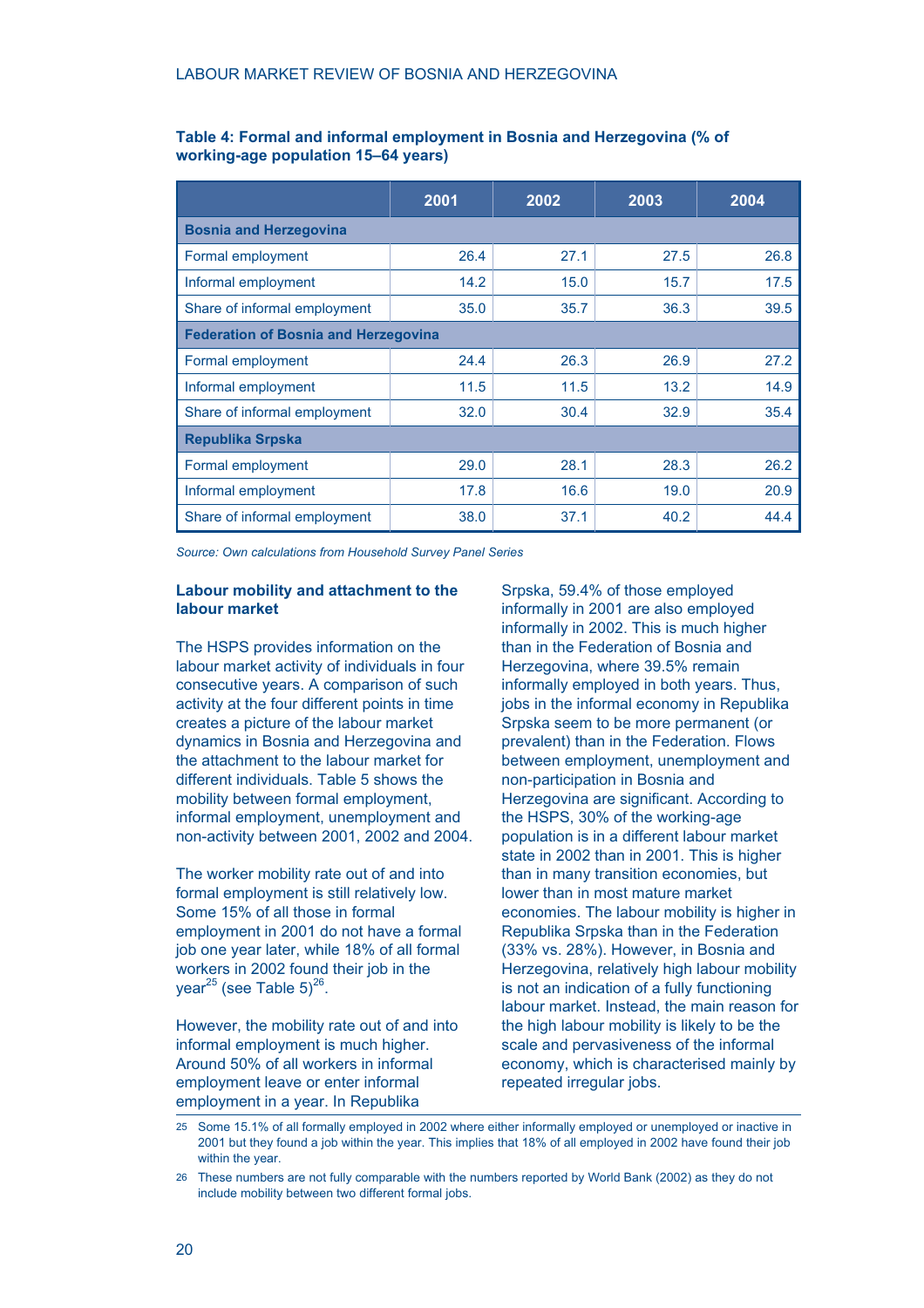|               |                                                                                                                                                                                                                                                                                                                                                                                                                                                                                                 |      |      | <b>Activity in 2002</b> |      |      |      | <b>Activity in 2004</b> |      |
|---------------|-------------------------------------------------------------------------------------------------------------------------------------------------------------------------------------------------------------------------------------------------------------------------------------------------------------------------------------------------------------------------------------------------------------------------------------------------------------------------------------------------|------|------|-------------------------|------|------|------|-------------------------|------|
|               |                                                                                                                                                                                                                                                                                                                                                                                                                                                                                                 | FE.  | ΙE   | U                       | N    | FE.  | IE   | U                       | N    |
|               | <b>Bosnia and Herzegovina</b>                                                                                                                                                                                                                                                                                                                                                                                                                                                                   |      |      |                         |      |      |      |                         |      |
|               | Formally employed                                                                                                                                                                                                                                                                                                                                                                                                                                                                               | 84.9 | 4.7  | 3.3                     | 7.1  | 76.0 | 7.6  | 6.0                     | 10.3 |
| Activity 2001 | Informally employed                                                                                                                                                                                                                                                                                                                                                                                                                                                                             | 13.9 | 51.6 | 13.4                    | 21.1 | 18.7 | 48.8 | 12.2                    | 20.3 |
|               | <b>Unemployed</b>                                                                                                                                                                                                                                                                                                                                                                                                                                                                               | 12.3 | 25.3 | 32.4                    | 29.9 | 19.9 | 25.3 | 24.4                    | 30.4 |
|               | Non-participation                                                                                                                                                                                                                                                                                                                                                                                                                                                                               | 4.6  | 10.2 | 12.9                    | 72.3 | 8.4  | 13.2 | 14.3                    | 64.2 |
|               | <b>Federation of Bosnia and Herzegovina</b>                                                                                                                                                                                                                                                                                                                                                                                                                                                     |      |      |                         |      |      |      |                         |      |
|               | Formally employed                                                                                                                                                                                                                                                                                                                                                                                                                                                                               | 87.6 | 2.9  | 3.1                     | 6.4  | 81.6 | 5.1  | 3.7                     | 9.7  |
| Activity 2001 | Informally employed                                                                                                                                                                                                                                                                                                                                                                                                                                                                             | 16.4 | 39.5 | 14.6                    | 29.5 | 20.3 | 45.2 | 11.0                    | 23.5 |
|               | <b>Unemployed</b>                                                                                                                                                                                                                                                                                                                                                                                                                                                                               | 11.6 | 20.8 | 33.2                    | 34.4 | 19.5 | 26.1 | 24.5                    | 29.9 |
|               | Non-participation                                                                                                                                                                                                                                                                                                                                                                                                                                                                               | 4.6  | 7.1  | 12.0                    | 76.4 | 8.7  | 13.5 | 13.1                    | 64.8 |
|               | <b>Republika Srpska</b>                                                                                                                                                                                                                                                                                                                                                                                                                                                                         |      |      |                         |      |      |      |                         |      |
|               | Formally employed                                                                                                                                                                                                                                                                                                                                                                                                                                                                               | 82.1 | 6.6  | 3.5                     | 7.8  | 70.3 | 10.3 | 8.5                     | 10.9 |
|               | Informally employed                                                                                                                                                                                                                                                                                                                                                                                                                                                                             | 12.2 | 59.4 | 12.7                    | 15.7 | 17.7 | 51.2 | 12.9                    | 18.2 |
| Activity 2001 | <b>Unemployed</b>                                                                                                                                                                                                                                                                                                                                                                                                                                                                               | 13.2 | 31.0 | 31.5                    | 24.4 | 20.3 | 24.4 | 24.4                    | 31.0 |
|               | Non-participation                                                                                                                                                                                                                                                                                                                                                                                                                                                                               | 4.6  | 14.7 | 14.2                    | 66.4 | 8.0  | 12.8 | 16.0                    | 63.2 |
|               | FE: Formally employed; IE: Informally employed; U: Unemployed; N: Non-participation<br>Source: Own calculations from Household Survey Panel Series<br>Note: The numbers in the boxes display the labour market activity in 2002 and 2004 by labour market activity in<br>2001, for the working-age population (15–64 years). This shows the share of the 2001 formally employed<br>population who are formally employed, informally employed, unemployed or non-participating in 2002 and 2004. |      |      |                         |      |      |      |                         |      |

## **Table 5: Labour mobility between 2001, 2002 and 2004 in Bosnia and Herzegovina**

As shown in Table 6, only 19.3% of the working-age population had a formal job on all four survey occasions, while 28.9% of the working-age population had a job (formal or informal) on all four survey occasions. In other words, less than one-third of the individuals working, at least occasionally, had a permanent formal job and less than half had a permanent job of any sort (formal or informal). In addition, many of these are likely to be employed in enterprises that do not have any production or that do not have any future. Thus, only a small proportion of the workers in Bosnia and Herzegovina have a secure position on the labour market. As shown in Table 6, 62.4% of the working-age population had some kind of employment in at least one of the years 2001–04.

The total number of employed people is increasing. However, of the jobs created in

the years 2001–04, 60% were in the informal economy $^{27}$ ; only 21% were in the private formal sector. No major differences exist between the two entities. The informal sector does create employment, but it is often of poor quality, seasonal, temporary or occasional and low paid, with unregulated health and safety conditions.

# **2**.3 INACTIVITY, UNEMPLOYMENT AND SOCIAL **FXCLUSION**

Unemployment in the context of Bosnia and Herzegovina is a complex issue to analyse. Given the difficult overall economic situation and the inadequacy of the existing public social safety net, most people need to do something to earn a living; few can afford to be openly and genuinely unemployed. Still, according to

27 The creation of new jobs is calculated using the number of workers employed (formally or informally) in year t+1 who were not employed (or in a different kind of job: formal or informal) in year t.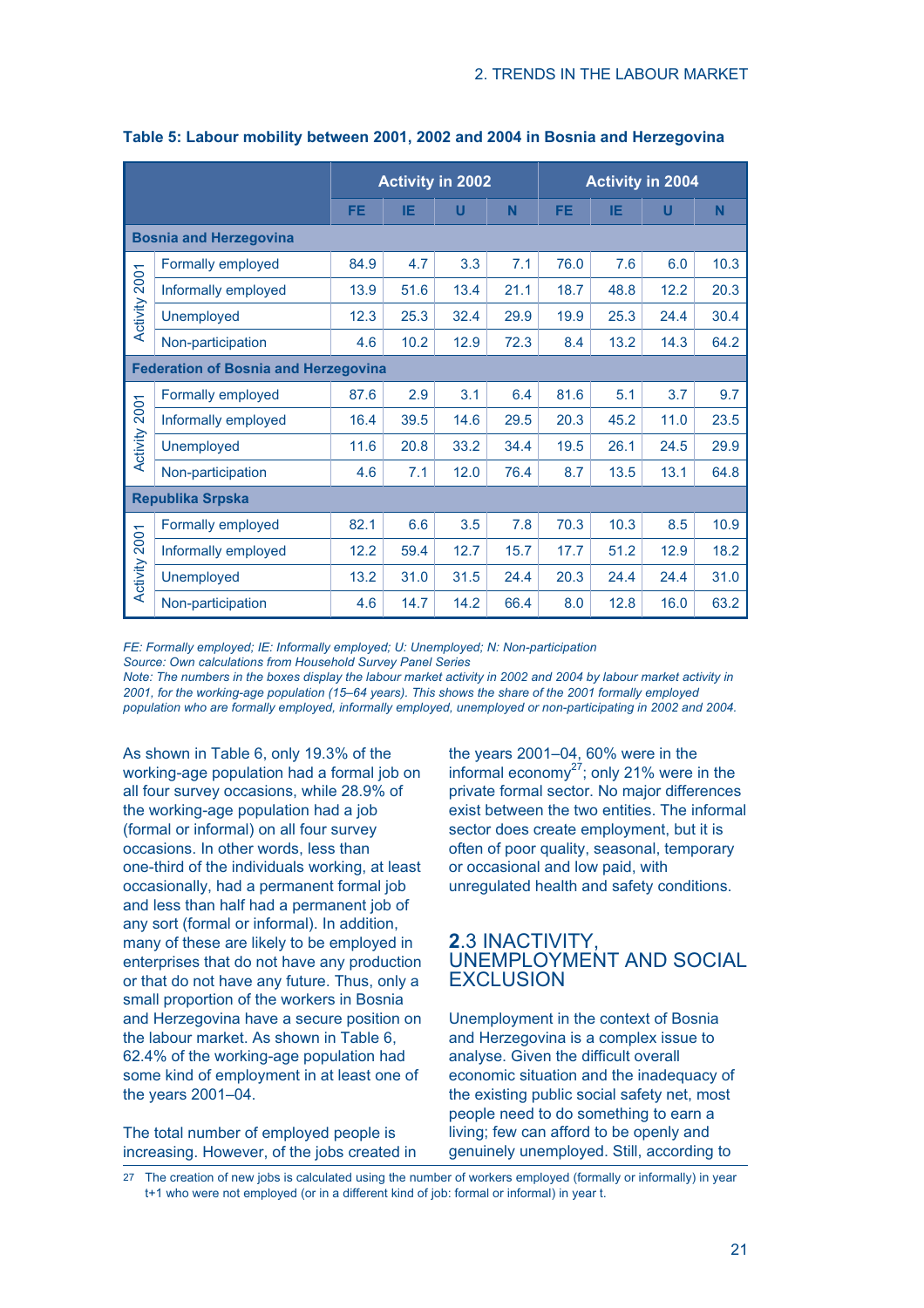|                                                | % of working-age population |
|------------------------------------------------|-----------------------------|
| Employed in 2001, 2002, 2003 or 2004           | 62.4                        |
| Employed in 2001, 2002, 2003 and 2004          | 28.9                        |
| Formally employed in 2001, 2002, 2003 and 2004 | 19.3                        |
| Unemployed in 2001, 2002 or 2004               | 24.8                        |
| Unemployed in 2001, 2002 and 2004              | 12                          |

# **Table 6: Participation in the labour market (% of the working-age population)**

*Source: Own calculations from Household Survey Panel Series*

the HSPS, the unemployment rate was as high as 22.1% in 2004. This is a very large number for a transition country with only a limited public social safety net.

The unemployment rate increased by 6 percentage points between 2001 and 2004. Proportionately more women than men were unemployed (24.1% vs. 21.1%). Unemployment follows an expected pattern with respect to educational attainment. The unemployment rate is higher for individuals with primary and secondary education and lower for individuals with higher education. Graduates from higher education have a greater chance of finding a job than secondary education graduates. Sometimes they are competing for the same jobs, and a higher education degree

might often be demanded for jobs that could be satisfactorily performed by people with lesser levels of education. The unemployment rate is especially high for the youngest age groups. In 2004 more than 40% of the labour force between 15–24 years old was unemployed. However, unemployment is also significant for older age groups. It is not less than 14% of the labour force for any age group between 15–54 years. Thus, unemployment is not exclusively a labour market entry problem, although it is most severe for entrants.

The number of people registered as unemployed with the employment services is much higher than the number of those unemployed according to the HSPS (see Table 8).

|                                      | 2001 | 2002 | 2004 |
|--------------------------------------|------|------|------|
| Bosnia and Herzegovina               | 16.1 | 21.1 | 22.1 |
| Federation of Bosnia and Herzegovina | 16.9 | 21.0 | 20.9 |
| Republika Srpska                     | 15.4 | 21.2 | 23.6 |
| Men                                  | 15.2 | 18.5 | 21.1 |
| Women                                | 17.9 | 25.6 | 24.1 |
| $15 - 24$                            | 38.4 | 47.4 | 42.4 |
| $25 - 34$                            | 19.0 | 27.3 | 26.5 |
| $35 - 44$                            | 11.1 | 14.9 | 19.2 |
| $45 - 54$                            | 9.9  | 10.8 | 14.5 |
| $55 - 64$                            | 5.8  | 7.8  | 7.8  |
| Lower education                      | 18.3 | 22.9 | 23.8 |
| <b>Medium education</b>              | 16.9 | 25.9 | 23.1 |
| <b>Higher education</b>              | 6.7  | 9.3  | 12.8 |

# **Table 7: Unemployment rates by different demographic groups from HSPS 2001–04**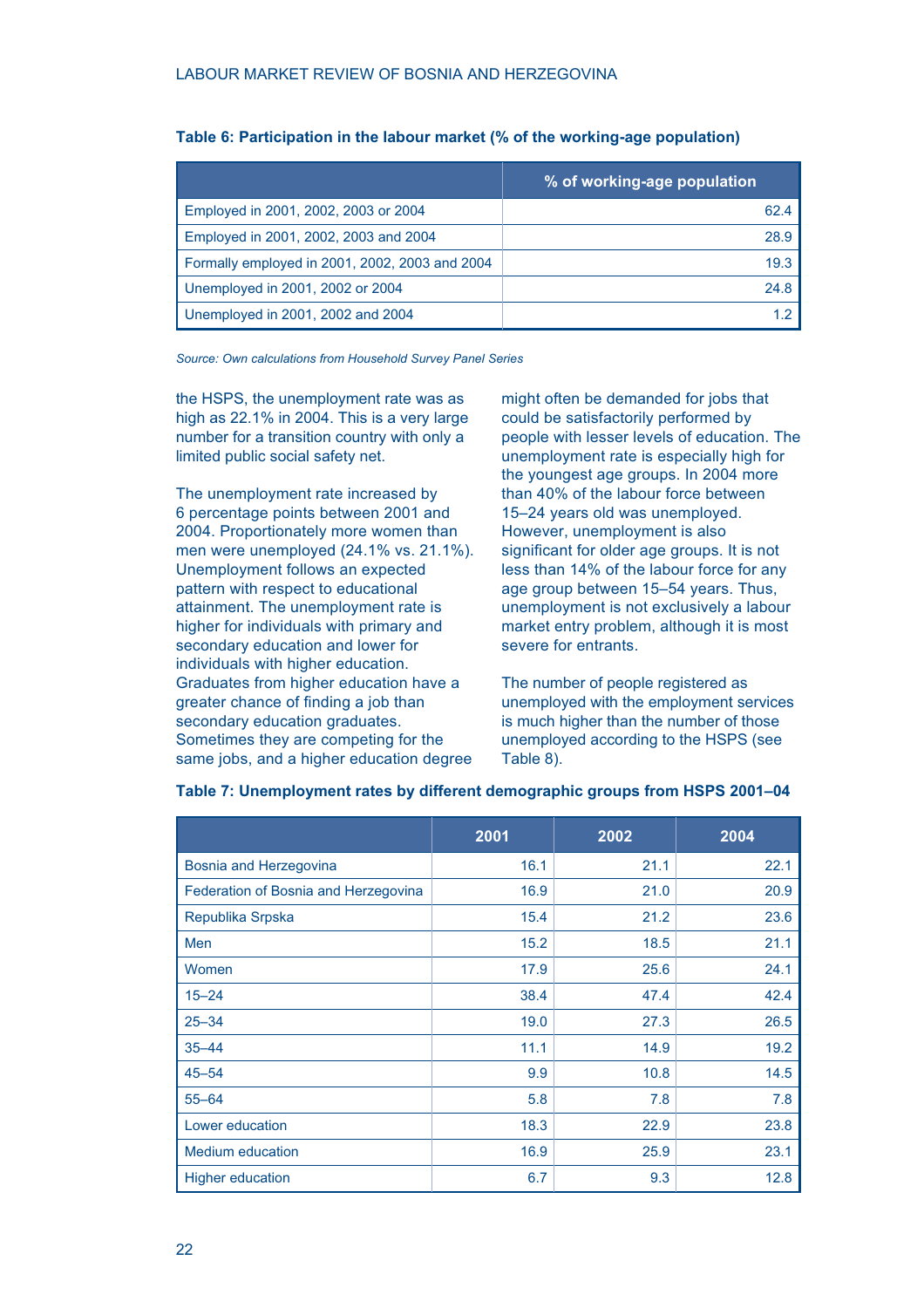|                                      | 2001 | 2002 | 2003 | 2004 |
|--------------------------------------|------|------|------|------|
| Bosnia and Herzegovina               | 38.5 | 39.1 | 37.1 | 39.9 |
| Federation of Bosnia and Herzegovina | 41.0 | 42.9 | 39.6 | 40.6 |
| Republika Srpska                     | 36.1 | 35.3 | 34.5 | 39.2 |

## **Table 8: Registered unemployment rate (%) 2001–04**

*Source: Own calculation from HSPS using a question which asked respondents whether they were registered as unemployed<sup>28</sup>*

To be recorded as unemployed following the ILO standard definitions used in the HSPS, a person must fulfil three conditions: (i) to have not worked one hour for pay during a reference week; (ii) to have searched actively for work during the past month; and (iii) to be available for work during the following two weeks. Many of those who are registered unemployed either work in the informal sector or are not actively searching for a job and are therefore not recorded as unemployed in the HSPS. On the occasion of the 2004 survey, 28% of those registered as unemployed were working in the informal economy. In addition, it is important to note that not all those who are unemployed according to the HSPS actually register with the employment services. In 2004 only around 70% of those unemployed according to the HSPS were also registered as unemployed. The remaining 30% are mostly young people. The reasons for this are not altogether clear, but could include the absence of incentive: most young people would be covered for health insurance by an adult family member.

The structure of the registered unemployed population corresponds approximately to the results from the HSPS. However, the number of those registered unemployed in the medium-aged age groups 25–34 and 35–44 years is higher than in the HSPS results. A very large number of those who are registered unemployed in these age groups are either inactive or working in the informal sector.

According to statistics from the public employment services, long-term unemployment is very high. However, as registration as unemployed is often combined with work in the informal sector, movement between unemployment and informal employment is not adequately captured by these statistics. According to the HSPS, a significant number of workers are occasionally unemployed; 24.8% of the working-age population were unemployed in 2001, 2002 or 2004 (see Table 6)<sup>29</sup>. However, only 1.2% of the working-age population were unemployed on all these three occasions, indicating that long-term continuous unemployment is rare. Some 37.6% of all those unemployed in the 2001 survey had a job (formal or informal) one year later.

# **2**.4 QUALIFICATION LEVELS OF THE WORKFORCE AND SKILL MISMATCHES

Before the war Bosnia and Herzegovina benefited from a rather well-educated population and a qualified labour force that responded to the requirements of the economic structure of the country. However, during and after the war the displacement of large numbers of people and the destruction of the school infrastructure (around 70% of the school infrastructure was destroyed or requisitioned) obliged a large number of young people to discontinue their education, and lowered the educational attainment levels of the population who have entered the labour market over the past decade.

28 These numbers are similar to the official numbers on unemployment as presented by the Employment Service in Bosnia and Herzegovina, but have the advantage that several dimensions of the behaviour of those registered as unemployed can be analysed.

<sup>29</sup> No information on unemployment is available for 2003 in the HSPS.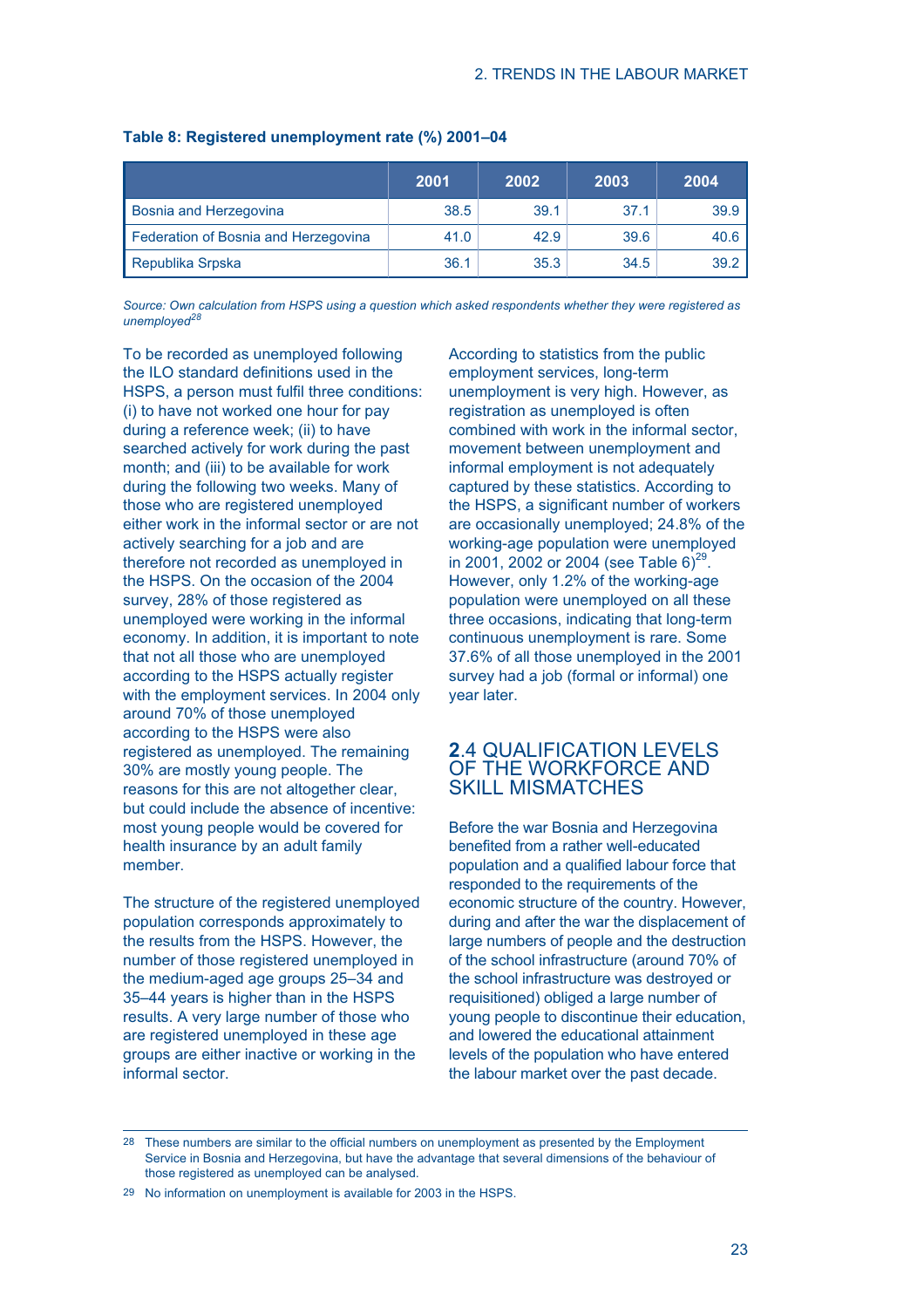|                                | Low  | <b>Medium</b> | <b>High</b> |
|--------------------------------|------|---------------|-------------|
| Bosnia and Herzegovina - Total | 41.8 | 47.4          | 10.8        |
| $\bullet$ Men                  | 30.6 | 56.8          | 12.6        |
| • Women                        | 53   | 38            |             |
| <b>EU-15</b>                   | 35   | 43            | 22          |
| New member states              | 19   | 66            | 15          |

*Low: accomplished primary education or less (ISCED levels 0–2) Medium: accomplished secondary or post-secondary non-tertiary education (ISCED levels 3 or 4) High: accomplished tertiary education (ISCED levels 5 or 6)*

*Source: LSMS, own calculations, Eurostat*

Furthermore, the war and the lack of employment opportunities led a large number of well-educated people to leave the country, thus creating a bias in the remaining population towards lower levels of education. On the basis of the Living Standards Measurement Survey (LSMS) 2002, the educational attainment levels of the population (Table 9) represented a disadvantage in relation to the EU average, as there is a higher percentage of people with low levels of educational attainment and a lower percentage with higher levels. The gender gap in educational attainment is also obvious.

Apart from the educational attainment levels of the population, the quality of actual skills and competences of the labour force and their adequacy to support the economic development of the country is unknown, as no specific surveys are available. Nevertheless, we can assume that there has been a relative deskilling of the labour force during the past decade as economic activity (even in previously technologically well-advanced enterprises such as the military and textile industries) has been significantly downsized. Since a large number of skilled people working in these enterprises have had to take low-value-added jobs, often in the informal sector or in agriculture, for income-generation purposes, their previous skills have not been upgraded or updated.

With regard to skill mismatches, evidence from the first survey on labour market skill needs undertaken by the EU-funded CARDS VET reform programme in 2002

demonstrates that technical skill gaps are not pronounced. On the other hand, employers underline the serious lack of soft skills, such as team work and positive attitudes to work. Similar results were reported by the Employment Service's labour market survey in Republika Srpska and the Federation of Bosnia and Herzegovina in 2004, namely that 31.5% of the enterprises interviewed required workplace skills, and only 10% required specific skills and knowledge. These findings are quite common in countries at the beginning of the economic transition process. Findings from other countries in the region are similar.

During the interviews with local stakeholders the lack of managerial skills was often identified as a major impediment to the improvement of the enterprises, even those that were privatised. An example of the importance of good managerial skills for enterprise development was the Bosnalijek pharmaceutical company in Sarajevo, which has been restructured and is developing. Another example is the management team of the aluminium profile company Alpro Vlasenica, who led the process of privatisation of the company that was eventually purchased by ALUMIL Greece in 2003.

## **Skill formation for young people: the initial education and training system**

Despite the fact that decisions about the structure and content of the education system are taken by the entities (Republika Srpska and Brčko District) and by each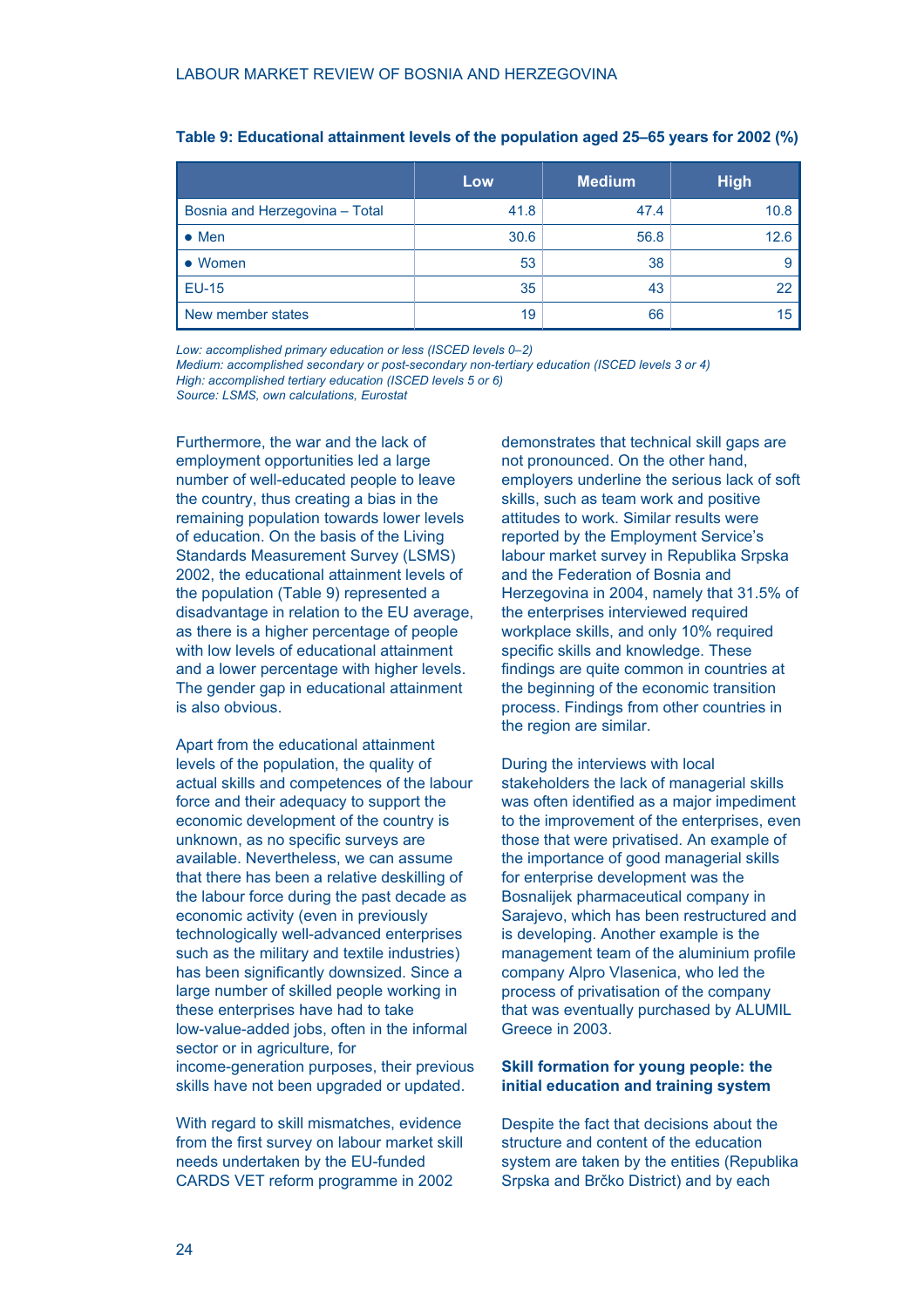canton in the Federation of Bosnia and Herzegovina, the education system in Bosnia and Herzegovina has a common structure.

- **Primary education consists of eight** compulsory years (until recently nine years) organised in two stages of four years each for children 6/7–14 years old (plus one preparatory).
- **High school (secondary) education** consists of three to four years, split into (i) general education providing access to university; (ii) four-year technical education preparing individuals for the labour market and providing an opportunity for access to university; and (iii) three-year vocational education. There has been an increase in participation in general education and in the four-year technical education, while participation in the three-year vocational education is decreasing. In the academic year 2004/05, 25% of the children in secondary education participated in general education and 45% in four-year technical education.

The actual youth education participation rates are not known, as the real reference population is unclear. Estimates from different studies give different results (see Table 10). However, all estimates demonstrate a gap between on the one hand the participation of children and young people in education, and on the other hand the EU standards for full participation in primary education and the target of 80% of young people completing secondary-level education. According to UNDP30, around 4% of children do not enrol in primary education, and around 31% of primary school graduates do not continue their studies to secondary education. These children come from disadvantaged socioeconomic backgrounds, and hence are exposed to the risk of social exclusion. According to the LSMS data (ETF calculations), one of the main reasons for not continuing school is the financial one (32.3% of 15–19-year-olds questioned in the survey stated that this was the reason why they

stopped attending school). However, the non-attractiveness of schooling was the second most important reason (17.4% of respondents referred to this). On the positive side, according to HSPS data (ETF calculations) for the years 2001–04, the participation rate of 15–19-year-olds increased from 69% to 78.5%, and for 20–24-year-olds from 27.5% to 30%.

On the other hand, a growing number of young people are entering university (a common trend in other countries of the region); participation in higher education is comparable with EU levels, and far above levels in other countries in the region. This demonstrates a social demand for higher education that can be explained by the better employment prospects that higher education offers (see evidence on higher employment rates and lower unemployment rates in Section 2.2), or simply by the fact that some young people prefer to continue their education rather than becoming unemployed.

Access to education and training in terms of school infrastructure availability and quality is considered to be satisfactory in Bosnia and Herzegovina<sup>31</sup>. In fact, despite the reduction in the absolute numbers of pupils and students since the mid 1990s, the number of schools has increased, which may imply the need for some rationalisation of the school network. On the other hand, the quality of teaching and learning is low, and consequently the educational outcomes of the students are poor at all levels and types of education (primary and secondary general, technical and vocational). Both curricula and teachers are considered to be below the standards of a modern European education system. For vocational and technical education in particular, parents, students and employers have a negative perception of the narrowness of the knowledge that children acquire and the inadequacy and inappropriateness of the skills they develop for the labour market. The lack of practical training during the studies (although this is foreseen as part of the curriculum, it either does not actually take place, or the

<sup>30</sup> UNDP, 'MDG Update report for Bosnia and Herzegovina – PRSP, Europe and Beyond', 2004.

<sup>31</sup> 'Socio-economic audits and SWOT analyses of 5 economic regions in BiH', prepared with the assistance of the EU funded Regional Economic Development Project (www.eured-bih.org).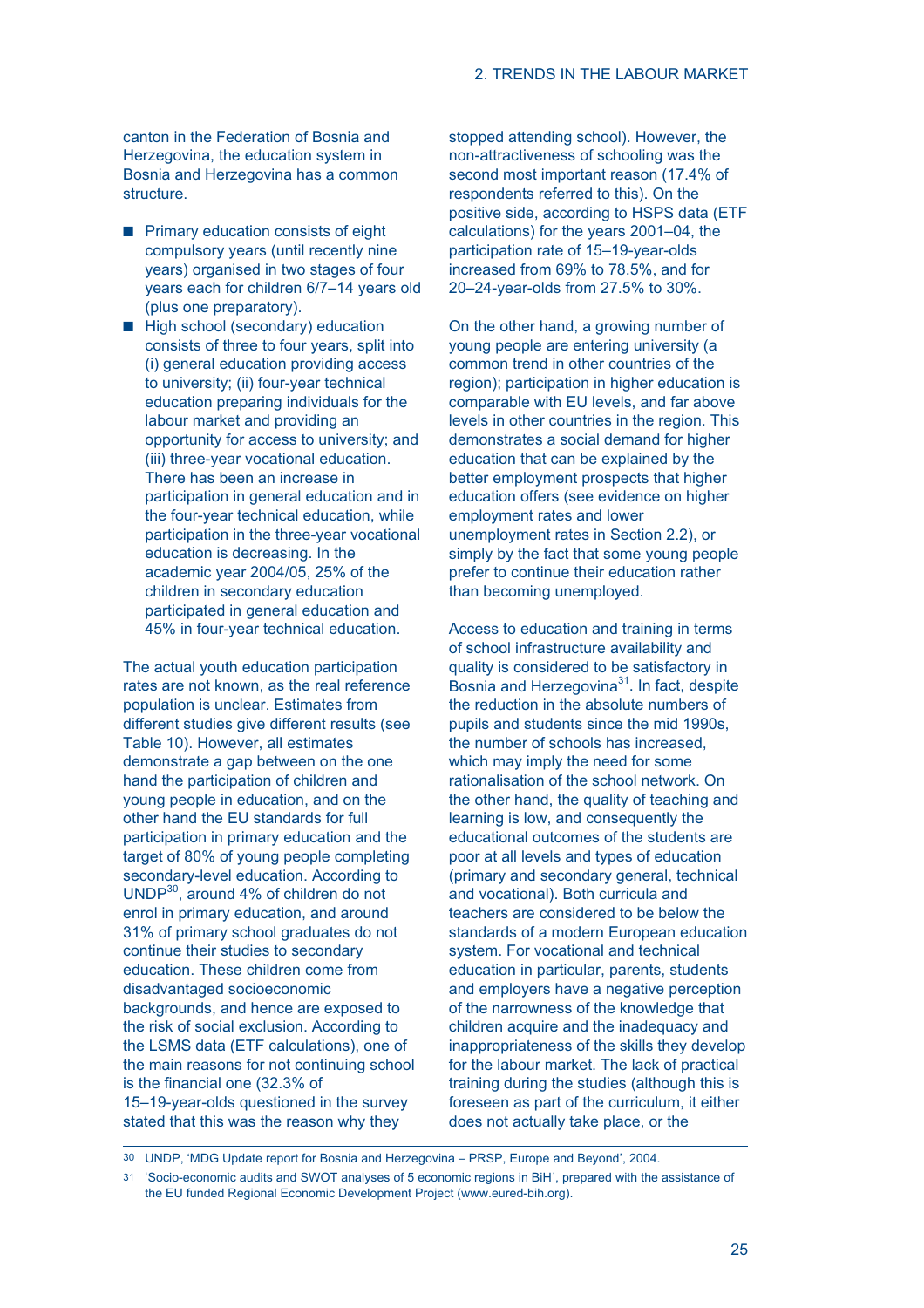|                                                 | <b>Source</b>                                                             | Estimate (%) |
|-------------------------------------------------|---------------------------------------------------------------------------|--------------|
|                                                 | <b>BiH Human Resource Development 2002</b>                                | 97.0         |
| Net enrolment in                                | <b>WB Poverty Assessment 2003</b>                                         | 95.0         |
| primary education                               | <b>BiH From Donor Dependency to Fiscal</b><br>Sustainability, ECSPE, 2002 | 92.8         |
|                                                 | <b>LSMS</b>                                                               | 98.9         |
|                                                 | <b>BiH Human Resource Development 2002</b>                                | 56.8         |
| <b>Enrolment rate in</b><br>secondary education | <b>BiH From Donor Dependency to Fiscal</b><br>Sustainability, ECSPE, 2002 | 72.6         |
|                                                 | <b>LSMS</b>                                                               | 68.3         |
|                                                 | <b>BiH NHDR 2002</b>                                                      | 19.8         |
| <b>University enrolment</b><br>rate             | <b>BiH From Donor Dependency to Fiscal</b><br>Sustainability, ECSPE, 2002 | 24.2         |
|                                                 | <b>LSMS</b>                                                               | 23.0         |

| Table 10: Participation of young people in education and training in 2000/01 |  |  |  |  |
|------------------------------------------------------------------------------|--|--|--|--|
|------------------------------------------------------------------------------|--|--|--|--|

*Source: EPPU, 'Bosnia and Herzegovina Medium Term Development Strategy (Poverty Reduction Strategy Paper 2004–07)', March 2004*

conditions under which it takes place are inappropriate) is considered by several actors (including the Ministry of Education and employers' organisation) as a gap in the preparation of young people for the labour market. However, more importantly it seems that the real gap is the lack of teaching and learning methodologies that can inculcate core competences (such as entrepreneurship, innovation, team work and problem solving) in young people and enable them to cope with an uncertain labour market. Concerns about the quality of education offered by universities are also frequently expressed.

# **Skill formation for adults: continuing or adult training**

There is a multiplicity of training providers in Bosnia and Herzegovina, including secondary schools offering second-chance part-time programmes for adults; universities providing courses in management skills, or other services for enterprise development; a limited number of 'workers' universities' that have survived and become NGOs; three training centres, one in Sarajevo for ICT, one in Goradze for metal workers, and one in Bihac for construction occupations; the Chamber of Commerce, mainly providing policy-related

training to its members (i.e. training on applying national and international regulations), but also training for other types of skills, mainly funded by donors; and private (profit and non-profit) providers offering courses in entrepreneurial skills, ICT, foreign languages and occupation-related training for specific population groups (such as demobilised soldiers, and disadvantaged and vulnerable groups), mainly funded through donor projects. With the exception of some specific cases of developing firms (for example the pharmaceutical company Bosnalijek), enterprises on the whole do not provide training to their employees, since they generally lack any strategic or long-term view of the skill development of their workforces and subsequent human resource development (HRD) plans. Finally the employment services fund training courses as part of their active labour market measures, and subsidise employment for higher education graduates with the aim of making their skills more adaptable to the needs of enterprises (although the primary objective of this measure is employment support rather than the training opportunity itself).

However, there is a serious lack of demand for training and skills upgrading. Interviews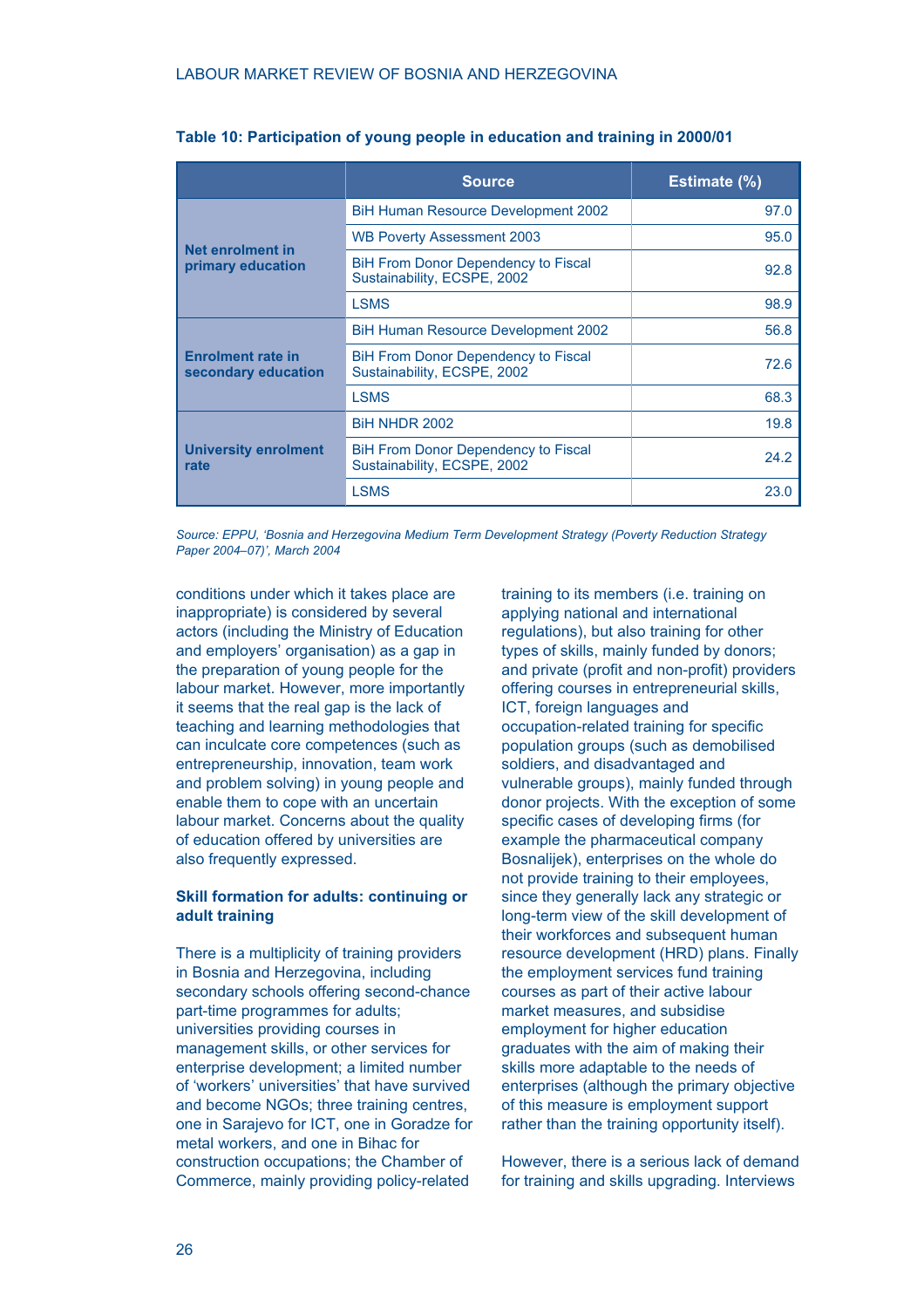with training providers and the chambers have demonstrated that demand for training on the part of enterprises is quite limited, and is mostly policy related (for example when a new regulation is introduced). This is mainly because of (i) the state of the economy, which does not yet provide (high-level skill) jobs; (ii) the lack of recognition of the importance of skills and training by both individuals and enterprises; and (iii) the lack of policy for skill development at government level.

In this situation there is a risk that Bosnia and Herzegovina will become trapped in a vicious circle of low-skills–low-value-added economy.

# **2**.5 MAIN LABOUR MARKET **CHALLENGES**

As a result of the break-up of Yugoslavia, the war and economic reforms, the old economic structure and patterns of employment in Bosnia and Herzegovina have been challenged to their foundations. Since the Dayton agreement in 1995, the main focus of policy in Bosnia and Herzegovina has been on maintaining peace and a stable political environment, and to initiate a process of nation-building. In this context, restructuring the economy and the development of more efficient governance have been secondary issues. The established governance system, with several different institutions at different levels, has remained intact, despite not being conducive to effective economic reforms.

New entrants and those who have lost their former jobs have great difficulty in finding new employment in the formal economy. Many of those with employment contracts are without work or pay, or are under the threat of redundancy (and sometimes unwilling to take a new job because they fear they will lose pension and other social insurance rights); many work informally. Taken together, the weak attachment to the labour market, the high number of changes in employment status revealed by the HSPS, and the scale of the informal economy all point to a situation in which the normal distinctions are blurred. The

substantial flows in the labour market are primarily symptoms of financial insecurity for many people of working age, regardless of their employment status.

As a substantial number of large enterprises are still in the restructuring phase, the pressure on the labour market is likely to increase further. The destruction of old industrial jobs has not been offset by increased job creation in growing and newly created enterprises. So far the informal economy, the agricultural sector and to a certain extent the service sector have absorbed laid-off workers and labour market entrants.

Job destruction and insufficient job creation in the formal sector have increased unemployment to high levels. However, the focus on unemployment should not hide the fact that an increasing proportion of the population have no attachment to the formal labour market, and move in and out of different forms of temporary employment, unemployment and inactivity. Vulnerable population groups are mainly those with low or medium levels of qualification and outdated skills, with young people being primarily exposed.

Although the lack of jobs is the greatest challenge during transition, it is not the only challenge, since there are deficiencies in the supply side of the labour market. Supply-side deficiencies are less apparent at this stage of development of the economy of Bosnia and Herzegovina, and are overshadowed by the aggregate lack of jobs and unemployment. But they are no less real. Only a small proportion of the working-age population, whether employed (in private or large public enterprises, SMEs or the informal sector) or unemployed, currently have an opportunity to upgrade, update or change their skills and develop proper attitudes to work. At the same time young people are entering the labour market with inappropriate qualifications and are ill prepared to cope successfully with shifting demands for new and additional skills. Furthermore, the population has experienced a significant depletion of skills during recent decades. These issues need to be addressed. A vibrant and successful market economy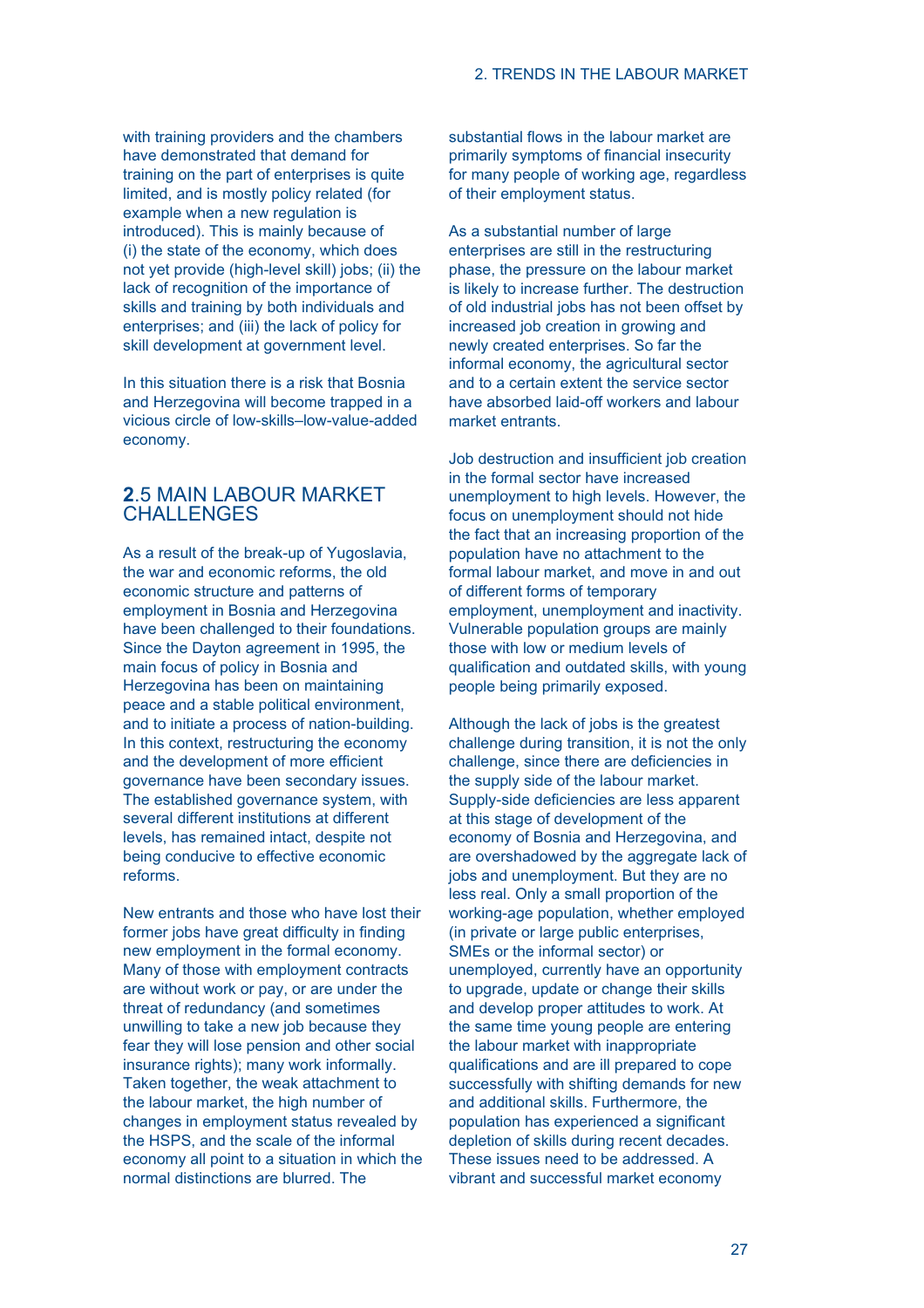with better and more jobs will not materialise in the absence of a flexible, adaptable, entrepreneurial and competitive labour force. A well-trained and motivated labour force with the right skills and attitudes, and opportunities for individuals to make the best use of their skills and talents are key ingredients for achieving the modern, resilient economy that the government of Bosnia and Herzegovina wants.

Taking the above into account it can be concluded that Bosnia and Herzegovina currently faces three main kinds of challenge.

## **Increasing the adaptability of workers and enterprises**

The overall challenge for the country's economy and labour market is to establish the conditions for faster economic and employment growth through the creation of a business-conductive environment, the rapid restructuring of old industrial enterprises and the further development of SMEs (including both start-ups and the growth of existing SMEs). Another challenge is to promote a regulatory and policy framework that assists the efficient reallocation of labour from old enterprises to new and growing businesses and to new forms of employment. This also includes the challenge of finding the right balance in terms of supporting workers affected by the restructuring process without impeding the operation of the labour market or disadvantaging others (i.e. young people or long-term unemployed individuals). Finally, the adaptability of the labour force needs to be further encouraged through the provision of appropriate training, while issues that discourage flexibility must be addressed.

## **Attracting more people to enter and remain in the labour market: making work a real option for all**

The labour market participation rates in Bosnia and Herzegovina are much lower than the EU average, and even than the

rates for other countries in the region. Women and young people in particular are the two groups who lag behind. This deprives the country's economy of human resources that are essential for its economic development. Accordingly it is necessary to remove barriers that impede the entrance of those population groups into (formal) employment. Moreover, given the high level of workers who are in the informal economy, or who have weak attachment to the formal labour market and move between different kinds of job when opportunities arise, the labour market in Bosnia and Herzegovina needs to increase formal employment levels and bring people from the informal sector into the formal sector through activation policies based on a proper balance between active and passive measures alongside effective labour inspection and taxation policies.

# **Investing more and more effectively in human capital and lifelong learning**

The final challenge is to ensure the improvement of the quality of the labour force and the development of skills for the present and future labour market. This necessitates the improvement of the quality of the education system at all levels (including vocational education and training), and an increase in the participation of young people in education and training, with particular emphasis on the population groups who lag behind. Investment must also be made in managerial and entrepreneurial skills, in order to better achieve the economic restructuring of privatised enterprises. Finally, the population must be made aware that skills matter for economic development. Proactive education and training policies, a lifelong learning infrastructure and a better skilled population are required for (foreign) investment, particularly in the current world climate.

The following chapter will review policies developed to address the challenges identified above, and will identify gaps and recommendations for further action.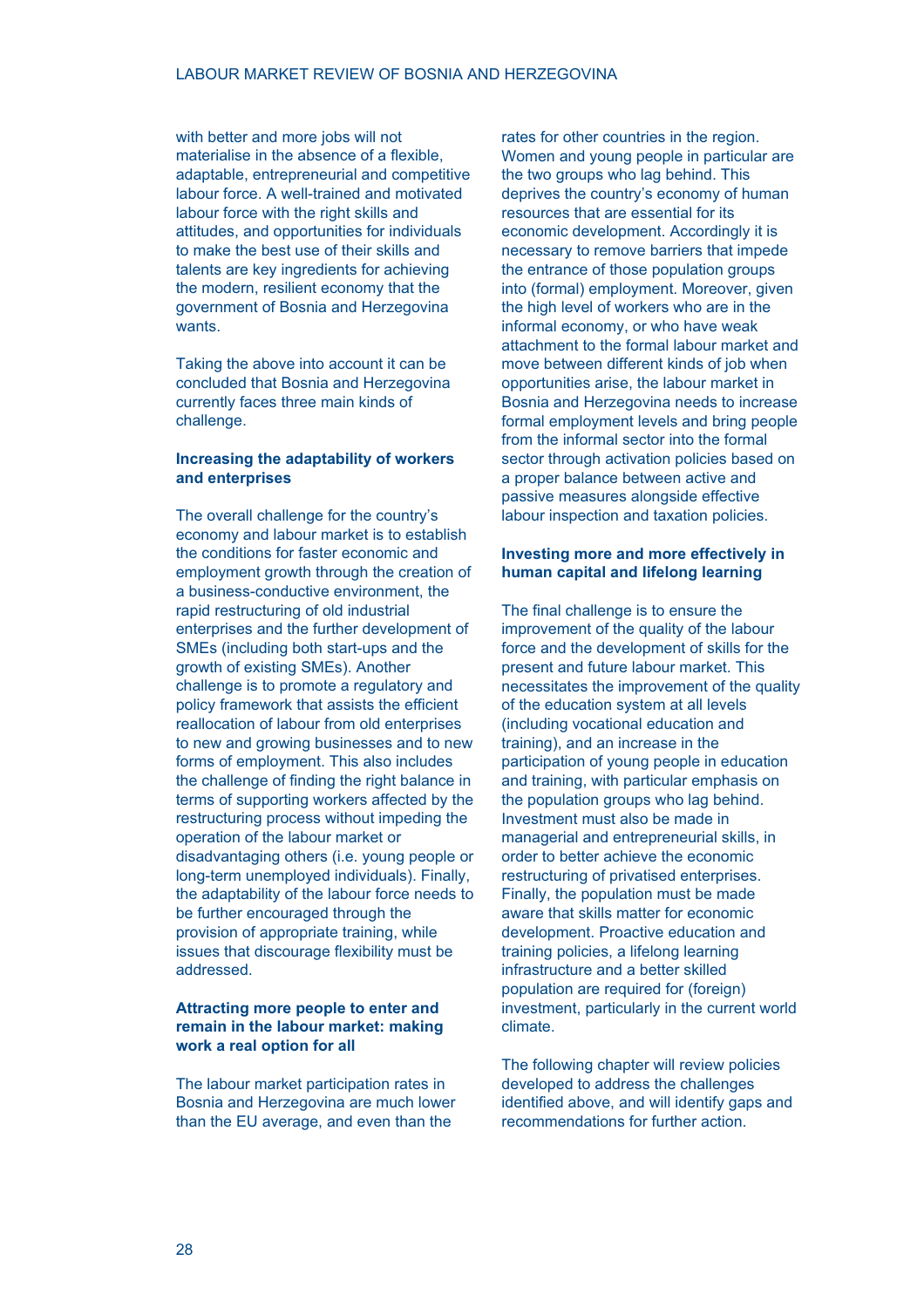# 3. REVIEW OF POLICIES, AND LEGISLATIVE AND INSTITUTIONAL FRAMEWORKS FOR ADDRESSING LABOUR MARKET CHALLENGES

# **3**

# **3**.1 EMPLOYMENT POLICIES AND GOVERNANCE

# **3**.1.1 EMPLOYMENT POLICIES AS PART OF THE OVERALL POLICY AGENDA

The most comprehensive encapsulation of the overall policy agenda is contained in the Bosnia and Herzegovina Medium Term Development Strategy (Poverty Reduction Strategy Paper 2004–07). The strategy is wide-ranging, and sets out priorities and goals. Implementation of labour market reform is a specific priority within the context of accelerating the growth of the private sector. Although not explicitly stated, such reform is necessary to support the establishment of a functioning market economy, which is a strategic goal. The strategy recognises the need to speed up

the implementation of structural reforms and acknowledges that this may cause job losses in the short term. It calls upon all levels of government to take economic measures to prevent an increase in current poverty levels.

Specific issues relevant to the labour market have been placed within the wider context of the development strategy. These issues include discrimination, labour mobility, institutional capacity and performance, the right to health insurance, the informal economy and the development of the vocational education system. These topics are regarded as integral to balanced development and to the process of accession to the EU.

The Education Reform Agenda 'A message to the people of Bosnia and Herzegovina', which was agreed between the authorities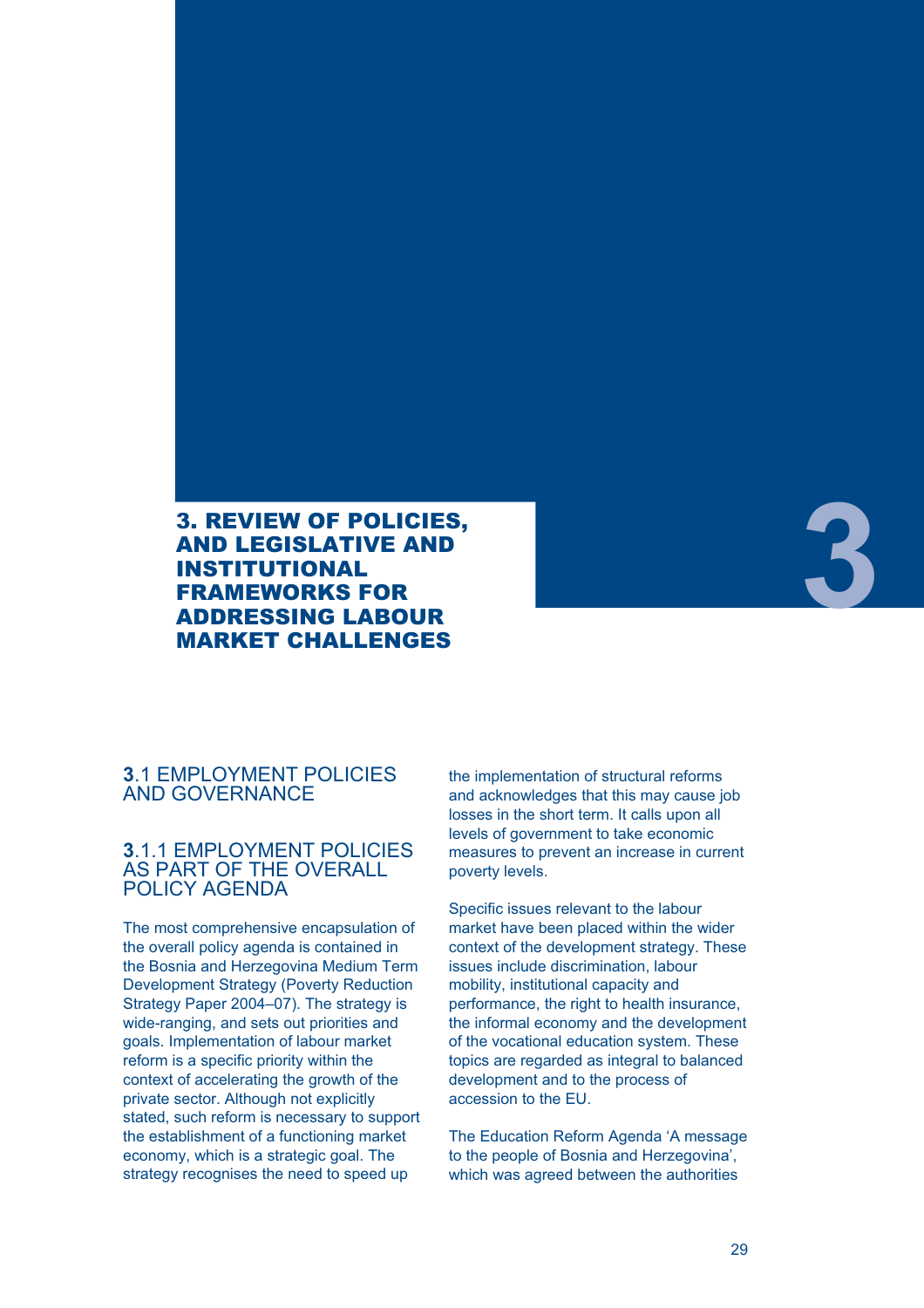of Bosnia and Herzegovina (the education ministries and the Ministry for Human Rights and Refugees) and the international community on 21 November 2002, links the reform of education to economic development and labour market needs. The agenda also identifies the need to update curricula regularly to match changing market requirements identified and monitored through labour market information systems.

The SME strategy has as one of its main outcomes an increase in employment, as well as a reduction in the grey economy. It also calls for the reform of the taxation system, which it regards as incoherent, poorly enforced and an invitation to join the grey economy.

The privatisation programme has put job protection at the centre of its objectives throughout the process. This has meant that new owners have been required to maintain at least the same level of employment as at the point of privatisation for a minimum period of three years. This has delayed restructuring and the creation of new sustainable jobs, and has put a strain on company solvency.

#### **Assessment**

There is clear recognition of the importance of employment in the wider economic and development strategy. Employment is recognised in a number of important different contexts, namely SME development, education reforms and poverty strategy. The Poverty Reduction Strategy Paper (2002–04; 2004–07), signed by the Council of Ministers, clearly alludes to the importance of labour market reform in the fight against poverty. This is not to say that labour market issues are being successfully addressed, nor that relevant employment policies have been developed and translated into the kind of operational detail required for implementation. Indeed, while there are a number of themes (creating more jobs and reducing the grey economy), there is no overarching employment strategy or policy at state or entity level with clear aims and objectives that helps direct the priorities of the labour market institutions and informs

the plans of other relevant areas of government. These questions are examined in the subsequent parts of this report.

# **3**.1.2 THE INSTITUTIONAL AND LEGISLATIVE SETTING

The institutional arrangements for the labour market in Bosnia and Herzegovina are complex. They mirror the general governance arrangements, with the added complication of parallel employment bureaux. The state, the entities and the cantons all have involvement in aspects of labour market regulation or provision through labour ministries, and through employment agencies and services and labour inspection. The main characteristics of the arrangements are as follows.

- $\blacksquare$  There are 12 separate organisations responsible for employment service operations and another 13 organisations responsible for labour market policy, although the distinction between operations and policy is far from being clear-cut in practice.
- **All levels of government (with the** exception of the municipal level) are competent in some aspect of labour market matters.
- $\blacksquare$  The role of the state institutions is mainly limited in law to international relations and internal coordination; they have no role in policy or operational issues.
- $\blacksquare$  The entity arrangements are in sharp contrast. The Republika Srpska has a single ministry responsible for employment policy and a conventional unitary employment service with a network of regions and local offices. In the Federation of Bosnia and Herzegovina employment policy is made both at cantonal and Federation level; each canton and the Federation have their own separate and largely autonomous employment services.
- Only the Republika Srpska Employment Bureau and the cantonal employment services actually deliver services directly to the public.
- $\blacksquare$  Tripartite arrangements exist through the Social and Economic Council, the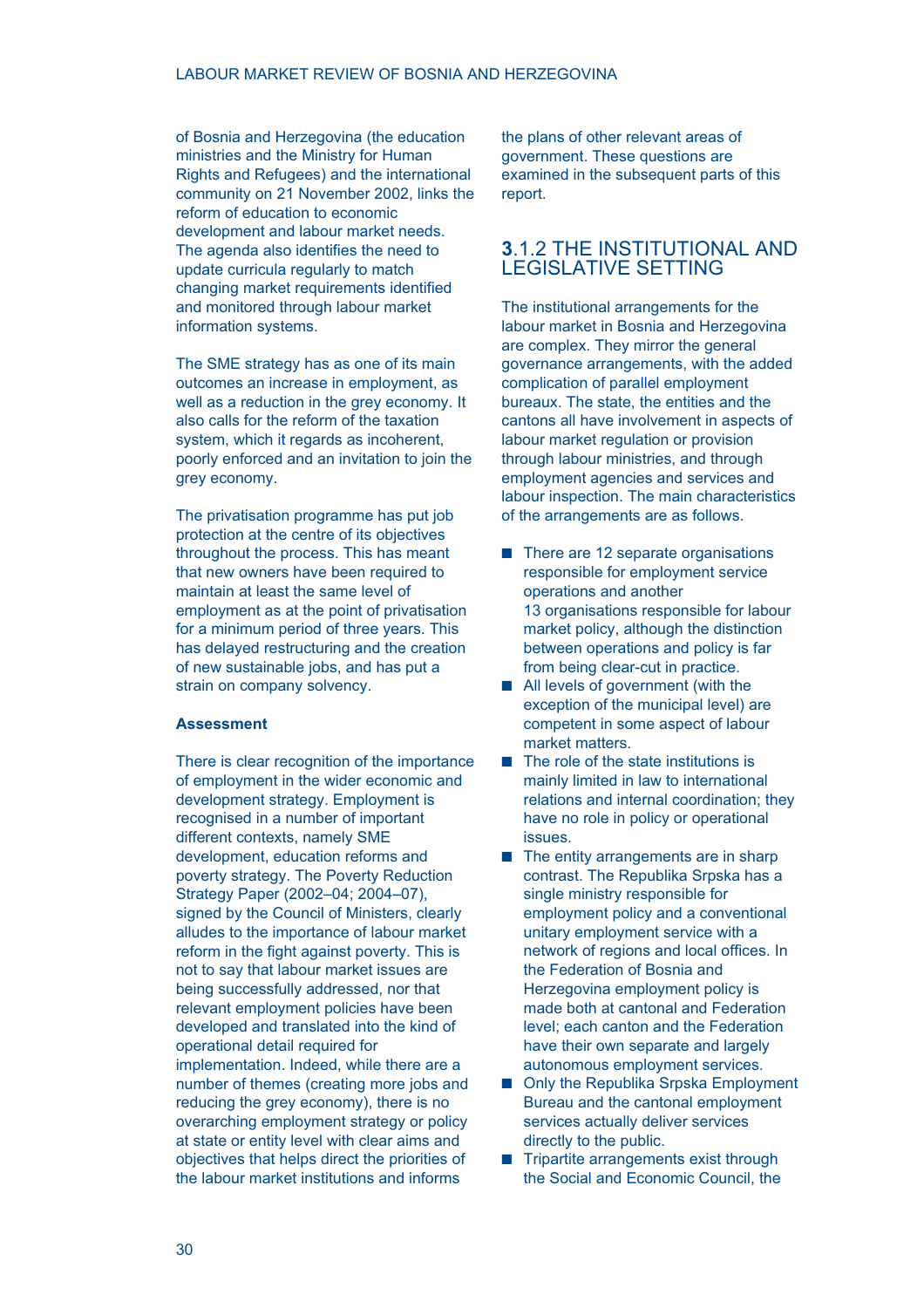# 3. REVIEW OF POLICIES, AND LEGISLATIVE AND INSTITUTIONAL FRAMEWORKS FOR ADDRESSING LABOUR MARKET CHALLENGES

key function of which is to negotiate the national collective agreement.

- Trade unions are rather better organised through the Confederation of Independent Trade Unions of Bosnia and Herzegovina than are employers through the Association of Employers. Chambers of commerce exist throughout Bosnia and Herzegovina.
- Labour inspectorates, which encourage and enforce compliance, exist throughout Bosnia and Herzegovina. They are currently organised along the same lines as other labour market institutions, though there are plans to change this in the near future.

There is no doubt that the arrangements outlined above and described in more detail in Annex 2 are at best suboptimal. This is widely recognised within Bosnia and Herzegovina, and is often quoted as one of the reasons that the labour market is not improving, or not improving quickly enough. However, the arrangements should be judged both against the effective ideal and against the background of the recent civil war and the need for peace and stabilisation. The balance between these concerns is an issue for sensitive judgement rather than hard forensic appraisal.

Two issues stand out concerning the institutional arrangements: the first is the role of the state in relation to the entities, and the second is the role of the cantons. Bosnia and Herzegovina is not a large country, and other considerations apart there is no compelling justification for the landscape of labour market policy to be different between the entities. Indeed, except for a few significant differences, such as in the levels of social contributions, for the most part they are harmonious.

The role of the 10 cantons is significant both in terms of the legal powers and in the

delivery of employment services to the public. While there is no doubt that they have considerable autonomy, they also work together on matters of mutual interest, for example in the development and installation of compatible computer systems. Much of the encouragement and support for collaboration springs from federal level, and there is a growing recognition amongst the cantons of the value of the coordinating, facilitating and promotional role of the Federation. Certainly the Federation is helping to develop and adopt arrangements<sup>32</sup> which remove some of the anomalies that exist as a result of the cantonal structure. Cantons also use common procedures and forms, and the same portfolio of active measures, though the mix may be somewhat different from one canton to another.

With regard to the legislative setting, there is a familiar twin-pillar framework of labour regulation that mirrors those of other EU and transition countries. The two main areas of legislation are:

- $\blacksquare$  the labour law(s), covering the employment relationship between employers and employees;
- $\blacksquare$  the law(s) (frequently referred to as the employment law), covering unemployment compensation and the work of the public employment services.

Of course the situation is rather complicated in Bosnia and Herzegovina because of the special governmental arrangements. However, the basic position is that the key legislation for the labour market is at entity level (in line with the constitution of Bosnia and Herzegovina). In each entity there are two laws (the labour law and the employment law) that form the legal framework; hence, across Bosnia and Herzegovina four laws<sup>33</sup> (two in each entity) form the main legal framework on labour issues.

<sup>32</sup> For example, if a person worked in one canton but resided in another, the rate of unemployment compensation would, previously, have been based on the average wage in the canton in which the person worked regardless of the budget position – or the average wage – in the 'home' canton.

<sup>33</sup> In the Republika Srpska these are the Labour Law (Law No 777 entered into force on 8 November 2000, a replacement for the 1993 Law on Labour Market Relations) and the Law on Job-Placement and Social Security of the Unemployed (Law No 778, 8 November 2000). In the Federation of Bosnia and Herzegovina they are the Labour Law (October 1999, amended on 28 August 2000) and the Law on Job-Placement and Social Security (28 December 2000).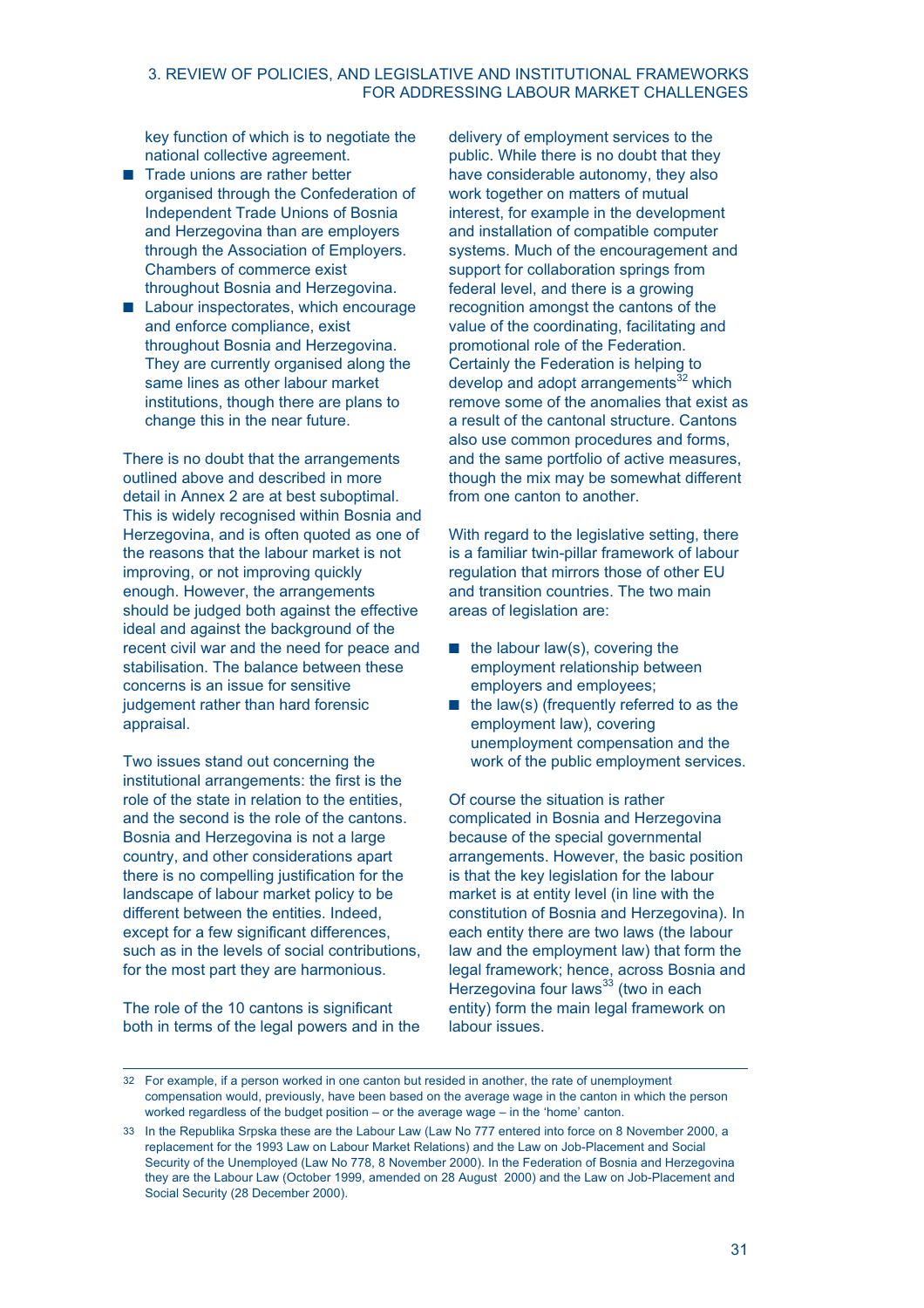As regards the labour laws the entity governments have gone a long way towards harmonisation so that differences between entities are mostly minor and there are no significant inconsistencies. The position with the employment laws (which the Office of the High Representative imposed $34$  on the Federation through the Law on Job-Placement and Social Security of the Unemployed in the Federation of Bosnia and Herzegovina in December 1999; a similar law was subsequently enacted in the Republika Srpska) is more complicated, with significant differences existing between the entities. This situation arises mainly because of the cantonal dimension, which adds considerable complexity to the arrangements in the Federation and to the efficient provision of unemployment compensation and public employment services. Each canton has legal authority for budgets and expenditure, the design and implementation of procedures and processes associated with unemployment compensation, job broking and its active labour market measures. At the same time the Federation has a separate budget and receives financial plans and reports from the cantons (for information purposes only, and not as part of a system of accountability), and has legal authority for active measures.

The labour and employment laws are supplemented by regulations covering detailed implementation provisions (for a comprehensive description of the main provisions see Annex 3). In addition there are laws covering strikes, health funds and insurance, pension funds, payroll tax, social contributions, labour inspections and works councils.

#### **Assessment**

The institutional architecture is complex and makes awkward the development of clear active labour market policies and the efficient delivery of employment services. The state plays little part in labour market policy, although there are signs that the State Employment Agency is beginning to involve itself in aspects of operational policy. Below state level there is an extraordinary number of institutions involved in both policy and operations $35$ . This has a significant cost in terms of the effort needed to achieve reasonable coherence across the institutions and labour market(s); to service the many political interfaces; to develop, install and maintain common information systems and other operational processes; and to develop sufficient expertise in any single organisation. This is the case across the entities, but especially within the Federation of Bosnia and Herzegovina because of its cantonal structure. The position in the Republika Srpska is relatively straightforward in so far as there is a single integrated employment service and no political institution between the municipality and the entity government.

The key question is whether the institutional structure is detrimental to the development of a functioning labour market in Bosnia and Herzegovina. There is no doubt that it is inelegant, unwieldy and administratively burdensome, but does any of that matter to the operation of the labour market? In some respects it does not. The various employment bureaux could play an effective part in labour market facilitation regardless of their number, in the same way that the huge number of private

<sup>34</sup> 'Pursuant to, and as an integral part of my Decision herein, I require the appropriate authorities of the Federation of Bosnia and Herzegovina and of the Cantons to take all necessary steps to ensure that the laws and regulations of the Federation of Bosnia and Herzegovina and of the Cantons respectively are and remain fully harmonized with the Law on Job-Placement and Social Security of the Unemployed and hereinafter set out. In the event that changes are required to be made to the laws and/or regulations of the Federation of Bosnia and Herzegovina and the Cantons in consequence thereof, such changes are to be effected no later than six months after the entry into force of the said Law on Job-Placement and Social Security of the Unemployed.'

<sup>35</sup> ETF (2004): 'The fragmentation of the labour market in BiH radically increases the number of actors, thus creating a complicated multi-level institutional setting, consisting of the Agency for Labour and Employment (operational since 1 August 2003) at state level, the Ministries of Labour at entity level, the network of ten cantonal employment offices in the Federation of Bosnia and Herzegovina, seven regional offices in the Republika Srpska and one in the Brčko District as well as labour bureaux in each municipality, or 147 bureaux in all. Not only is the weight of such a system too heavy, but the visibility and, hence, the communication and interaction amongst its 168 players are – by definition and in practice – very low.'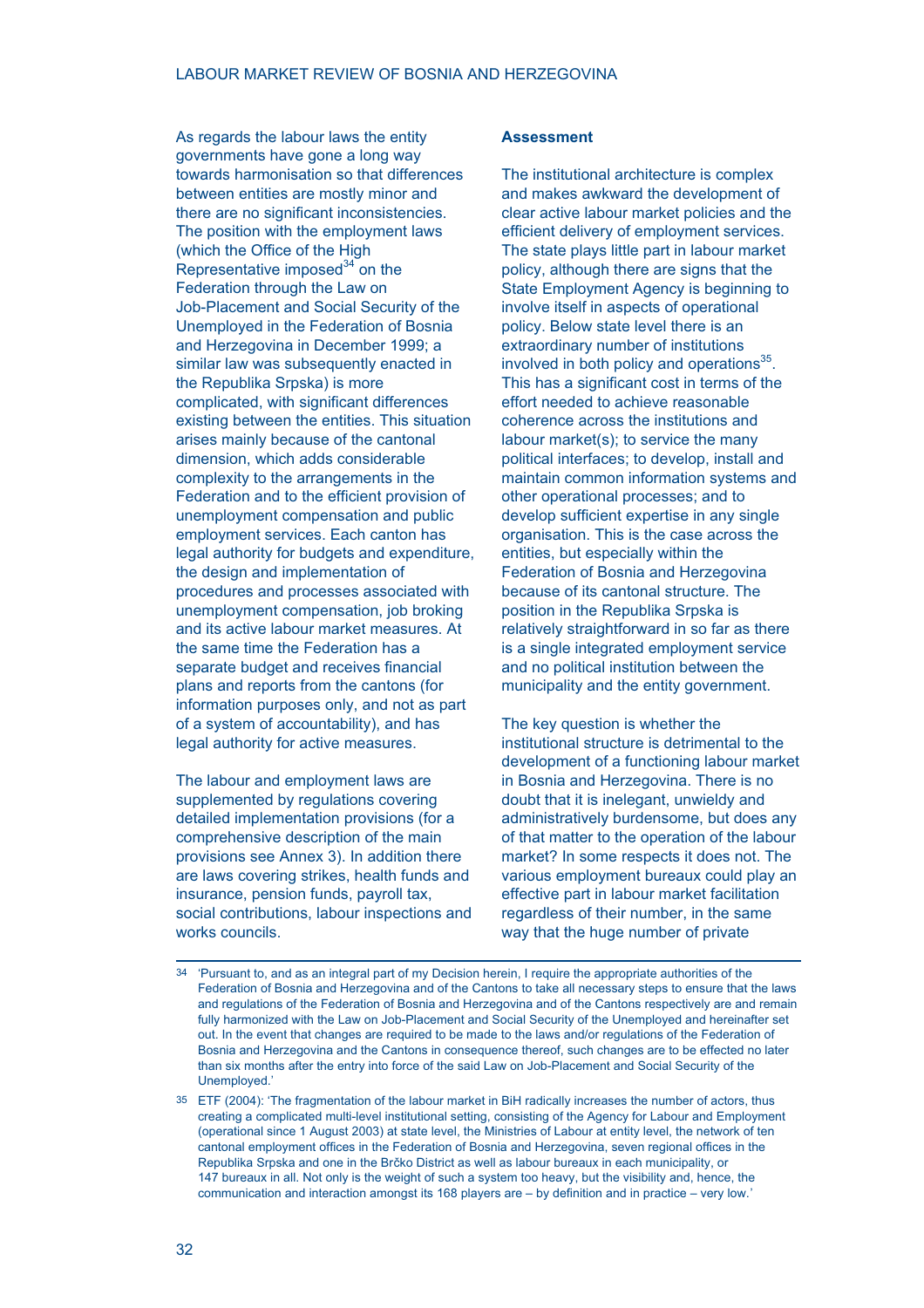# 3. REVIEW OF POLICIES, AND LEGISLATIVE AND INSTITUTIONAL FRAMEWORKS FOR ADDRESSING LABOUR MARKET CHALLENGES

agencies do in some western European countries. But the atomisation of the employment service and the multiplication of interfaces with political institutions affect the efficiency and effectiveness of the system as a whole, not least in the resources that can be devoted to front-line activities, and hence the quality of service experienced by users. Moreover, the institutional structure does little to address the common observation that the labour market in Bosnia and Herzegovina is fragmented and segregated. The existence of so many legislative bodies reinforces the notion of separateness and, at entity level, gives rise to a very significant difference in the costs imposed on employers.

The institutional structures for labour market policies and services are of course an image of those for governance generally, which were the product of difficult and long negotiations. That does not make them inviolate, nor above analysis or criticism. But it does call for particular caution in urging radical change. To the extent that changes to the architecture of government are feasible, it is the cantonal arrangements that need to be addressed first.

The employment laws empower the entities and cantons to run public employment services covering the normal areas of public employment service activity. There is considerable complexity in the arrangements for the provision of services in the Federation of Bosnia and Herzegovina. The Federation is developing and focusing its facilitation and coordinating role on labour market intelligence, IT and active measures. While this does not alter the legal competences, the de facto position is a step towards the pre-2000 situation, in which the cantons did not have responsibility for employment matters. Indeed there seems to be wide acknowledgement of the problems associated with the current framework of employment laws in the Federation of Bosnia and Herzegovina, in particular the lack of focus and authority at any single point within the Federation for labour market employment policy or employment

services. The earlier observations concerning the institutional structure and the difficulties arising from them, particularly in the Federation, stem in large measure from the employment laws, which created many of the institutional arrangements.

# **3**.2 INCREASING THE ADAPTABILITY OF ENTERPRISES

# **3**.2.1 IMPROVING THE BUSINESS ENVIRONMENT

# **Support to SMEs**

Efforts have been made to facilitate the creation of SMEs. Most of these efforts have been donor-driven, or at least donor-supported. Examples include the networks of Enterprises Development Agencies (EDAs), established with ILO<sup>36</sup> support to provide advice and support for new and existing enterprises; the establishment of Sarajevo Economic Regional Development Agency (SERDA); the Business Service Centre of Ze-Do Canton in Zenica, for direct assistance and support in company registration focusing on foreign investors (foreign direct investment, FDI); and strong EU support through various projects, such as the EURED (European Union Regional Economic Development) Project, and a number of agencies that have been established, such as ARDA (Accredited Regional Development Agency) and BLERDA (Banja Luka Economic Regional Development Agency), both in Banja Luka, and PREDA (Prijedor Economic Development Association). Efforts have also been made to improve the access to funds by SMEs through the World Bank project Local Initiatives (Microfinance) Projects, and the networks of commercial microfinance providers. However, according to the views of local actors the results have not been very positive to date because of high interest rates and requirements for collateral that entrepreneurs do not have. Meanwhile, local ideas for establishing SMEs and the

36 See more at: http://www.ilo.org/public/english/employment/empframe/practice/entrep/bosnia.htm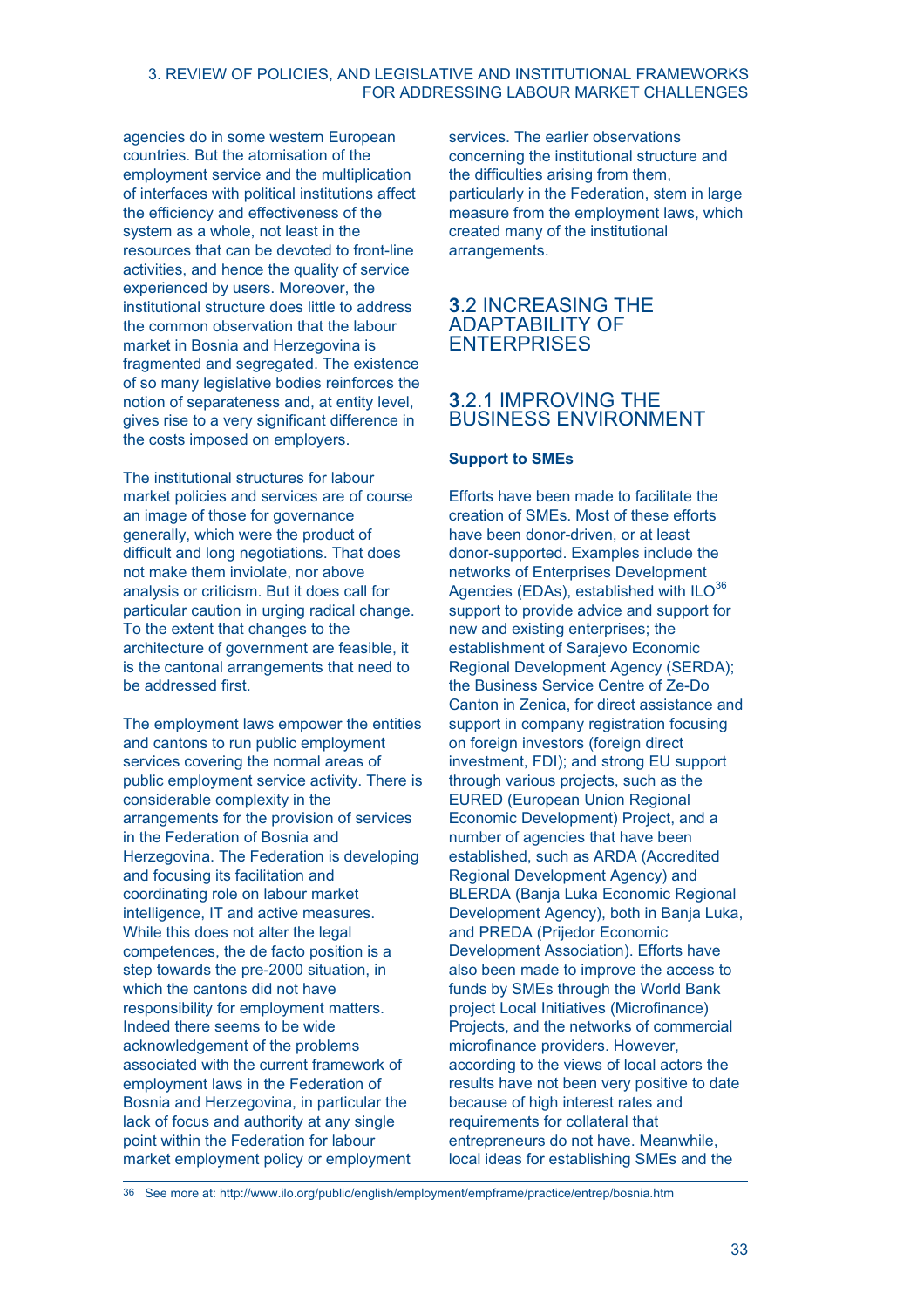SME Development Bank have not been supported by international donors on the grounds that allocation of financial support on non-market criteria might be a negative step, and could also be subject to corruption.

Local actions to improve the environment for SME development include the establishment of the 'Bulldozer Committee' to identify and remove barriers for enterprise development; the country's law on business registration; and the efforts to develop an SME strategy, which has not yet been approved. One tangible positive outcome has been the reduction in the time necessary for setting up a company, from 59 days in 2003 to 48.6 in 2004. Moreover, some cantons, such as the Mostar Canton, do provide loans or subsidies for the establishment of new SMEs or the expansion of existing ones. The requests from entrepreneurs exceed the funds available.

In practical terms the number of barriers still remains formidable. These barriers include the complex institutional setting; the high level of minimum verified capital in a bank account needed for company registration (around €1,278) and an additional similar amount for various costs and taxes; specific requirements concerning working space (such as the minimum height of working space, set at 2.8 metres); the requirement that a company must start with a minimum of two employees; and many other internal (hidden) issues and obstacles. In general the procedures, requirements and financial burden (minimum €3,000–5,000) for registering a new company are heavy.

However, examples of good practice at the municipal level do exist. The municipalities of Gračanica and Široki Brijeg in the

Federation of Bosnia and Herzegovina and Laktaši in Republika Srpska have a long history of entrepreneurial support activity zones. They have created a 'soft' bureaucracy and provided technical support to entrepreneurs, and they have easily adopted new 'open market' conditions, expanding municipality potential (and budget) and creating many jobs. In practical terms, they provide all the necessary information for company registration at the Municipal Hall; the pre-conditions for start-up related to business space in the municipality are flexible; and the communal taxation and contribution can be paid in stages. The specific needs of the entrepreneur can be discussed with a municipal adviser, and support from local registration support agencies is available. The municipality officers treat their clients with a high level of respect and in a friendly manner.

### **Labour costs**

Wages in Bosnia and Herzegovina have increased consistently since 1998 in both the Federation of Bosnia and Herzegovina and Republika Srpska (Table 11). The rate of increase in Republika Srpska was more than twice that in the Federation. However, wages in the Federation are still 25% higher than those in Republika Srpska, though the gap is closing. Given the very low level of inflation over the past two years (and a comparatively modest level before that), the wage changes represent real increases in income. If not matched by productivity gains the increase in real wages will adversely affect the competitiveness of Bosnia and Herzegovina.

The system of wage determination in the formal sector in Bosnia and Herzegovina is

#### **Table 11: Wages in Bosnia and Herzegovina (in BAM)**

|                                         | 1998 | 1999 | 2000 | 2001 | 2002 | 2003 | 2004  |
|-----------------------------------------|------|------|------|------|------|------|-------|
| Republika Srpska                        | 170  | 216  | 275  | 309  | 347  | 379  | 422   |
| Federation of Bosnia and<br>Herzegovina | 329  | 374  | 413  | 444  | 483  | 524  | 530 l |

*Source: Statistical Offices on Bosnia and Herzegovina, Federation of Bosnia and Herzegovina, and Republika Srpska*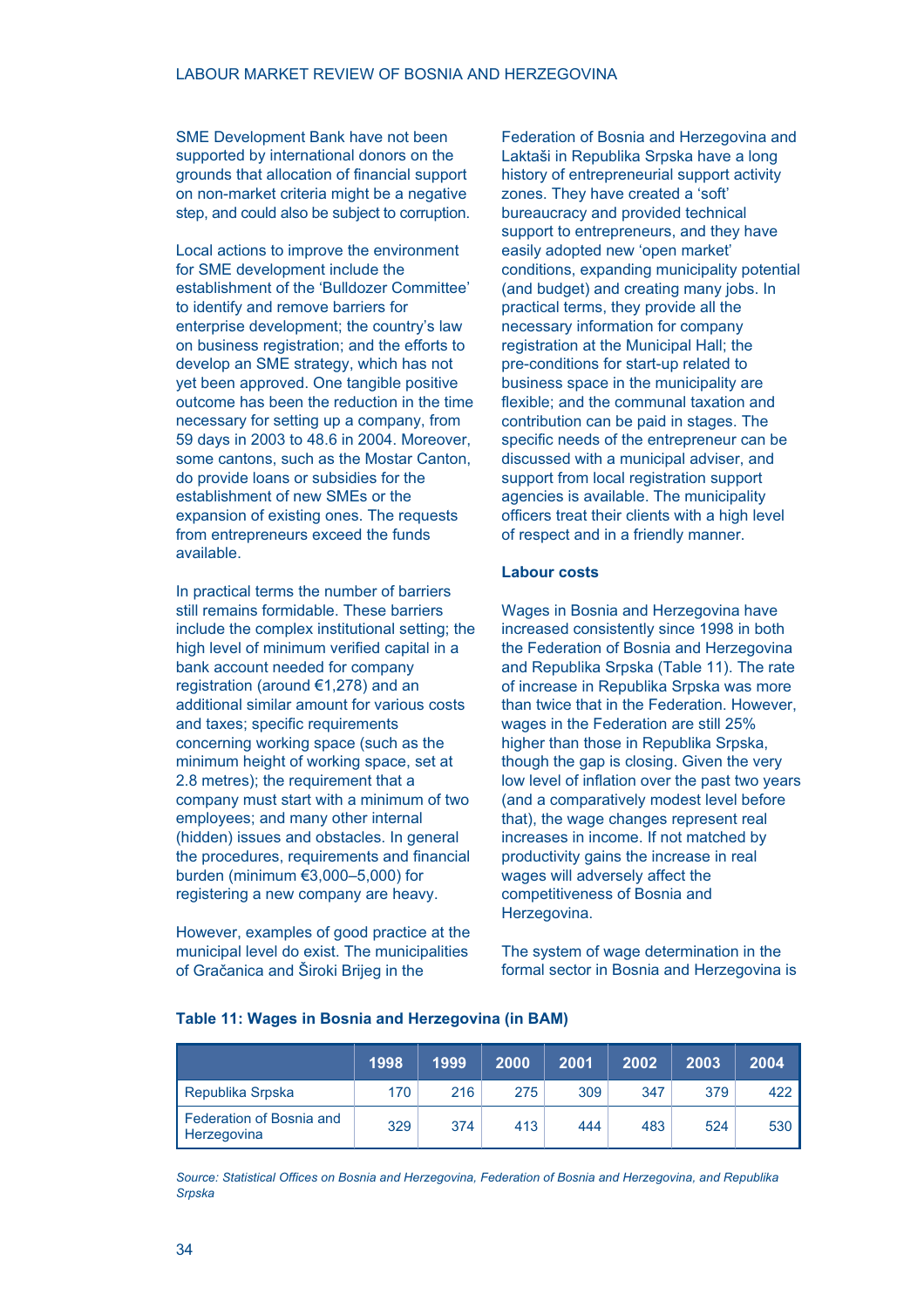# 3. REVIEW OF POLICIES, AND LEGISLATIVE AND INSTITUTIONAL FRAMEWORKS FOR ADDRESSING LABOUR MARKET CHALLENGES

|  | Table 12: Minimum wages (in BAM) |  |  |  |
|--|----------------------------------|--|--|--|
|--|----------------------------------|--|--|--|

|                                         | 1998 | 1999 | 2000 | 2001 | 2002 | 2003 | 2004 |
|-----------------------------------------|------|------|------|------|------|------|------|
| Republika Srpska                        | 60   | 60   | 80   | 80   | 171  | 193  | 197  |
| Federation of Bosnia and<br>Herzegovina | 85   | 200  | 200  | 220  | 251  |      |      |

*Source: WB Report 2002, RS Quarterly Statistical Review and General/sectors Trade Agreement for 2003 and 2004*

institutionalised and rigid. The bargaining system associated with the General Collective Agreement (GCA) is centralised and retains most of its socialist-era characteristics<sup>37</sup>. The GCA determines the national minimum wage – defined as the minimum wage for the simplest monthly work (Table 12) – which may be exceeded by the minima in branch agreements. The effects of the collective agreements are to compress wages, to reduce the male/female wage gap, and to reward long-term job tenure. In the Republika Srpska the government defined a minimum wage for contributions to the Pension and Insurance Fund at the level of 45% of the average wage officially published by the Institute of Statistics.

The non-wage labour costs for formal businesses are high in Bosnia and Herzegovina. The level of social contributions and taxes amounts to 69% of the net wage in the Federation of Bosnia and Herzegovina and 52% in Republika Srpska (Table 13).

The non-wage labour costs and taxes were inherited from the previous socialist

system; contributions covered pension, health insurance and social protection but also many different (mainly) budget expenditures such as railroad development tax (2%) and chamber of commerce contributions. Although lower (relative to the past), wage contribution percentages for start-ups (with a minimum of two employees) in Bosnia and Herzegovina are a significant burden for start-ups and for business development in general.

At the beginning of 2000 the government in Republika Srpska reduced non-wage labour costs to 52% (from 80%) in order to stimulate new employment and net wage increases. The results were positive, with a significant rise in new employment (in 2000 around 292,000 new workers) and in workers' motivation and participation in companies, while wages rapidly increased.

#### **Assessment**

The progress made in macroeconomic stabilisation has been a positive factor for the improvement of the business environment. However, efforts to support SME development have been piecemeal,

|                         | <b>Federation</b> | <b>Republika Srpska</b> |
|-------------------------|-------------------|-------------------------|
| Pension fund            | 35.3              | 24.0                    |
| <b>Health insurance</b> | 25.0              | 15.0                    |
| Unemployment insurance  | 3.6               | 1.0                     |
| Child care              | 0.0               | 2.0                     |
| Wage tax                | 5.0               | 10.0                    |
| <b>Total</b>            | 68.9              | 52.0                    |

#### **Table 13: Social contributions and taxes as a percentage of net wages**

37 World Bank, 'Labour Market in Post-war Bosnia and Herzegovina – How to Encourage Businesses to Create Jobs and Increase Worker Mobility', 2002.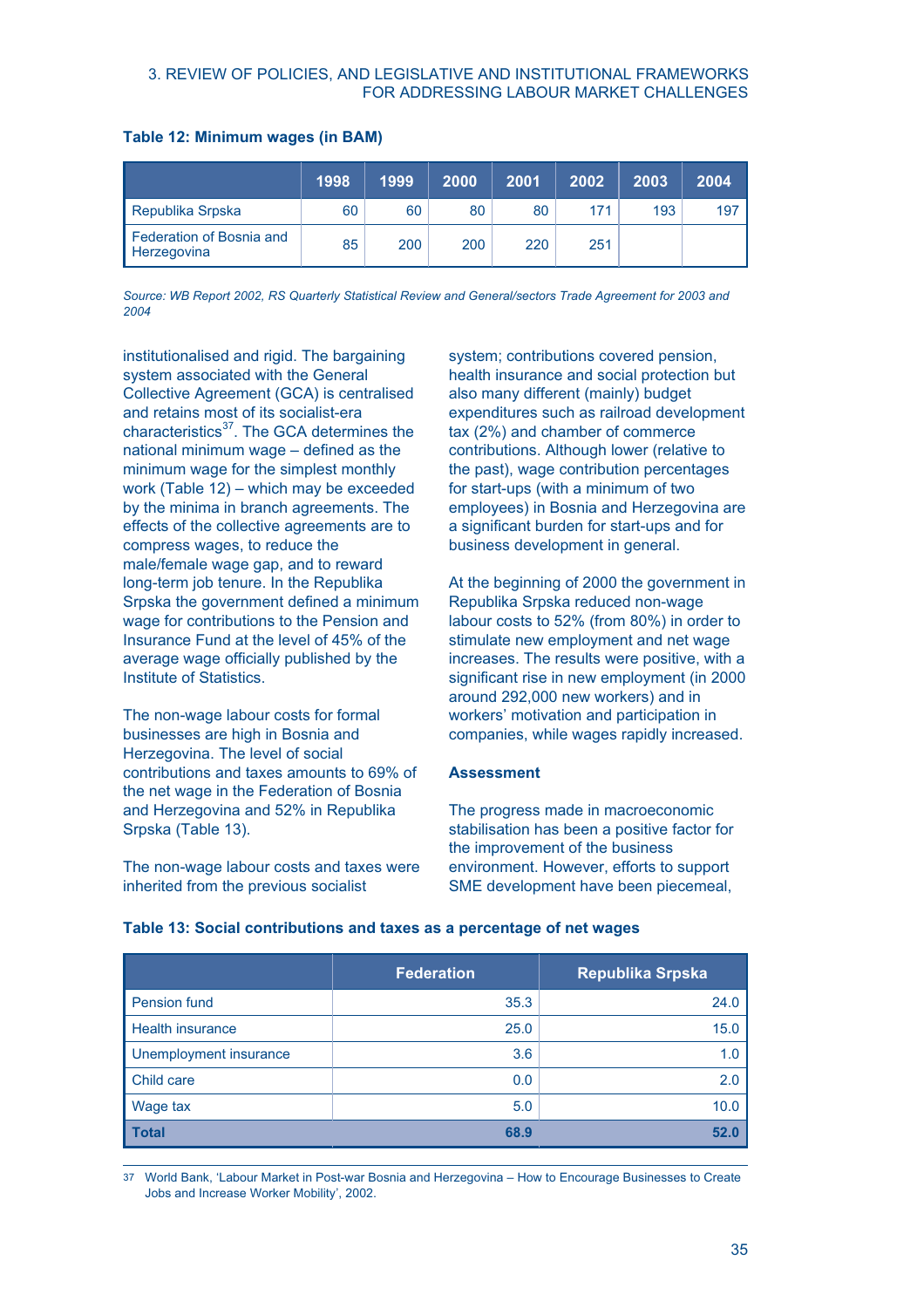and have not yet had an impact on SME creation or growth. Despite the reduction in the registration time for new SMEs, major institutional complexity and regulatory barriers remain. Advisory support, business centres or similar supporting institutions for business start-ups are not yet fully developed. Access to funds is very limited, and new and existing SMEs have virtually no financial support to get them started (again), other than short loans at high interest rates from commercial microfinance providers. These impediments have an adverse impact on enterprise development and job creation, and indirectly perpetuate the informality of very small and microenterprises. This is a significant issue for the economy, public finances and the labour market, since impediments to the establishment of legitimate businesses encourage unofficial activities and informal employment.

The rigid system of wage determination in the formal economy and wage increases that are not transparently linked to productivity gains over recent years are negative factors for the competitiveness and growth of companies in Bosnia and Herzegovina. The high levels of social contributions and taxes (in particular in the Federation of Bosnia and Herzegovina) overburden companies and encourage evasion through underrecording and participation in the grey economy. It is interesting to note that wages in Bosnia and Herzegovina (as in other Western Balkan countries) are expressed in net terms. Employees do not receive a gross wage from which deductions are made and explained. The effect is to isolate employees from, and diminish their interest in, the cost of social contributions and taxation. Criticisms of the GCA and branch agreements are not driven by ideological antagonism towards collective agreements. They are concerned with the levels of detail in the agreements that overly constrain appropriate decision-making about the deployment and reward of workers at company and plant levels, and that pay no

regard to operational performance and the ability to meet the costs imposed by the agreements.

# **3**.2.2 ASSISTING ENTERPRISE RESTRUCTURING BY INTRODUCING FLEXIBILITY IN THE LABOUR MARKET

## **The provisions of the labour laws**

The Labour Law of the Federation of Bosnia and Herzegovina and the Labour Law of Republika Srpska, introduced in the early 2000s, placed employment relationships on a contractual basis<sup>38</sup>. In the case of the Federation, contracts may be 'deemed' and oral. The main provisions of the legislation are not unduly onerous on employers, in comparison with those in the EU or other countries of the region.

Various forms of employment status are admissible within limits $^{39}$  under the laws: permanent (no fixed duration), temporary, fixed duration, casual, seasonal, part-time and probationary. Hours of work are limited to 40 and the amount of overtime is regulated. Levels of maternity leave and pay<sup>40</sup> are well beyond those available in developed economies and other transitional countries. In reality the flexibility permitted under the labour laws is used only narrowly. The exception is in the use of temporary contracts, which is widespread and appears to be adopted as a means of avoiding the full range of commitments associated with permanent contracts. However, there is – at least in the formal labour market – an absence of flexible patterns of employment, particularly part-time employment.

Employers in both the Federation and the Republika Srpska are allowed to terminate individual employment for a variety of reasons, including poor performance, misconduct, and on economic, technical or

<sup>38</sup> 'The Law shall regulate the conclusion of contracts of employment, working hours, salaries, termination of contracts of employment, exercise of entitlements and obligations deriving from an employment relationship, conclusion of collective agreements, settlement of collective labour disputes, and other issues deriving from an employment relationship, unless otherwise provided by other law.', Federal Labour Law Article 108.

<sup>39</sup> For example, in Republika Srpska work of a temporary nature should not exceed 60 days.

<sup>40</sup> In the Federation of Bosnia and Herzegovina, the employee is entitled to 12 months at full pay. In Republika Srpska the entitlement is 12 months for the first child paid at the employee's average salary in the preceding six months.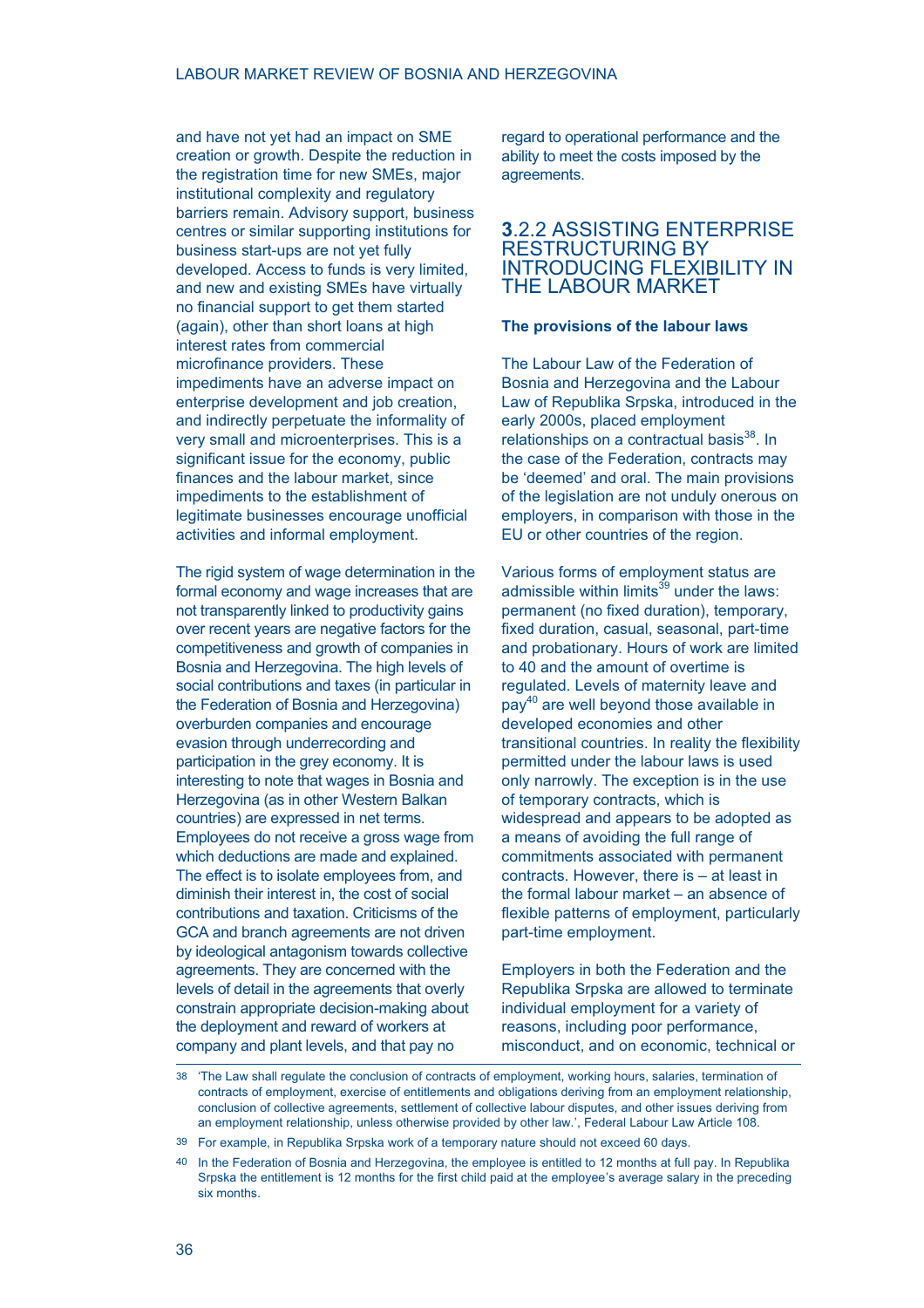## 3. REVIEW OF POLICIES, AND LEGISLATIVE AND INSTITUTIONAL FRAMEWORKS FOR ADDRESSING LABOUR MARKET CHALLENGES

organisational grounds<sup>41</sup>. Small companies with fewer than 15 employees are not required to consult on dismissals, nor are they required to have works councils. Larger employers have to consult with their works council<sup>42</sup> or trade unions where five or more employees face dismissal<sup>43</sup>. In the event of dismissal, severance equal to one-third of monthly salary for each year of service is payable. It is not unusual for employers to avoid dismissing people and the costs involved by keeping them as unpaid employees.

Of particular importance for the introduction of labour market flexibility is Article 143 of the Labour Law in Bosnia and Herzegovina. This article prescribed that the status of a 'waiting-list employee'<sup>44</sup> was to expire in May 2000 unless the employer invited the individual concerned back to work. Employers who did not do so were deemed to have made the waiting-list employee redundant, and were obliged to pay severance compensation of three times the average salary in Bosnia and Herzegovina. In practice this did not happen, although the waiting-list problem was in theory, and by law, removed.

## **The privatisation process**

The slow pace and the weak management of the privatisation process in Bosnia and Herzegovina has been a major impediment in the effective restructuring of enterprises.

The result is that a number of large former state companies are not actually functioning, but are not officially closed or bankrupt. Workers in these companies are still on waiting lists, notwithstanding Article 143. Data from pension funds in both entities have indicated that around 100,000 workers in Bosnia and Herzegovina are on waiting lists, and these workers contribute heavily to the informal sector.

In seeking to maintain pre-privatisation levels of employment, the privatisation rules effectively impose on companies minimum employee numbers, and therefore sometimes unaffordable labour costs for three years following privatisation. However, there is no system of restructuring enterprises prior to privatisation, so that the effect of the policy is to delay necessary restructuring, improvements in productivity and the creation of new jobs.

# **Assessment**

The labour laws provide a reasonable balance between worker protection and flexibility for employers and enterprises to be competitive. The labour laws of both entities allow employers to dismiss workers within prescribed limits. They also provide flexibility in employment status. The use of this flexibility by employers has more to do with avoiding legal obligation than with operational efficiency – hence the extensive use of temporary contracts<sup>45</sup> and

45 In Republika Srpska almost half of those leaving the unemployment register for employment in 2003 were on temporary contracts.

<sup>41</sup> According to the Law on Labour Relations for the Federation of Bosnia and Herzegovina: an employer may cancel the employment contract of an employee with the prescribed period of notice of cancellation, when such cancellation is justified for economic, technical or organizational reasons; or the employee is no longer able to perform the job for which she/he was employed. The termination period may not be less than 14 days if the employer cancels the employment contract. In the case that a court finds that the termination contract is unlawful, the court has the option of reinstating the employee or requiring the employer to pay damages including salary, severance allowance and other benefits to which the employee may be entitled.

<sup>42</sup> In companies with more than 15 regular employees, workers are entitled to establish a works council for representation and the protection of employee interests deriving from the employment contract (Article 109 of the Labour Law in Republika Srpska). A similar provision exists in the Labour Law of the Federation (Article 108).

<sup>43</sup> An employer employing over 15 employees who intends to cancel over a three-month period the employment contracts of more than 10% of employees but not less than five employees shall consult with the works council in the enterprise or in the absence of a works council with all trade unions representing at least 10% of employees.

<sup>44</sup> Individuals employed on 31 December 1991 and who reported back to their employer after the war were put on a waiting list if there was no work for them. Those who did not report to the employer were entitled by Article 143 to write to the employer within three months of its promulgation to request that they be allowed to return to work with the proviso that they had not started a job elsewhere. If the employer could not employ them they were put on the waiting list. The article required that all waiting lists be extinguished within six months through offering the employee work or through severance payment.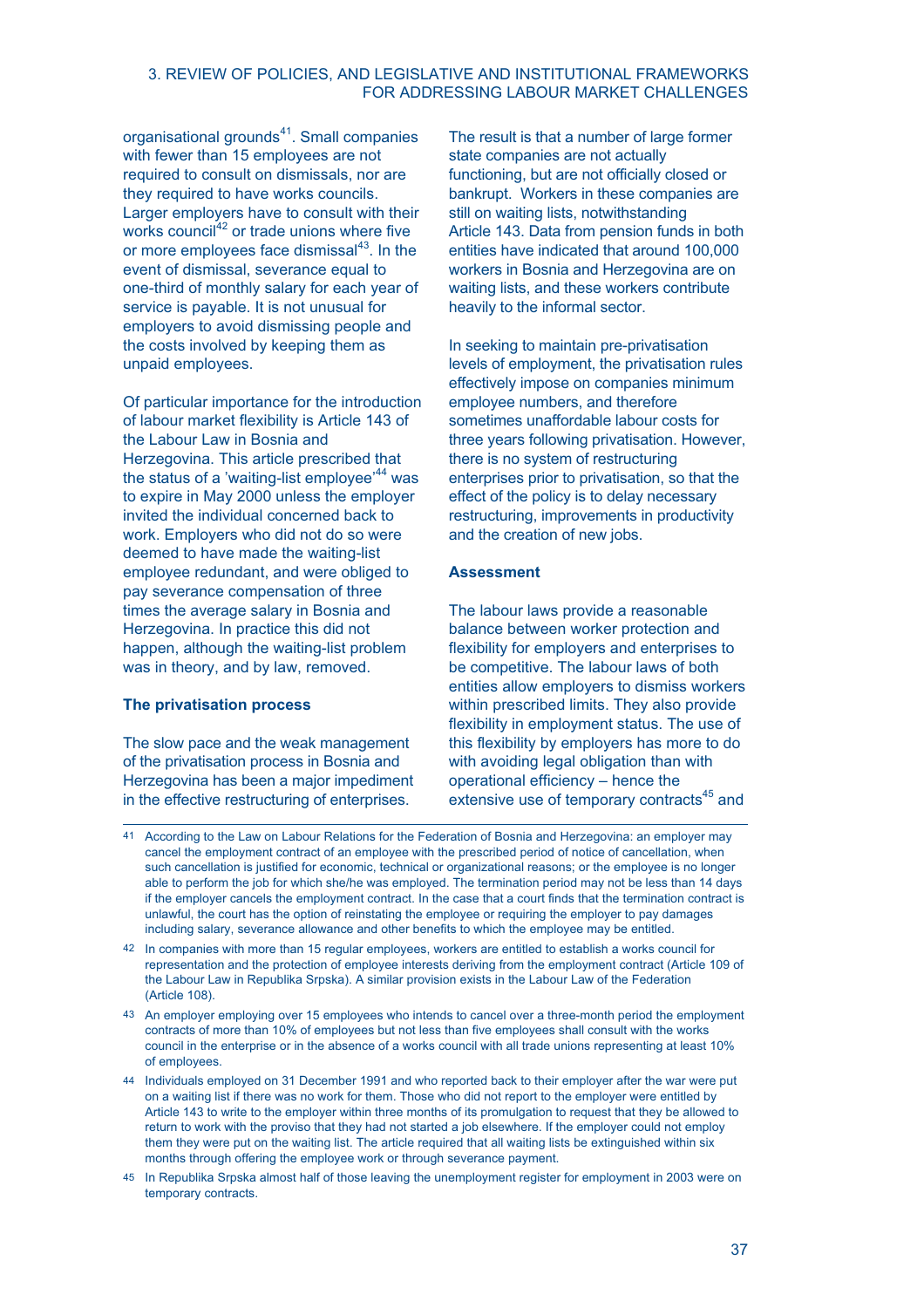the absence of flexible patterns of work and part-time employment. The absence of part-time employment is a phenomenon common to the Balkans (and other Mediterranean countries), and seems to be mainly cultural, though it is also reinforced by pension regulations that make it very difficult for part-time employees to qualify even for the minimum pension. Some aspects of the law are more aspirational than practical, and may be harmful, both within the labour market and in terms of regard for the law. The overgenerous duration and level of maternity pay may be a factor in the low employment rate for women, and in any event is widely disregarded for financial reasons.

It is a common perception that waiting-listed workers are trapped in their situation because they cannot take up another formal job until their back pension and health insurance contributions are fully paid up and their 'workbooks' released by their former employer. This is not the view of the Pension Agency, which has stated that it is entirely possible for these records to be released to the new employer without that employer taking on liability for past underpayments of contributions. Such is the widespread confusion about this issue that the Pension Agency needs to promote an accurate understanding among all the labour market institutions, trade unions and employer associations.

Moreover, Article 143 (abolition of waiting lists) is not applied in practice because many companies can barely survive, let alone pay severance compensation to dismissed employees. The cost of paying severance to all those affected in the Federation of Bosnia and Herzegovina  $(52,500$  individuals) is estimated<sup>46</sup> at well over BAM 100 million.

So, the labour laws are on the whole modern and comparatively well balanced, though they have features that are plainly unaffordable and, hence, impractical. On the other hand the arrangements for the privatisation of enterprises, and the obligation on the buyers to maintain employment levels at least at the level of the purchase for three years, introduce an important impediment to both enterprise restructuring and labour market flexibility.

# **3**.3 ATTRACTING MORE PEOPLE TO ENTER AND REMAIN IN THE LABOUR MARKET: MAKING WORK A REAL OPTION FOR ALL

Legislation prohibits any form of discrimination in the workplace, though few in Bosnia and Herzegovina would argue that discrimination does not exist. The idea that more people should be encouraged to participate in the labour market may seem somewhat perverse during a period of high unemployment. Indeed in such circumstances some countries have previously adopted measures to reduce their labour supply by encouraging and subsidising early retirement. But such policies have lost most of their adherents, and today one of the main objectives of employment policies is to ensure the right of participation for all the working-age population. As demonstrated in Chapter 2, in the case of Bosnia and Herzegovina there is scope for increasing the participation of women and young people in the labour market, as well attracting more people into the formal economy.

There follows an assessment of passive and active measures, and the mix of the two, for activating those who are unemployed and inactive, and of the capacity of the public employment services to provide assistance to job seekers. In order to address the issue of informal employment, the functioning of labour inspection is examined.

# **3**.3.1. IMPROVING PASSIVE AND ACTIVE LABOUR MARKET POLICIES FOR THE UNEMPLOYED PEOPLE

## **Passive measures**

Passive measures comprise unemployment compensation and health and social insurance. New unemployment insurance systems were introduced by both

46 World Bank, 'Specific Aspects of Labour Market in the Federation of Bosnia and Herzegovina', 2003.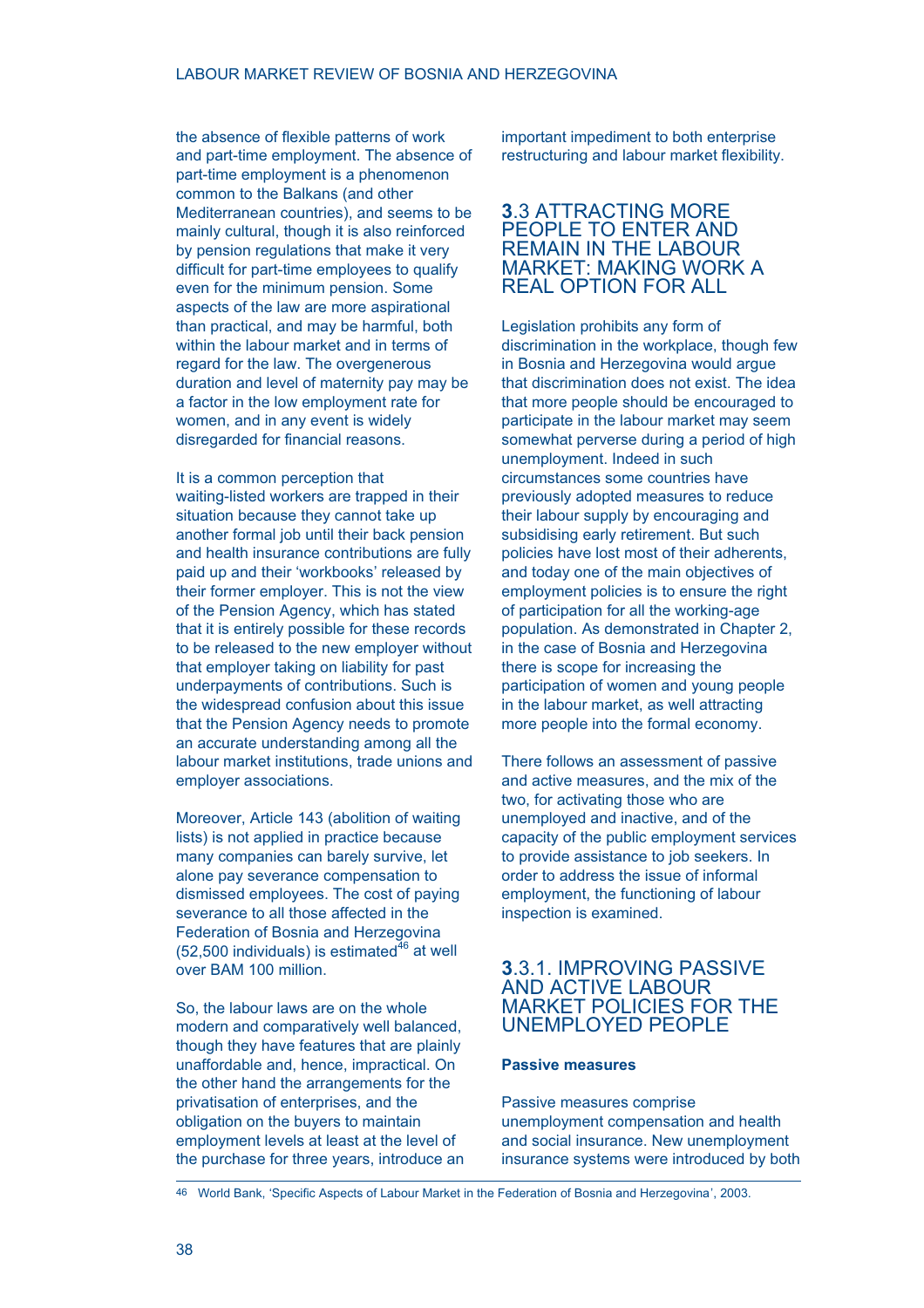# 3. REVIEW OF POLICIES, AND LEGISLATIVE AND INSTITUTIONAL FRAMEWORKS FOR ADDRESSING LABOUR MARKET CHALLENGES

entities in 2000. They are comparatively 'modest, affordable systems of income support to the unemployed'<sup>47</sup>. Only a small proportion – less than 2% – of people registered as unemployed qualify for unemployment compensation. The longest duration for receipt of the benefit is 12 months, and the replacement rate is between 30 and 40%.

The current design of the unemployment benefit system is unlikely to add distortion to the labour market. In any event it reaches such a small proportion of those registered as unemployed that it is largely irrelevant to the labour market, although it clearly helps those who do get it to avoid destitution. The administrative costs of running a system for such comparatively low numbers must be disproportionately high. The relatively small numbers claiming unemployment compensation are very variable – in Republika Srpska they fell from 3,701 in December 2004 to 2,760 in July 2005 as people exhausted their entitlement. Unless coverage increases markedly in the future, other forms of social protection for unemployed people of working age need to be considered. Since for most people

registration as unemployed does nothing to relieve their financial distress, work in the informal economy is commonplace.

Although as many as two-thirds of those who are registered unemployed receive basic health insurance, this is a misrepresentation of the actual position. Many people who want basic health insurance register as unemployed regardless of their employment status. Employment bureau staff believe that around 50% of those on the unemployed register do not fulfil all the legal conditions for being regarded as unemployed. This is also evidenced in the findings from the LSMS. Plainly, the level of registered unemployment is a reflection of administrative procedures and the ineffectiveness of the employment bureaux rather than the state of the labour market.

Centres for Social Work (CSW) provide help for the most vulnerable people, mainly unemployed individuals and their families. The centres are financed mainly from municipal income and the coverage of benefits is extremely variable, depending on the wealth of individual municipalities.

|                                                     | 2000  | 2001  | 2002  | 2003  | 2004  |
|-----------------------------------------------------|-------|-------|-------|-------|-------|
| <b>Registered unemployed (December)</b>             |       |       |       |       |       |
| Bosnia and Herzegovina                              | 421.2 | 423.5 | 432.0 | 443.2 | na    |
| Federation of Bosnia and Herzegovina                | 267.9 | 275.8 | 287.2 | 296.6 | na    |
| Republika Srpska                                    | 153.3 | 147.7 | 144.8 | 146.6 | 142.5 |
| <b>Unemployment recipients (December)</b>           |       |       |       |       |       |
| Bosnia and Herzegovina                              | 4.2   | 4.9   | na    | 6.7   | na    |
| Federation of Bosnia and Herzegovina                | 2.9   | 3.3   | na    | 4.8   | na    |
| Republika Srpska                                    | 1.3   | 1.6   | 1.3   | 1.9   | 3.7   |
| <b>Average amount of unemployment benefit (BAM)</b> |       |       |       |       |       |
| Federation of Bosnia and Herzegovina                | 144.3 | 155.1 | na    | na    | na    |
| Republika Srpska                                    | 193.6 | 152.3 | na    | na    | na    |
| <b>Health insurance beneficiaries (December)</b>    |       |       |       |       |       |
| Federation of Bosnia and Herzegovina                | 154.4 | 159.8 | na    | 175.2 | na    |
| Republika Srpska                                    | na    | na    | 75.2  | 90.1  | 96.0  |

## **Table 14: Number of passive programme recipients (000s)**

*na: not available*

*Source: Republika Srpska and Federation of Bosnia and Herzegovina Employment Bureaux*

47 World Bank, 'Bosnia and Herzegovina – Labour Market in Post-war Bosnia and Herzegovina', 2002.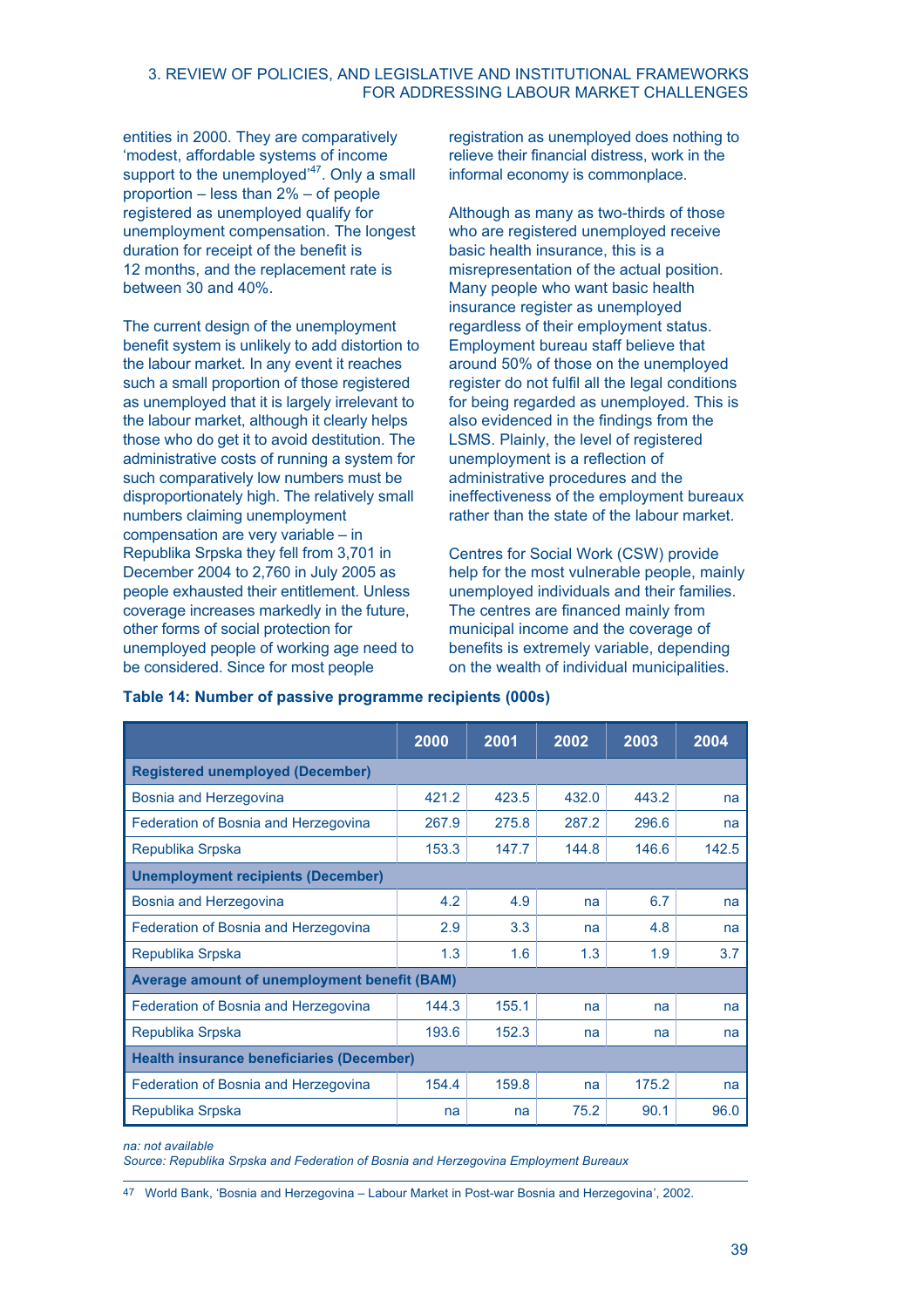#### **Assessment of passive measures**

There is no serious attempt to provide social protection for those who are out of work. The unemployment benefit systems cover a tiny proportion – less than 2% – of those who are registered unemployed, and the CSW provision is limited and patchy. Even on the assumption that only 50% of those registered are genuinely unemployed, these observations remain valid and consistent with a tradition in which social transfers have not played a large part in employment policy or indeed in poverty relief. This is in sharp distinction to the treatment of veterans and their families, who receive non-means-tested benefits. Given the difficulties of public finance and the already high levels of social contributions, there is only limited room for manoeuvre in the short term. In fact, given the lack of financial support for unemployed people from the government, it is not surprising that most parties have a somewhat benign view of the unofficial economy – it provides a kind of unofficial welfare/workfare arrangement.

This is a difficult issue, but one that must be tackled if Bosnia and Herzegovina is to become a candidate for EU membership. The breakthrough will come when

businesses operating in the informal economy face the threat of serious penalties, when the probability of being caught is far greater, and when the cost and bureaucratic advantage to companies of operating in the grey economy is much reduced. This should help to shift informal jobs into the formal economy; but just as important as an increase in the number of formal jobs – perhaps even more so – is increased turnover among employees to create job openings for others, especially for first-time job seekers. Currently the formal labour market(s) in Bosnia and Herzegovina are too static, and employment policy needs to be rebalanced to encourage mobility.

#### **Active measures**

The range and scale of active labour market measures is modest. This is mostly as a result of a lack of funds and the fact that the money for active measures is the residual after all other forms of expenditure (unemployment benefit and administration) have been financed from payroll tax. This makes budgeting for active measures rather uncertain and variable.

In 2004 the ratio of expenditure on active compared to passive measures in

|                                                                 |                | 2002       | 2003      | 2004       |
|-----------------------------------------------------------------|----------------|------------|-----------|------------|
| <b>Republika</b>                                                | <b>Passive</b> | 2,812,496  | 2,635,006 | 6,244,366  |
|                                                                 | Administration | 2,714,104  | 3,378,773 | 3,865,212  |
| <b>Srpska</b>                                                   | Active         | 2,384,758  | 3,351,915 | 2,320,334  |
|                                                                 | <b>Total</b>   | 7,911,358  | 9,365,694 | 12,429,912 |
| <b>Federation of</b><br><b>Bosnia and</b><br><b>Herzegovina</b> | <b>Passive</b> | 20,514,489 | na        | 28,884,276 |
|                                                                 | Administration | 12,238,888 | na        | 17,962,540 |
|                                                                 | Active*        | 32,042,276 | na        | 37,495,994 |
|                                                                 | <b>Total</b>   | 64,795,653 | na        | 84,342,810 |
|                                                                 | <b>Passive</b> | 23,326,985 | na        | 35,128,642 |
| <b>Bosnia and</b><br><b>Herzegovina</b>                         | Administration | 14,952,992 | na        | 21,827,752 |
|                                                                 | Active         | 34,427,034 | na        | 39,816,328 |
|                                                                 | <b>Total</b>   | 72,707,011 | na        | 96,772,722 |

#### **Table 15: Expenditure on labour market programmes (in BAM)**

*\*Includes loans to finance employment; na: not available Source: Republika Srpska and Federal Employment Bureaux*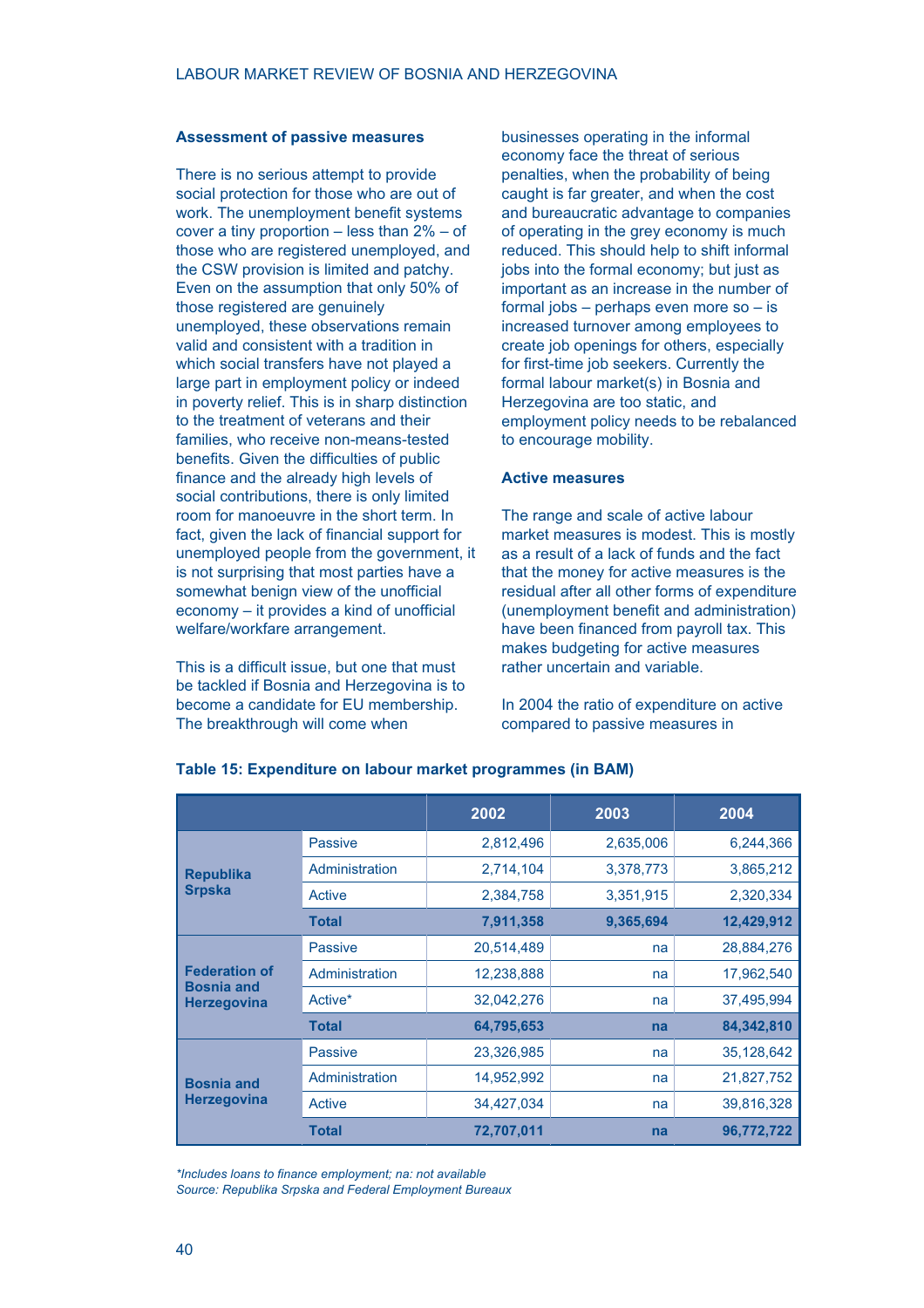# 3. REVIEW OF POLICIES, AND LEGISLATIVE AND INSTITUTIONAL FRAMEWORKS FOR ADDRESSING LABOUR MARKET CHALLENGES

Republika Srpska was 1:  $2.7<sup>48</sup>$ . This is an impressive though wholly misleading measure of the scale of active measures because of the tiny coverage of unemployment compensation. A more meaningful measure is the amount of money spent on active measures per registered unemployed person. In 2004 this was BAM 16 or €8. But even this is misleading, since a large proportion of the funds for active measures were directed towards companies to 'create preconditions for employment', and it is unclear how many unemployed people actually benefited as a result.

In the Federation of Bosnia and Herzegovina over BAM 19 million was allocated to employment programmes in 2004 and a further BAM 18.4 million for employment loans. Employment loans are intended to help to create new jobs for unemployed people but also to secure the longer-term future of existing jobs. It would therefore be inappropriate to relate the whole of the non-passive expenditure to the number of unemployed people. That said, even excluding the employment loans the active programme budget in the Federation of Bosnia and Herzegovina in 2004 represented around BAM 63 for every unemployed person.

In 2004 there were six main active employment programmes in the Federation of Bosnia and Herzegovina, besides the loans to employers:

- subventions to employers to recruit additional workers;
- **g** arants for employment in agriculture:
- activities to help resettle demobilised members of the armed forces;
- activities to assist people over 45 years of age;
- subventions to employers to recruit able young people;
- $\blacksquare$  training and education to improve job prospects.

In the Republika Srpska there was a rather more restricted range of measures:

- creating preconditions for employment;
- $\blacksquare$  preparing workers for employment;
- cofinancing apprentice wages;
- cofinancing wages of talented people;
- self-employment;
- retraining and additional training.

#### *Employer subsidies*

There is heavy emphasis in the mix of measures on subsidies of one kind or another to employers, and on self-employment. In a labour market where there is a heavy aggregate deficiency of formal jobs, the idea of helping employers to absorb more workers (create more jobs) is appealing. But most international evidence suggests that such measures should be carefully targeted on groups who are at particular disadvantage. Moreover, there is something of a paradox in the situation where labour costs are comparatively high as a result of social costs and collective agreements, and are then reduced through active labour measures for some groups of workers. Implicit in the situation is the recognition that employers would recruit more people if labour costs were lower.

#### *Well-qualified people*

As in other countries in the Balkans there is a bias in the range of active measures towards assisting well-qualified people. The rationale is simply that these are the future key workers who will help to generate profit and jobs, and in whom substantial investment has already been made through the education system. But again there are questions about the overall effectiveness of such programmes. Employers benefit from having well-educated young people – it is in their interests to recruit them. These young people are some of the most competitive workers on the market, so there is no equity argument for giving them special treatment: the reverse is the case.

These factors point towards a programme with heavy deadweight – that is to say that many of these young people would have been employed without the subsidies. If they are not recruited in the absence of subsidy it is because labour costs are too high, and/or that existing employees (the

<sup>48</sup> That is to say that for every BAM 1 spent on active measures, BAM 2.7 were spent on passive measures.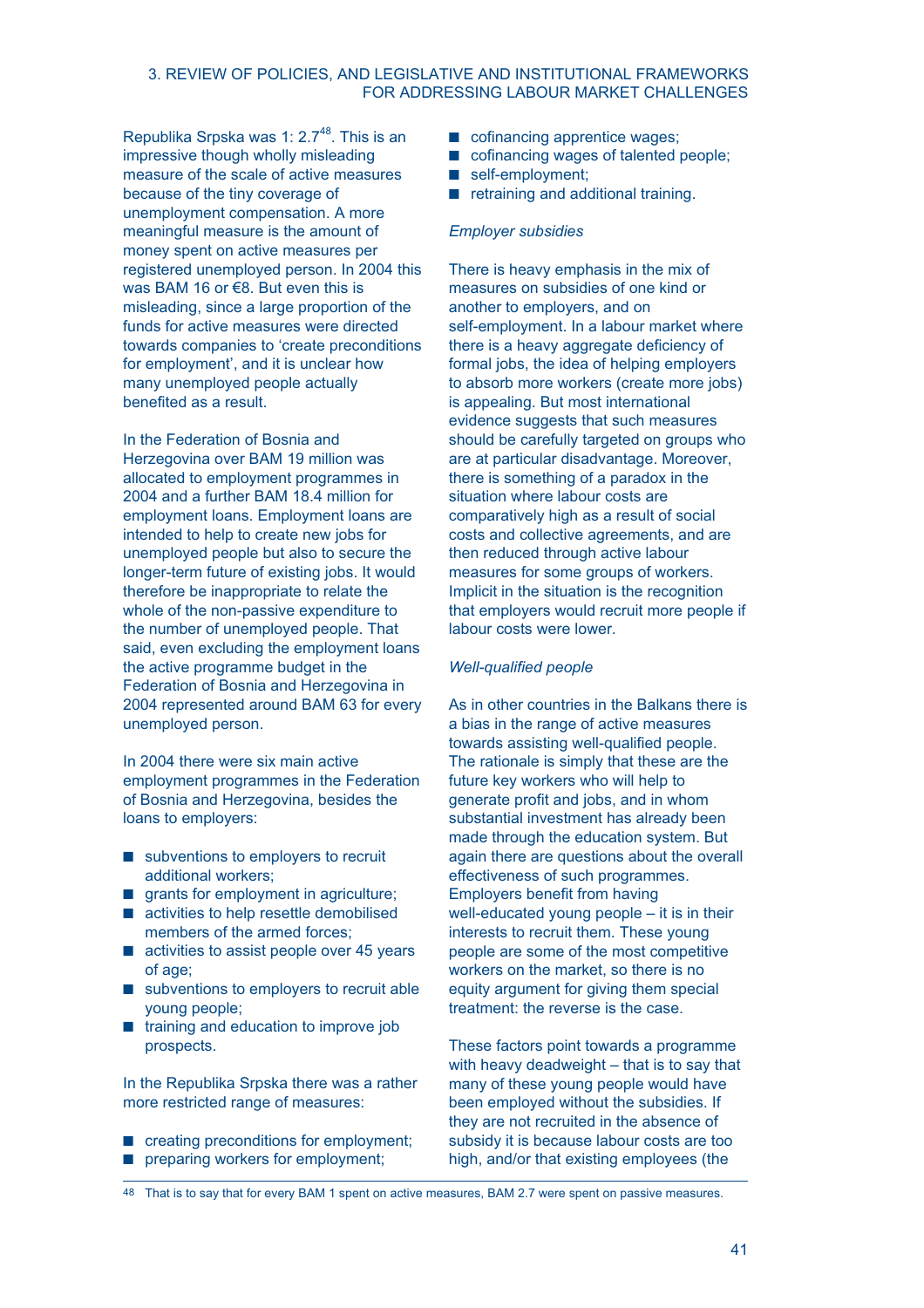insiders) have taken long-term ownership of most jobs. To the extent that some of these young people are finishing their education through practical experience, the costs should be borne through the education system and their income should reflect their student status. Subsidies to help with the training of people undergoing apprenticeships or training for recruitment are more likely to have a significant net gain. Both may help to maintain training capacity and to increase the quality of the workforce.

#### *Agriculture*

There has been considerable interest in the innovative programme for employment in agriculture in the Federation of Bosnia and Herzegovina. The project targets unemployed people, refugees and displaced persons, and has multiagency support. It is a particularly valuable programme because it provides opportunities in non-urban areas for people who are among the most disadvantaged. and offers help to people turning to farming in the absence of other opportunities. The government of the Federation Bosnia and Herzegovina, in cooperation with the Federation Ministry for Agriculture, Water and Forestry, Federation Ministry for Displaced and Refugees and Federation Employment Bureau, proposed a project of incentives for employment in agriculture, aimed at purchasing and sharing agricultural machinery, irrigation systems, greenhouses, cattle and other domestic animals, for unemployed people, returnees and social welfare beneficiaries. The project was implemented during 2004, in both the Federation of Bosnia and Herzegovina and Republika Srpska. Over 2,000 candidates applied for assistance under the programme.

#### *Employability and job-search skills*

The portfolio of active measures does little to help unemployed people to improve their basic employability and job-search skills. This is particularly the case in the Federation of Bosnia and Herzegovina; in Republika Srpska a number of the products of the employment bureau address these needs and there is an impressive range of

leaflets and multimedia materials to help unemployed people. The Pilot Emergency Labour Redeployment Project (PELRP), supported by the World Bank, has features that address some of these issues. The project is targeted on ex-soldiers registered as unemployed who were dismissed in the period 1997–2002.

#### *Targeting*

There is a considerable amount of targeting in the portfolio of programmes in both entities. As discussed earlier, some of this targeting is on people who already appear to be at an advantage in the competition for jobs. But there are other targets too – disabled people, older workers, ex-soldiers and refugees from groups who are at most disadvantage.

#### *Loans for employment*

In 2003 loans to employers amounted to almost BAM 28 million for the employment of 2,461 new workers and the training of 1,408 individuals. In the event there was a significant shortfall in the number of new workers who were actually recruited (1,583), but an increase in people undergoing training (1,939). Approved irrecoverable loans totalled BAM 679,000, or 2.4% of loans in 2003. There has been some criticism of the writing off of loans, but the overall level of write-off is modest. Provided that there is no sharp deterioration in failure rates, the loan scheme appears to offer a more cost-effective way of increasing job opportunities than the employer grant programmes. However, it is very difficult to monitor and does not provide the same opportunity for targeting.

#### *Monitoring and evaluation*

The monitoring of active programmes in the Federation is barely adequate for statistical or auditing purposes. This has been recognised, and monitoring activities will be intensified. There is virtually no evaluation of active programmes to assess their net impact. So it is impossible to make well-informed judgements about the value of each programme.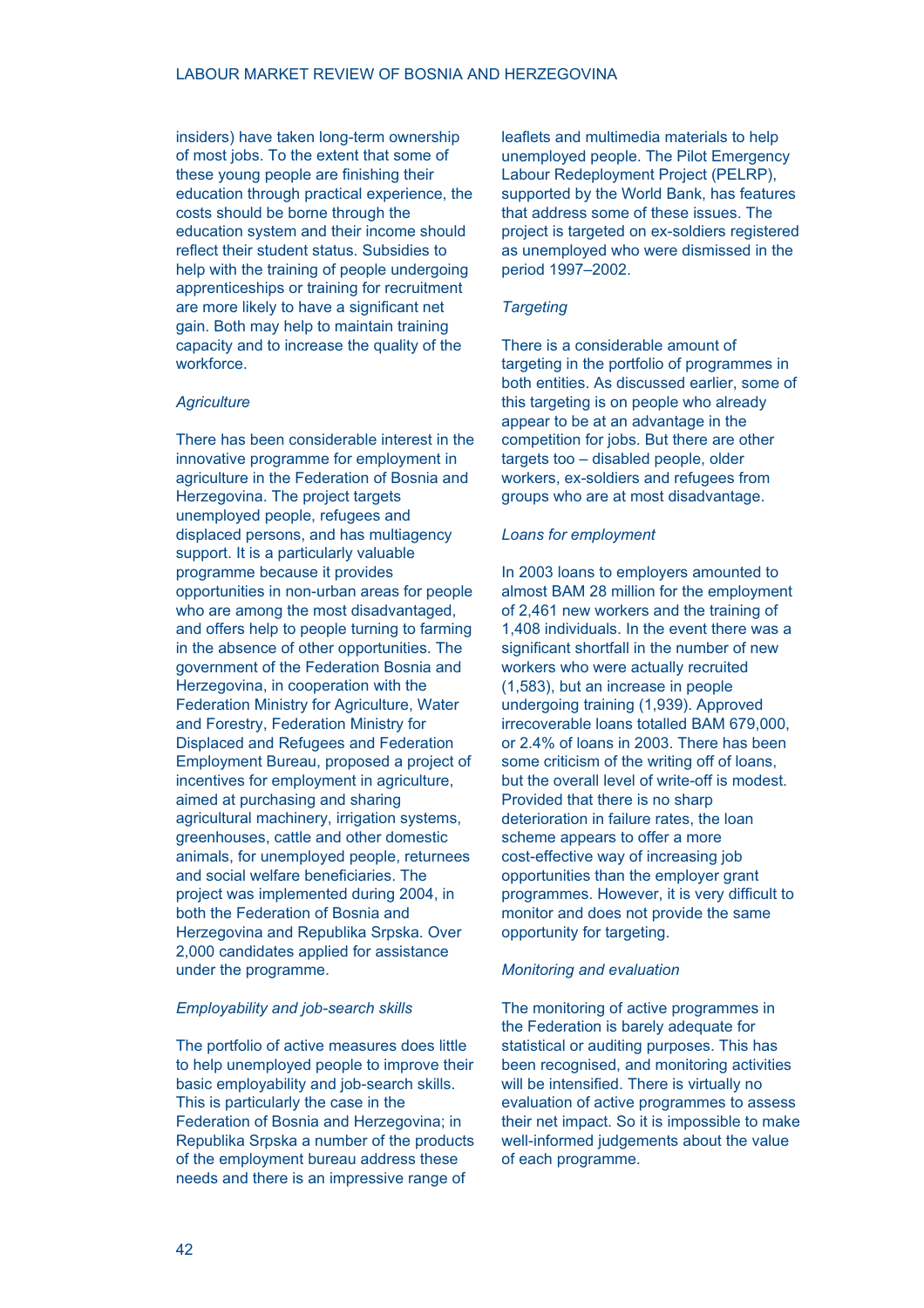## **Assessment of active measures**

The balance in the current portfolio of active measures is towards encouraging employers to create more jobs and to recruit unemployed people through grants and loans. Given the heavy emphasis on this approach, early and thorough evaluation is needed in order to assess its net effects. There is a wide inconsistency between on the one hand, high institutional costs imposed on employers in the formal market, and on the other hand, the use of active measures to reduce employment costs. There is little attempt to integrate active measures with other aspects of employment service work, nor to use active measures as part of a strategy to improve employability and reduce the scale of the grey economy. Significant amounts of money are being used on active measures. In many other countries these funds would go to help unemployed people and those at most disadvantage. In Bosnia and Herzegovina they are returned to selected employers – these funds come mostly from employees and employers in the formal economy – through a levy/grant system mediated by the employment services and local politicians. An alternative to this would be to stop the grant and loan systems and reduce the levy on all formal employees.

The approach to the design and implementation of active measures needs to become more structured and scientific. Different kinds of measures should be tested through practical trials that are carefully evaluated before the widespread introduction of the measures. Implementation should be phased to allow for learning from early experience. Evaluation should be directed towards assessing net impact rather than participation levels.

# **3**.3.2 IMPROVING THE EFFECTIVENESS AND EFFICIENCY OF THE PUBLIC EMPLOYMENT SERVICES

The public employment services have been criticised in a number of reports. These criticisms have been mainly directed towards the failure of the services to help

to create a single labour market. While there is some validity in the criticisms, the employment services have to work within a framework of laws and structures (already described and assessed in Section 3.1.2 above) that are unhelpful to their collective performance.

# **The position of the public employment services**

The public employment services are in a difficult position for many reasons. The economic context and gross imbalances in the labour market affect all aspects of their operation. Add to this the wider civil and political considerations, the lack of finance, the wide distrust of public institutions, and the size and pervasiveness of the informal economy, and it is clear that even a well-organised and efficiently run employment service would be severely stretched. Moreover, the public employment services are instruments of labour market policy. But as policy is not yet coherently expressed it is very difficult to position the public employment services. Part of the problem lies in the somewhat ambivalent attitude of officials and politicians towards people registering as unemployed for non-labour-market reasons; part of it is to do with a benign (dis)regard for the informal economy; and part of it is the lack of a social protection system for unemployed people of working age.

The ambiguities in official attitudes, the rigidities and imbalances in the labour market, and the lifestyle issues lead to a tendency towards passivity on the part of labour market institutions. There is no attempt to impose the rule that in order to be registered as unemployed, people should be actively seeking work. As a result the registers are grossly inflated by people who are not unemployed or who are inactive. In the Republika Srpska around two-thirds (86,556) of registrants received health insurance from the government budget. Employment offices are clogged with people who should not be registered. But – and this is the key point – the position is justified, rather than addressed, on the grounds that people would otherwise be without basic medical insurance. The logic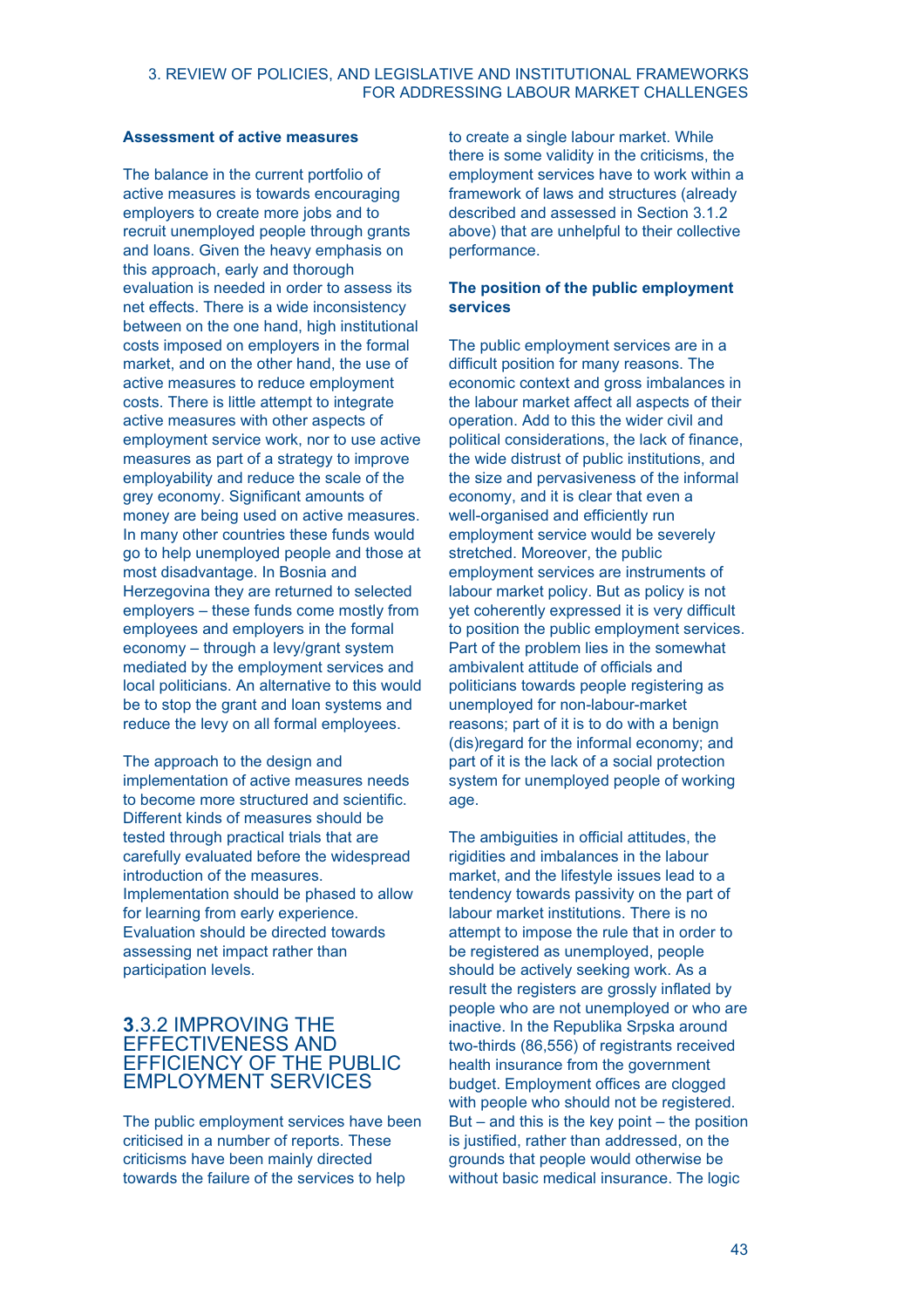of this position is that the government does not wish to deny people basic medical cover; in which case the requirement to register as jobless with the employment services should be removed and alternative arrangements put in place. The toleration of the practice of people registering as unemployed for no other reason than to get medical insurance invites individuals to misrepresent their circumstances, and the staff of the employment services to go along with it: it damages the integrity of all parties and the ability of the public employment services to give attention to genuine job seekers.

# **Improving the performance of the employment services**

The public employment services in Bosnia and Herzegovina will not become effective and efficient until there is clarity of purpose and priority. Even then, it will take a number of years to change the current situation of resources being used to support costly institutional arrangements and bureaucratic and low-value activities. There are four main areas in which cost-efficiency can be markedly improved.

The first relates to the institutional arrangements in the Federation of Bosnia and Herzegovina. One indicator of the heavy cost of these arrangements is that expenditure on administration for every registered unemployed person is five times higher in the Federation than in the Republika Srpska.

The second area is that of operational procedures and processes. In many offices there are parallel computer and paper files of registrants. Some staff keep their paper files up to date by reference to the computer files. Others do not, and regard it as a waste of time – they are right. A great deal of information is collected and recorded about every individual that registers. Work processes are not yet designed to make the best use of IT support, so staff are required to input and intervene far more than is necessary.

Furthermore, computer systems are out of date. Both the Federation and Republika Srpska are planning new systems.

The third area is the deployment of resources and workflow management. Without a thorough analysis of all offices it is not possible to offer precise figures, but there is a general tendency to have a comparatively generous number of back-room staff (involved in finance, information and statistics) and heavily overloaded front-line staff dealing directly with the public<sup>49</sup>. Furthermore, virtually no attention is given to matching staffing arrangements and workflows. All staff work full time, but workflows are uneven during the week and during each day.

Fourth, the management of workflows is rarely addressed, with the result that unemployed people visit offices when they chose to within two months of their previous visit to confirm that they are still unemployed. As well as making it easy for people to work in the grey economy and maintain their registration, this arrangement makes it virtually impossible for front-line staff to plan their work. The consequences for clients are long queues at certain times and a perfunctory few minutes at best with employment service counsellors. The result for staff is that they might see 150 people in a day and be unable to do anything for any of them.

In addition to increasing its cost-efficiency, the employment service needs help to improve its effectiveness. There are a number of key measures that need to be taken.

## **Remove people who only register for basic health insurance**

The most pressing issue is that of people who register in order to receive basic health insurance. In other countries<sup>50</sup> this situation has been resolved by removing the requirement that non-employed people need to register as unemployed in order to receive health insurance. Perhaps as many

<sup>49</sup> In some cantons 35–40% of the canton employment service staff worked in the cantonal office on finance, information and statistics.

<sup>50</sup> In 2003 legislation was promulgated in Croatia to remove the requirement to register as unemployed in order to receive basic health insurance.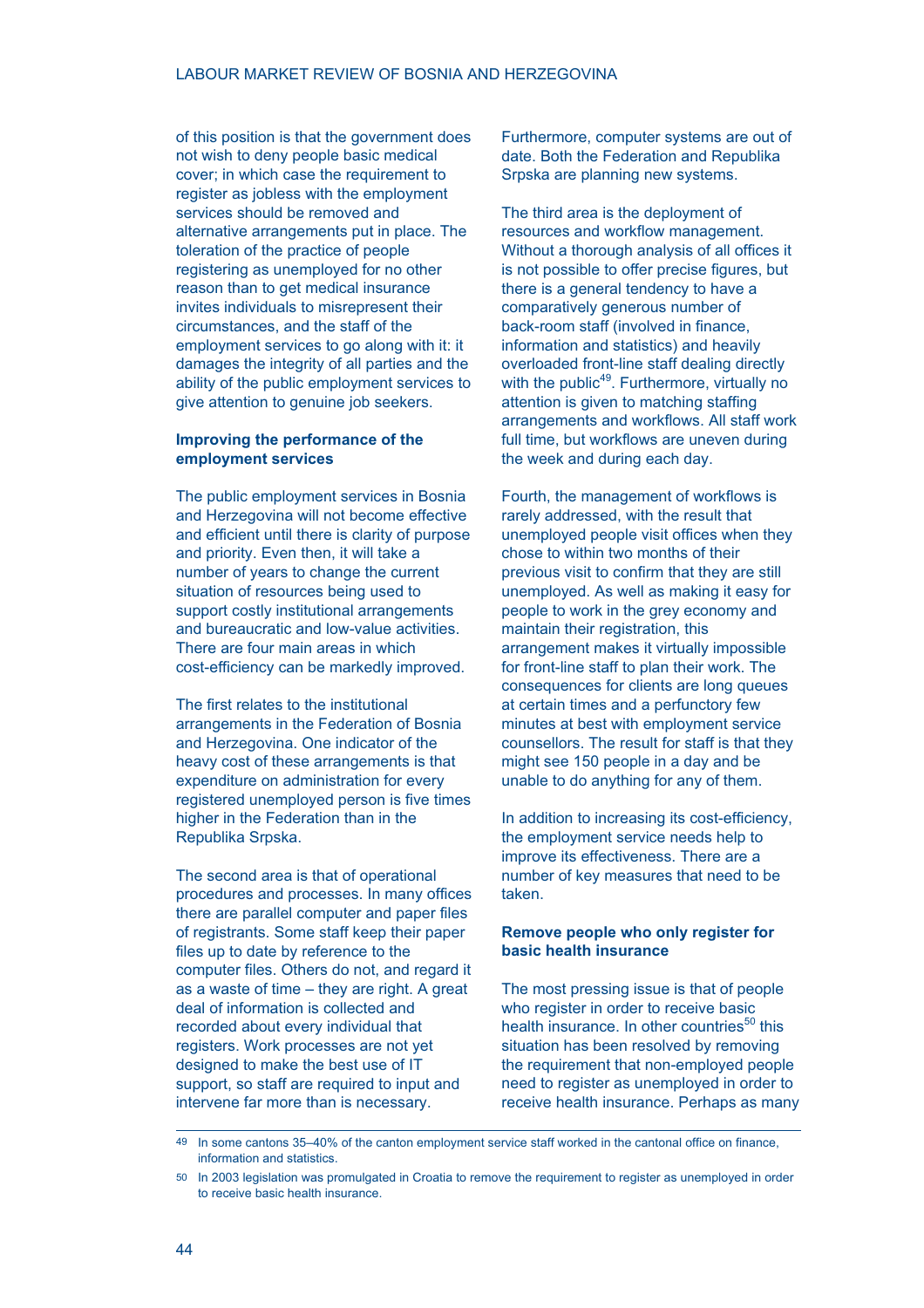# 3. REVIEW OF POLICIES, AND LEGISLATIVE AND INSTITUTIONAL FRAMEWORKS FOR ADDRESSING LABOUR MARKET CHALLENGES

as one-third of those registered as unemployed would no longer do so, thus releasing employment service staff for more productive activities.

## **Address the grey economy**

The role of the employment services in relation to the grey economy is confused by the absence of social welfare arrangements for most unemployed people. But the employment services should not make it easy for employers to use unregistered workers; such employers should find that the employment service requires more $51$  from registrants, and should have their activities disrupted to a greater extent.

## **Develop core services**

In addition to reducing the level of registered unemployment and helping to discourage employers in the informal economy, the public employment services need to develop their core services of counselling and mediation, and activities that help people to improve their basic employability and job searching. Counsellors in the public employment services have very heavy caseloads (the ratio of counsellors to unemployed people is 1 to more than 1,800). In order to reduce caseloads the number of counsellors should be increased through better disposition of resources, and the number of registrants decreased through the removal of those not seeking formal work. Counsellors need to be supported with professional training and modern information systems.

# **Improve information**

In Republika Srpska information for unemployed people is mainly provided through direct contact. All interested persons are given information on vacancies, on employers' requirements and on all conditions and employment opportunities. Vacancies are also announced in the *Glas Srpske* newspaper and in other media if demanded by employers. The Employment Service

Bulletin has contributed to the information systems. In 2003 contracts were signed with the Srna, Glas Srpske and RTRS (Radio-television of Republika Srpska) news agencies to foster the information system and presentation of the Employment Service of Republika Srpska and its results. In the Federation of Bosnia and Herzegovina, information is provided to job seekers through job advertisements in the bureau and through newspaper advertisements about active measures. The range of information disseminated through publicity leaflets and other materials is less well developed than in Republika Srpska, mainly as a consequence of the institutional structure. The website of the Employment Service of the Republika Sprska is in the final stage of its development, and this should facilitate direct cooperation with employees and unemployed people.

# **Target better**

Given the very high numbers of unemployed people registered with the public employment services and the workload that this presents, there is not much scope for additional targeted activities. The remedy for this lies in the first instance in a more rigorous approach to allowing people onto the unemployment register and to removing all those who fail to attend the employment office within the agreed periods to confirm their unemployed status. Currently there are considerable delays in removing people from the unemployment register – in some cases delays of more than four months.

# **Cooperate with other stakeholders**

The position of the public employments service is unique in that it deals directly with the main actors in the labour market. It should therefore have a deeper understanding of the realities of the labour market than any other institution and many valuable insights. Contacts with employers are still weak, despite improvements noted through the support of external donor projects (the World Bank and the Danish Ministry of Foreign Affairs with the EU VET

Examples include more frequent attendance at the employment office, attendance at times determined by the public employment services, and participation in active measures.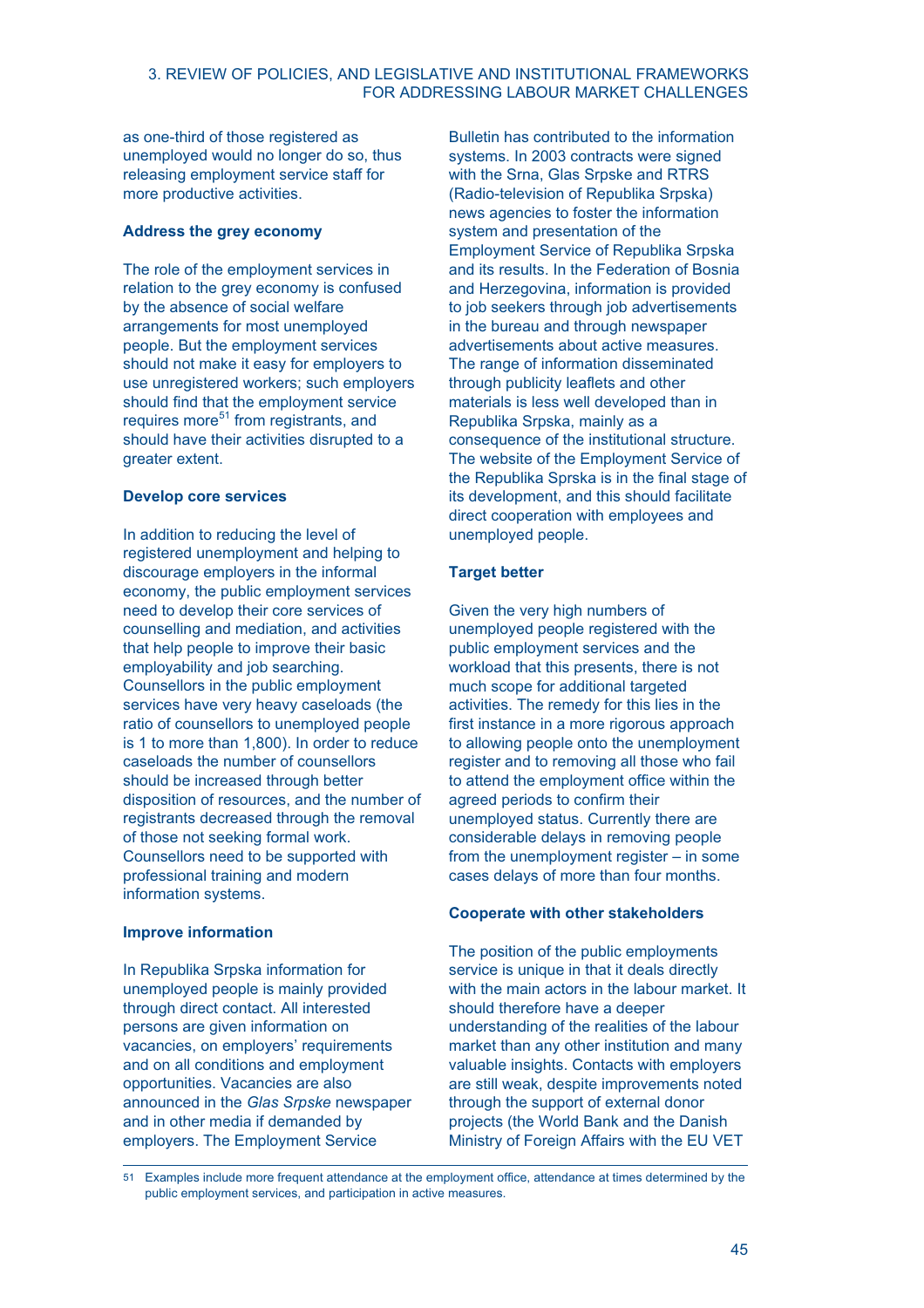Programme) $52$ . An improvement of this relationship is not a matter of placing more demands for information on employers. Rather, it is about being in closer touch with labour market trends and changes so that counsellors are better able to advise clients and to help design appropriate active policies for the people they see. The public employment service shares many of the same clients as the CSW, but there is not yet a regular dialogue between the organisations, still less shared information and processes for those people on the unemployed register who are receiving welfare payments. Improved dialogue has been developed with the ministries of education as a result of capacity building through the EU VET programmes.

#### **Improve statistics and evaluation**

There is a range of basic administrative statistics and analyses, by characteristic, about registered unemployed people. For various reasons these data should be treated with considerable caution. The gross inflation of the unemployment register has been described elsewhere in this report; this inflation affects all the different analyses of registered unemployment, both stocks and flows. Information on active measures is patchy, partly as a result of inadequate monitoring, and the range of management statistics falls well short of what is needed to make the public employment service an effective and efficient organisation. For example, there is no information on workflows or on staff productivity. One of the future challenges for the employment services in Bosnia and Herzegovina is to develop a common, modern information system, for which there is already an expressed agreement between the employment services of Republika Srpska and the Federation of Bosnia and Herzegovina. With regard to the evaluation of the performance of the public employment service and active labour market

programmes, little or nothing is currently carried out. There is some monitoring of outputs, but no attempt as yet to introduce evaluation techniques that provide an estimation of outcomes.

#### **Assessment**

The employment services are hard pressed, and are not viewed in a very favourable light. They are hampered by the institutional arrangements and by ambiguity about what is expected of them. There is great scope for improvement in their performance, but this will only come about when non-labour-market incentives for registering as unemployed are removed and workloads are drastically reduced as a result. There are a number of areas where efficiency can be improved and the quality of service raised. IT needs to be modernised and to support process improvements. Crucially, the inadequacy of management, and other, statistics needs to be addressed. Of course not all employment services are at the same level, so all these observations will not apply to all with equal force. Employment services have little or no impact on the scale of the grey economy at the moment, but they could have an effect, especially if they work in concert with the reformed labour inspectorate.

Counsellor workloads should be reassessed on the basis of the frequency and nature of the interventions expected from counsellors in relation to particular client groups, for example, people under the age of 25 years who are in danger of entering long-term unemployment. But such targeting should not be left to individual counsellors or individual employment offices – it should be policy driven in the light of entity and cantonal labour market conditions. The same considerations apply in relation to active labour market programmes. The European Employment Strategy calls for the early

<sup>52</sup> The Danish Ministry of Foreign Affairs, with the EU VET Programme, has organised a training programme for employment service staff which is in line with ongoing VET reform and the labour market in Bosnia and Herzegovina. The main objective of the programme is 'to assist the Employment Service in BiH to initiate and consolidate the development and implementation of a methodology for conducting regional quantitative labour market surveys'. Nine key actors in employment services have been trained on how to monitor and analyse labour market trends at local level, thus strengthening their competences, skills and knowledge on labour market survey methods. They have also been given individual assignments in training other employment service staff how to conduct labour market surveys.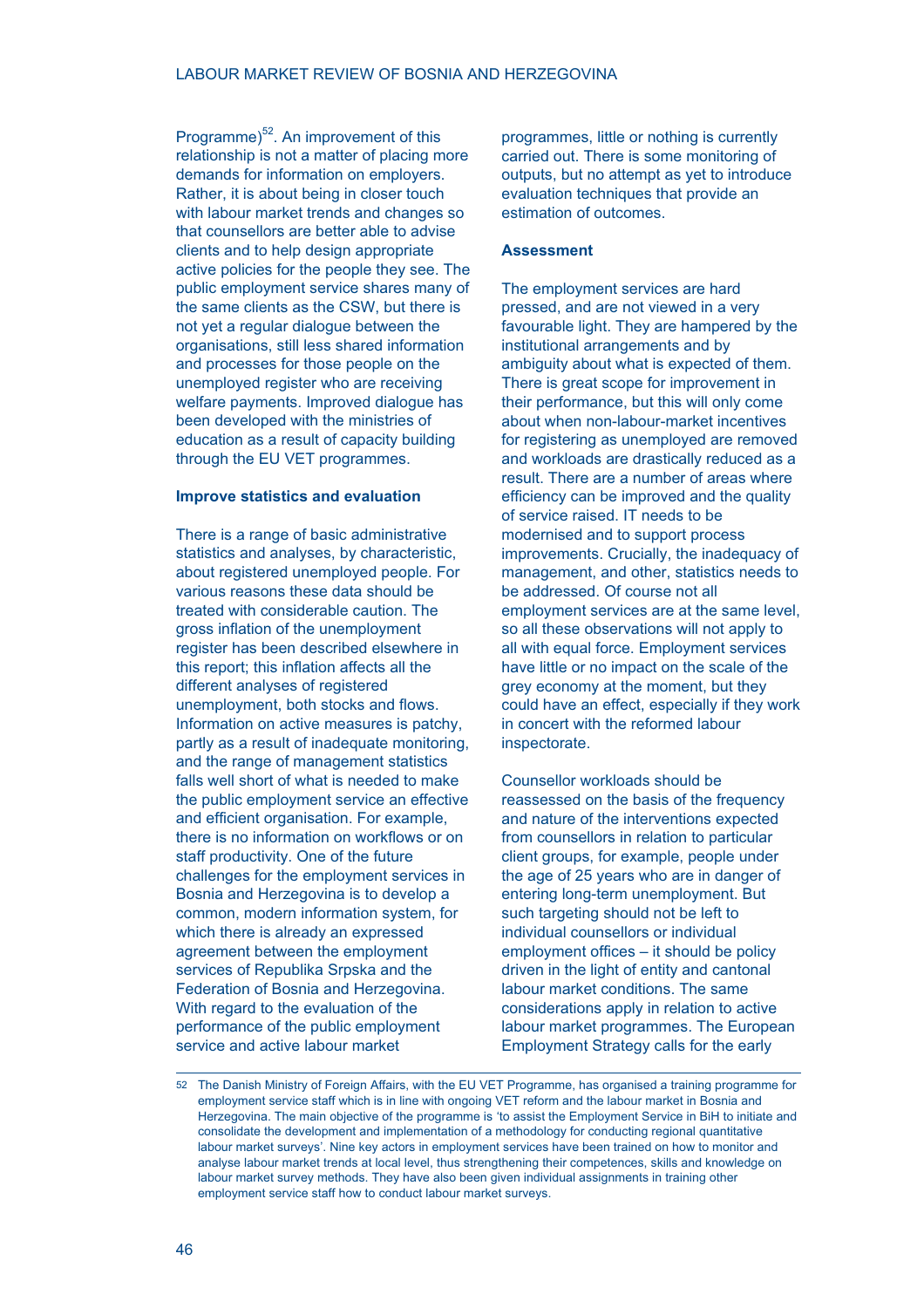# 3. REVIEW OF POLICIES, AND LEGISLATIVE AND INSTITUTIONAL FRAMEWORKS FOR ADDRESSING LABOUR MARKET CHALLENGES

profiling of people joining the unemployed register, as well as the provision of opportunities for those who cross the threshold into long-term unemployment. The employment services in Bosnia and Herzegovina would be overwhelmed by such an approach, and instead need to be more selective about the groups they target for special assistance.

# **3**.3.3 THE LABOUR INSPECTORATE

The organisational structure of the labour inspectorate is much like that of the employment bureaux, with a canton-based service in the Federation of Bosnia and Herzegovina, and an entity-based service in the Republika Srpska. There are two branches to the independently administered inspectorate – Health and Safety, and Employment Relationships. There has been some confusion about the role of the inspectorate in relation to policing compliance with the GCA. The Official Gazette indicated such a role for the inspectorate, but the Supreme Federal Court ruled against this.

Usually there are rather more inspectors for law protection than for health and safety, but in any event the numbers are comparatively small<sup>53</sup>. A new law on labour inspection was passed in the Federation of Bosnia and Herzegovina in 2005 that seeks to strengthen and streamline employer inspections and to give the labour inspectorate powers to follow up non-payment of pension contributions. Around a quarter of the inspectorate's work is generated by referrals from people who believe their rights have been ignored by employers. In many of these cases the inspectors act in a conciliation role rather than an inspectoral one. Individuals who wish to seek redress from employers for mistreatment under the labour law may do so through the judicial system, but it is a slow process and the penalties are small.

During their inspection of businesses the inspectors identify people who are regularly employed but not registered, people employed but who receive no salary or social contributions, and companies operating without the appropriate licences. A significant number of illegally employed workers are identified<sup>54</sup>.

There is no database of registered businesses available to the inspectorate, nor any systematic means of identifying unregistered enterprises. Inspections are conducted on a regular basis and prior notice is not required. Labour inspectors can levy fines and even close down operations in the event of severe violations. But as a rule companies are given an opportunity to regularise the situation and to register the workers. This approach is usually successful. In any event the penalties for employing unregistered workers are comparatively small (maximum BAM 15,000). The sanctions process is handled at federal level and the procedure for collecting fines is slow, although this is being changed and improved (the current period is around six months). As a result the incentives to operate entirely in the formal economy are weak. Many of the people working on building sites are found to be working unofficially, and some respectable building companies have been discovered to have 150 illegally employed workers. The greatest gain to the employer from illegal workers comes from unpaid tax and social contributions.

## **Assessment**

A great deal of discretion exists within the system, and individual inspectors have considerable authority, which is not matched by sufficient accountability. However, given the very modest scale of the sanctions on employers there is little incentive for collusion. Notwithstanding their recorded achievements, the labour inspectorates do not yet appear to have been successful in reducing significantly the scope of the informal economy.

<sup>53</sup> In Tuzla there are six heath and safety inspectors and seven covering employment relationships. In Zeneca the respective figures are four and six.

<sup>54</sup> In Tuzla 1,500 illegally employed workers were identified in the first eight months of 2005. In Zeneca 1,250 were identified in 2004.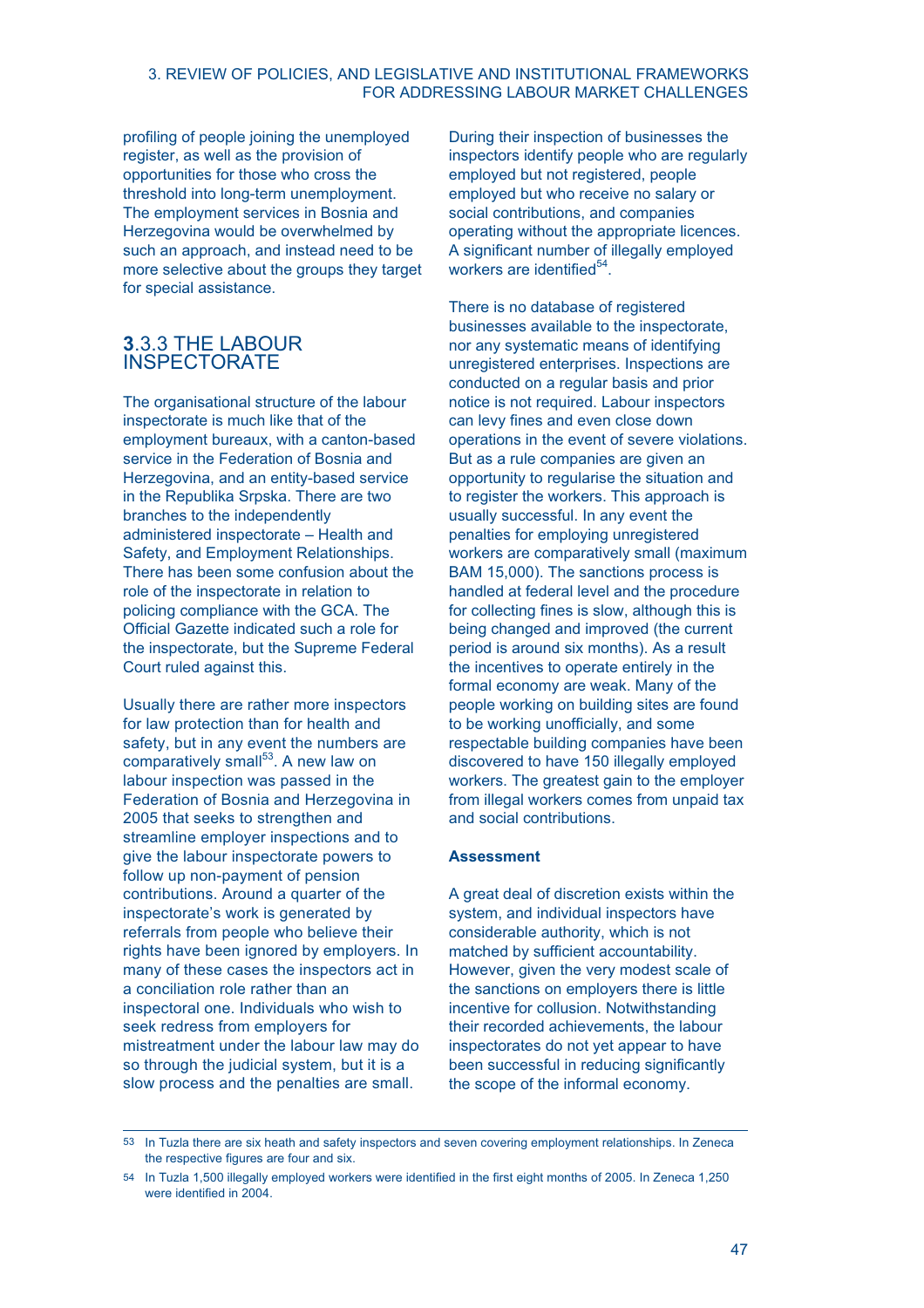To be more effective the number of inspections needs to be increased and heavier sanctions introduced. Both these moves are planned.

# **3**.4 INVESTING MORE AND MORE EFFECTIVELY IN HUMAN CAPITAL

Under the terms of the Dayton Agreement, responsibility for education is devolved to entity and cantonal levels. Education matters in the Republika Srpska are assigned to the centralised Ministry of Education and Culture. In the Federation of Bosnia and Herzegovina the Ministry of Education and Sciences has a limited coordination role, with each canton having its own Ministry of Education. The state-level competences in the education sector are the responsibility of the Ministry of Civil Affairs. In summary, in Bosnia and Herzegovina there are 12 ministries involved in the education sector. During recent years discussions on education and training have also been opened up with stakeholders from the labour market, including ministries of labour and social partners, in particular in vocational education and training reform and through the establishment of tripartite committees at state level. Any initiative for a common reform is therefore conditional upon the agreement of a large number of political decision-makers.

Education and training is an agreed priority of the authorities in Bosnia and Herzegovina, as expressed in the Education Reform Agenda 'A message to the people of Bosnia and Herzegovina', which was agreed between the authorities of Bosnia and Herzegovina (the education ministries and the Ministry for Human Rights and Refugees) and the international community on 21 November 2002. In 2003 a national policy for education reform was adopted (Education Reform Strategy Paper) by the entity ministers of education; this provides a framework for education reform until 2010, from pre-school to higher education. The EC Country Strategy Paper (2000–06) for Bosnia and Herzegovina

defines 'improvements in vocational education and training  $(VET)^{55}$ , which will lead in time to a better qualified workforce and reduced unemployment' as a priority. Recommendations for a short- to medium-term strategy plan for VET reform in Bosnia and Herzegovina (2015), to include a continuing vocational training (CVT) strategy for Bosnia and Herzegovina, will be designed in 2005–06 to enable the country to align its own development gradually with the EU's strategic goals.

In general these policy documents aim to overcome fragmentation and promote a common education and training space in Bosnia and Herzegovina and institutions at state level, while contributing to economic development. In this context a State Agency for Standards and Assessment was set up in 2000 and a State Agency for Curriculum Development is planned.

Complementary to these policies, the Bosnia and Herzegovina Medium Term Development Strategy (2004–07*),* signed by the Council of Ministers, defines 'education and training as a key link in the chain of development strategy and poverty reduction in BiH', while accelerating EU integration. In addition, the SME draft development strategy and the five regional development plans developed by stakeholders in Bosnia and Herzegovina emphasise HRD to support economic regeneration and regional development.

In institutional terms the OSCE has since 2002 been responsible for coordinating the education and training efforts of the various partner organisations and agencies, both local and international, and for ensuring that these efforts are consistent with those of the education ministers in Bosnia and Herzegovina, and targeted on agreed strategic goals. The Education Issue Set Steering Group is a coordinating body involving the heads of the main international partners in the reform (Office of the High Representative, OSCE, EC, Council of Europe, UNICEF, UNHCR, United Nations Mission in Bosnia and Herzegovina, World Bank).

<sup>55</sup> Vocational education and training includes initial and continuing vocational education and training in a lifelong learning context.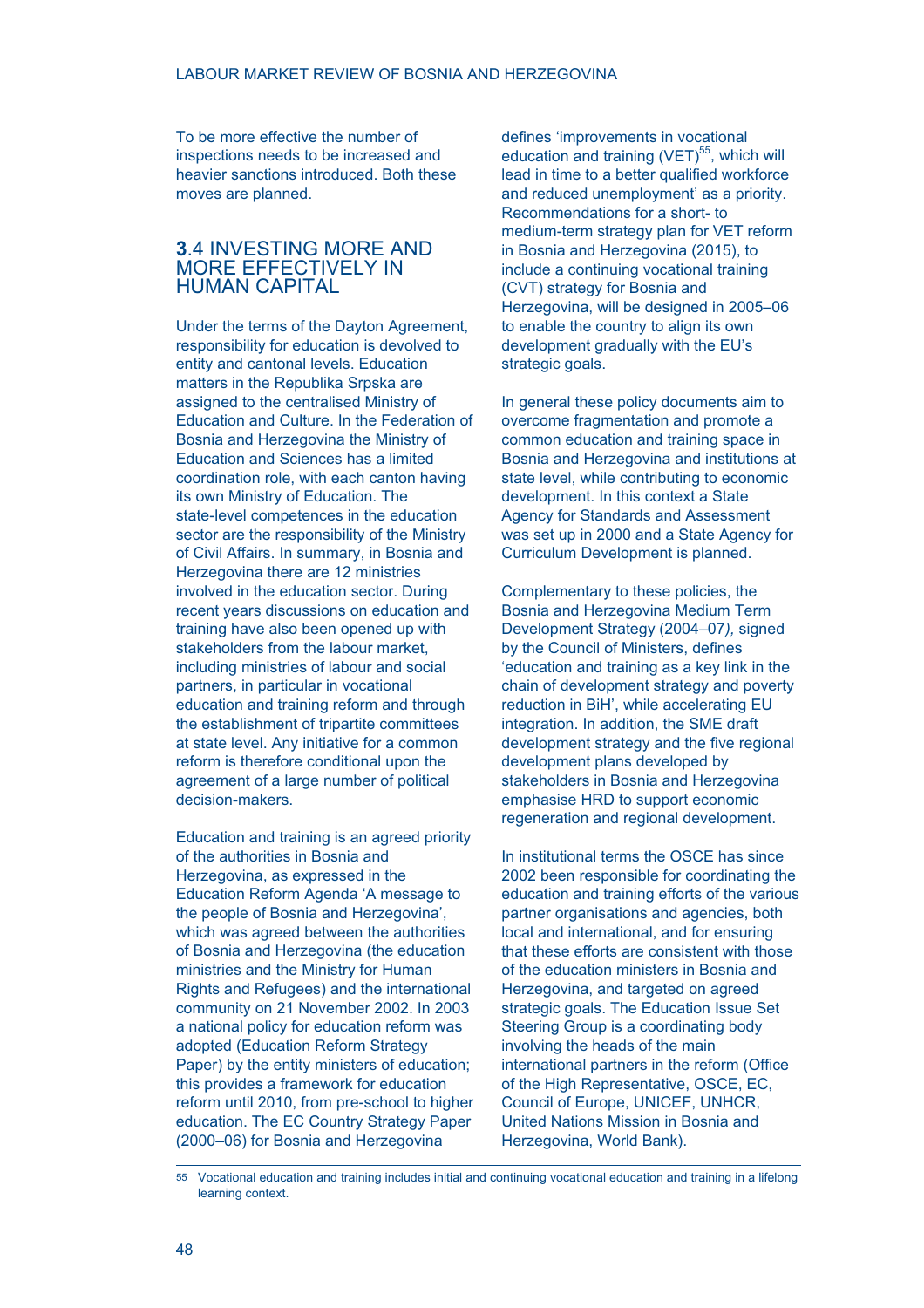## 3. REVIEW OF POLICIES, AND LEGISLATIVE AND INSTITUTIONAL FRAMEWORKS FOR ADDRESSING LABOUR MARKET CHALLENGES

The coordination structure includes six working groups. Additionally, the OSCE has established working groups at regional level in the four OSCE Regional Centres (Banja Luka, Tuzla, Sarajevo and Mostar) with the aim of improving regional coordination. Regular monthly meetings of the education ministers are organised. The OSCE is currently preparing an adult learning strategy for Bosnia and Herzegovina.

While these policies have not been followed by laws (except the state framework law on primary and secondary education adopted in June 2003 by the House of Peoples) or implementation plans, data on education financing give some indication of the increased investment in education. Education is mainly financed by the entities and the respective cantons in the Federation of Bosnia and Herzegovina and it is therefore difficult to gain an overall picture of the situation (as data are neither collected nor stored centrally). However, the EU education sector review in 2004 showed that between 2002 and 2004 the total expenditure on education increased slightly. It also showed that education as part of overall expenditure varied between cantons, constituting from a third to almost a half of the total budget, depending on the richness of the canton. A third of institutions received donor funding, some were supported by local communities and some by parents. According to the Poverty Reduction Strategy Paper the total share of GDP spent on education in Bosnia and Herzegovina is 6.4%. Although this figure seems high, the financial position of institutions is often very poor, given the low GDP and the economic situation in Bosnia and Herzegovina. There are no data available for investment in CVT/HRD or in research.

## **Vocational education and training**

The green and white papers on VET policy were adopted by the educational authorities in spring 2000 and autumn 2001 respectively. Based on the recommendations of these documents a framework law for VET was submitted to parliament in July 2005, but has not yet

been approved. VET legislation at entity and cantonal level is also under preparation.

Recommendations for a short- to medium-term strategy plan for VET reform in Bosnia and Herzegovina (2015), including also an adult learning strategy, will be designed in 2005–06 to enable the country to gradually align its own development with the EU's strategic goals. The strategy must take into account the recommendations and the original four pillars of the European Employment Strategy. It will also refer to the Copenhagen Declaration, which provides policy guidance on the strengthening of the European dimension of VET and the promotion of mobility of the VET graduate labour force.

To this end Bosnia and Herzegovina strives for a modern initial and continuous VET system, as promoted by the Copenhagen Declaration, which provides pathways for the vertical and horizontal mobility of students and tools for the fast and efficient training and retraining of adults, thus directly contributing to poverty reduction. Such a flexible system will provide students and graduates in Bosnia and Herzegovina with wider choice in terms of their career development and will enhance the employability of the labour force.

Reforms include the classification of occupations, teacher training, the upgrading of equipment and the establishment of better linkages between the VET system, post-secondary education, higher education, adult education and labour market actors.

The strategy will address the lack of a common educational area and the still limited local institutional capacity of VET and the labour market for reforms within a lifelong learning context.

#### **CVT in a lifelong learning context**

In April 2005 the OSCE started a debate on a draft lifelong learning strategy and on the need for institution building for adult learning. This should foster coordination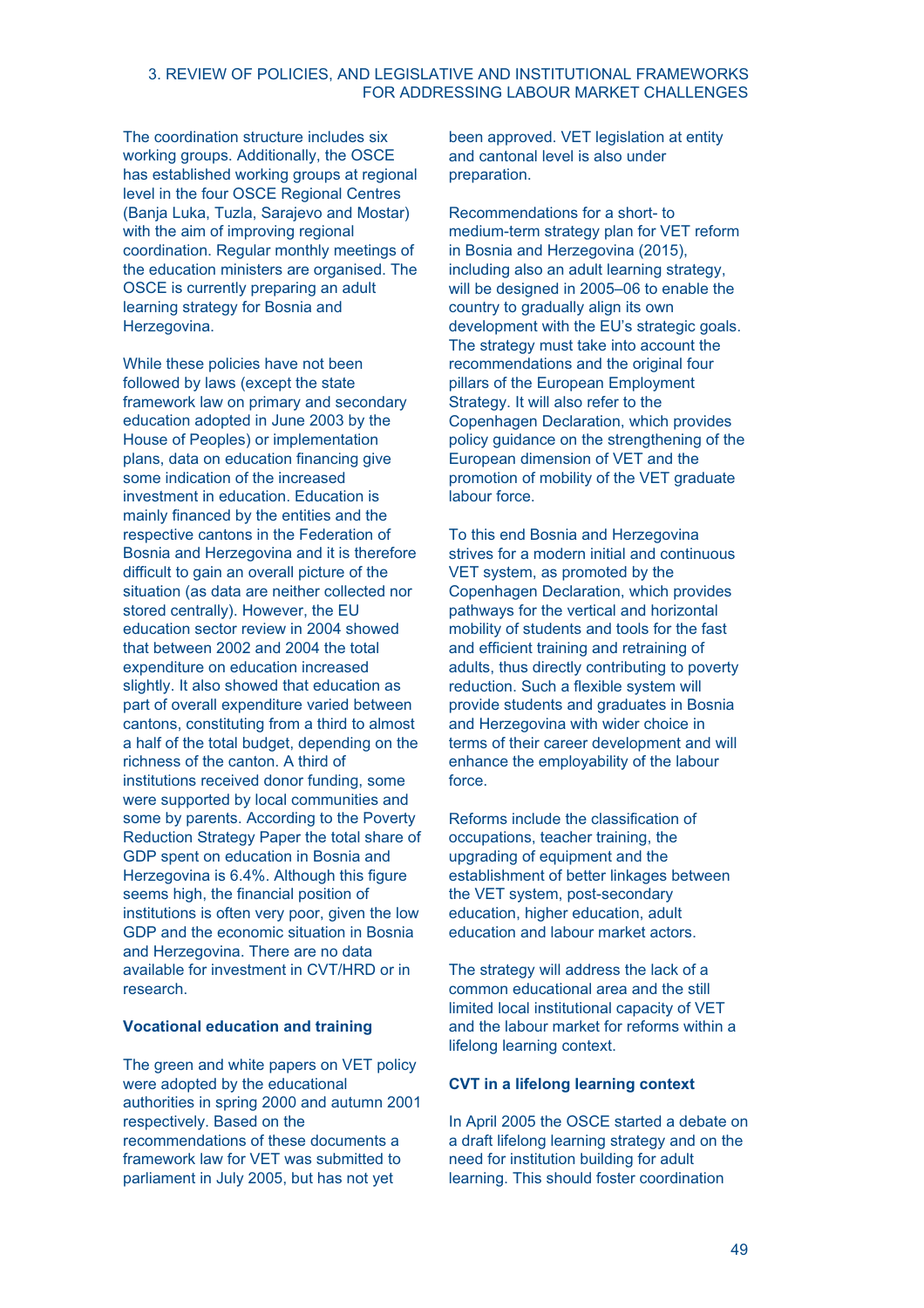and cooperation among all expert groups dealing with VET and CVT in Bosnia and Herzegovina, with the aim of achieving a common understanding of the basic definitions (lifelong learning, adult education and CVT) and encouraging joint developments.

The results of the ETF peer review on CVT in a lifelong learning context in 2003 have been used as input for the discussion. The ETF peer review team has used the term 'continuing vocational training in a lifelong learning context' in its wider EU sense as any learning activity undertaken throughout life, with any aim of improving vocational knowledge, skills and competences, with particular reference to employability and social inclusion.

The strategy will place special emphasis on VET and CVT for adults and their links with the initial VET system. This will include a proposal for the development of systems of assessment and recognition of knowledge, skills and competences gained in non-formal and informal settings.

# **Modernised curricula and teachers and trainers**

VET reforms have so far focused on increased cooperation between VET schools and labour market institutions, and have included labour market needs analysis, curriculum reform, and piloting VET standards and assessment activities. In 2003–04 a labour market analysis was carried out in 25 locations in Bosnia and Herzegovina, and a labour market analysis handbook was developed and disseminated all over the country to facilitate the understanding of labour market developments and to feed into decisions for the modernisation of VET provision.

In 2004, through a joint initiative of the ministries of education in the Republika Srpska and the Federation of Bosnia and Herzegovina, 400 occupations were reduced to 100 and regrouped in 13 occupational families. Currently a total number of 42 VET schools (33%) in the Federation are implementing one or more of the modernised curricula, and all VET

schools (69) in Republika Srpska started to implement the modernised curricula in September 2004.

Sectors for modernisation and rationalisation of occupations were identified on the basis of the labour market analysis; these included food processing and agriculture. Teachers from schools, together with representatives from faculties and the labour market, prepared new curricula using the modular curricula methodology. This was complemented by a mentor training programme in which 60 mentors were involved in further training of teachers in new curriculum development and teaching methodologies, including initial vocational education and training, and CVT.

It is expected that approximately 65% of all VET schools (out of a total of 201 VET schools in Bosnia and Herzegovina) will have implemented one or more of the new curricula in 2005.

By the end of 2006 a minimum of 45% of all VET occupations in Bosnia and Herzegovina will have been modernised and a minimum of 1,900 full-time teachers from at least 55% of the VET schools will have been trained in modern teaching methodologies.

The interactive teaching methods have changed the relationship between teachers and students, and have given students an opportunity to express their attitudes, opinions and creativity. The new curricula are more flexible, and combine practical and theoretical training well. However, the division of general subjects and practical skills development will need further investigation. Furthermore, most equipment is out-dated, and the number of teachers trained in new methodologies is still limited. Many teachers feel that they have become overburdened, taking into account the salary they receive and their need for more training.

With regard to CVT courses, some pilot courses were developed by VET schools in 2004 and further courses were to be developed in 2005 for adults in agriculture and food processing.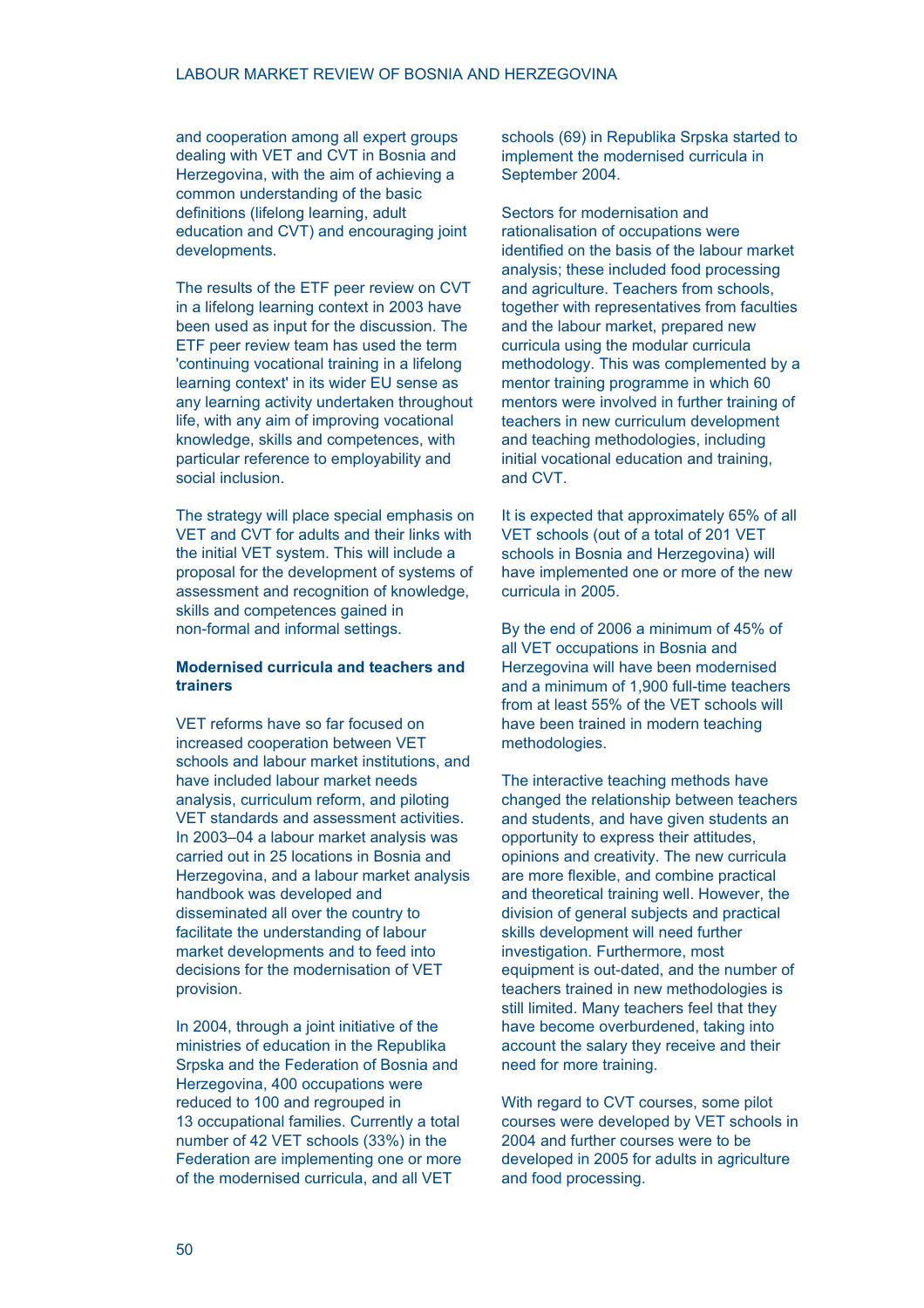## 3. REVIEW OF POLICIES, AND LEGISLATIVE AND INSTITUTIONAL FRAMEWORKS FOR ADDRESSING LABOUR MARKET CHALLENGES

A pilot department for VET has been established within the existing Standards and Assessment Agency (SAA). A pilot project on final external examinations within the occupations for which the new curricula had been fully implemented was completed as a first activity. The objectives were to prepare external exams combining theory and practice, to involve teachers in independent evaluations, and to provide the possibility of comparing levels of education among students who follow the same curricula. Recommendations for the scope of work of a VET department in the existing SAA have also been prepared, including initial vocational education and training, and CVT.

## **Assessment**

While the importance of human resources for economic development and the need for reform of the education sector have been recognised in recent years in policy papers and (inter)national agreements, the overall progress of reform has been slow. Up to now most efforts have been centred on developing a mutual understanding and consensus among an extremely large number of stakeholders at cantonal, entity and state levels. This has been an essential process which has also led to the recognition of a need for the creation of a common education and training space. On the other hand, after many years the policy papers have not yet been translated into new laws, with the exception of the state-level framework law for primary and secondary education, adopted in 2003. Moreover, the development of a state framework law on VET and higher education was started some years ago, but has not yet been approved because of political constraints. Neither have

implementation plans, including detailed roles and responsibilities and budgets for reform, yet been defined. Although coordination structures have been set up, actual coordination between the different initiatives in the education and training sector is still weak. This is mainly because of the complex administrative structure in Bosnia and Herzegovina and the variety of stakeholders involved. Some of the positives developments in terms of the implementation of the strategies developed include (i) the setting up of a Rectors' Conference; and (ii) the establishment of the state-level SAA and Curriculum Agency which, despite their slow development because of political and financial constraints, are expected to foster a common education and training space. While educational expenditure as a percentage of GDP exceeds the average for EU countries, this gives an inaccurate impression, as in general the GDP in Bosnia and Herzegovina is very low. This suggests that a remapping of institutions is necessary, as proposed by the functional review of the education sector in Bosnia and Herzegovina.

As a result of the factors described above, modernisation of the education and training provision has not yet taken place, at least on a large scale. Donor-funded pilot activities have certainly been beneficial in increasing the capacity of education and training experts and practitioners to conceptualise, develop and implement new curricula and teaching and learning methods. But the number of individuals who have actually benefited from this new knowledge is still limited to those participating in the pilot programmes, as modernisation has not yet been generalised.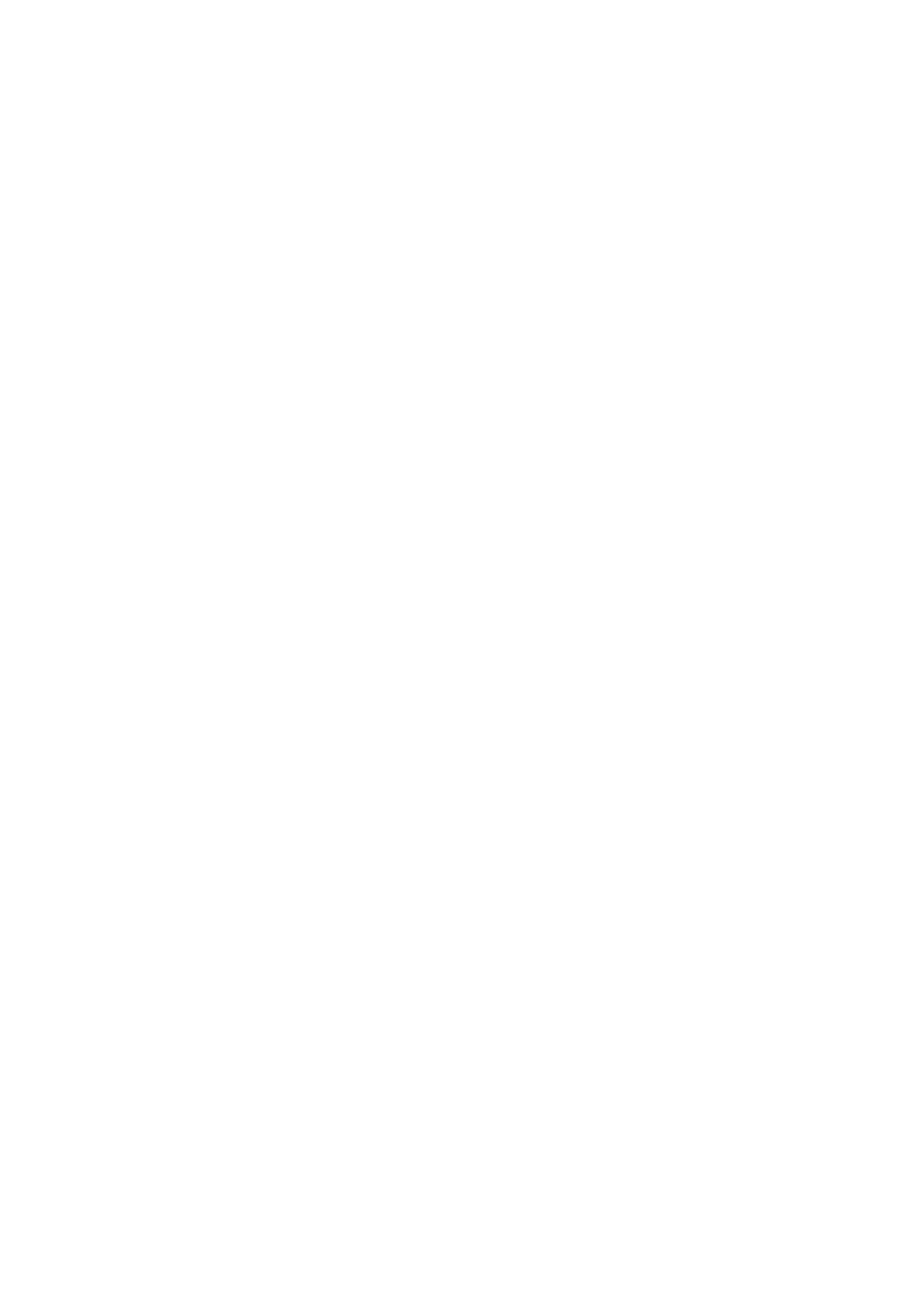# 4. CONCLUSIONS AND RECOMMENDATIONS

The analysis of labour market challenges and the assessment of policies set in place to address those challenges lead to the following conclusions and recommendations.

# IMPROVING THE INSTITUTIONAL SETTING

There is a general recognition that the overall governance system in Bosnia and Herzegovina is extremely complex, with a very large number of institutions involved in policy and operations. Bosnia and Herzegovina is a small country, and labour market problems across entities are similar. In order to achieve policy coherence, reduce operational costs and overcome the notion of separateness and fragmentation of the labour market, the institutional arrangements need to be reviewed as soon as possible in the context of broader governance considerations. This is particularly true for the Federation of Bosnia and Herzegovina, where the federal authorities could have a stronger role in the development and

implementation of labour market policy across cantons.

# INCREASING THE ADAPTABILITY OF **ENTERPRISES**

Apart from achievements in macroeconomic stability, measures intended to create a business-conducive environment have not been effective, leading to very low levels of job creation in the formal economy. Further efforts need to be focused in the following areas.

- Barriers to SME establishment and growth need to be removed. This requires simplification of the institutional complexities and strategic actions. However, in the short term quick fixes are also possible, as demonstrated by examples of good practice in a number of municipalities in both Republika Srpska and the Federation of Bosnia and Herzegovina.
- An overarching strategy should be put in place to reduce the level of non-wage

**4**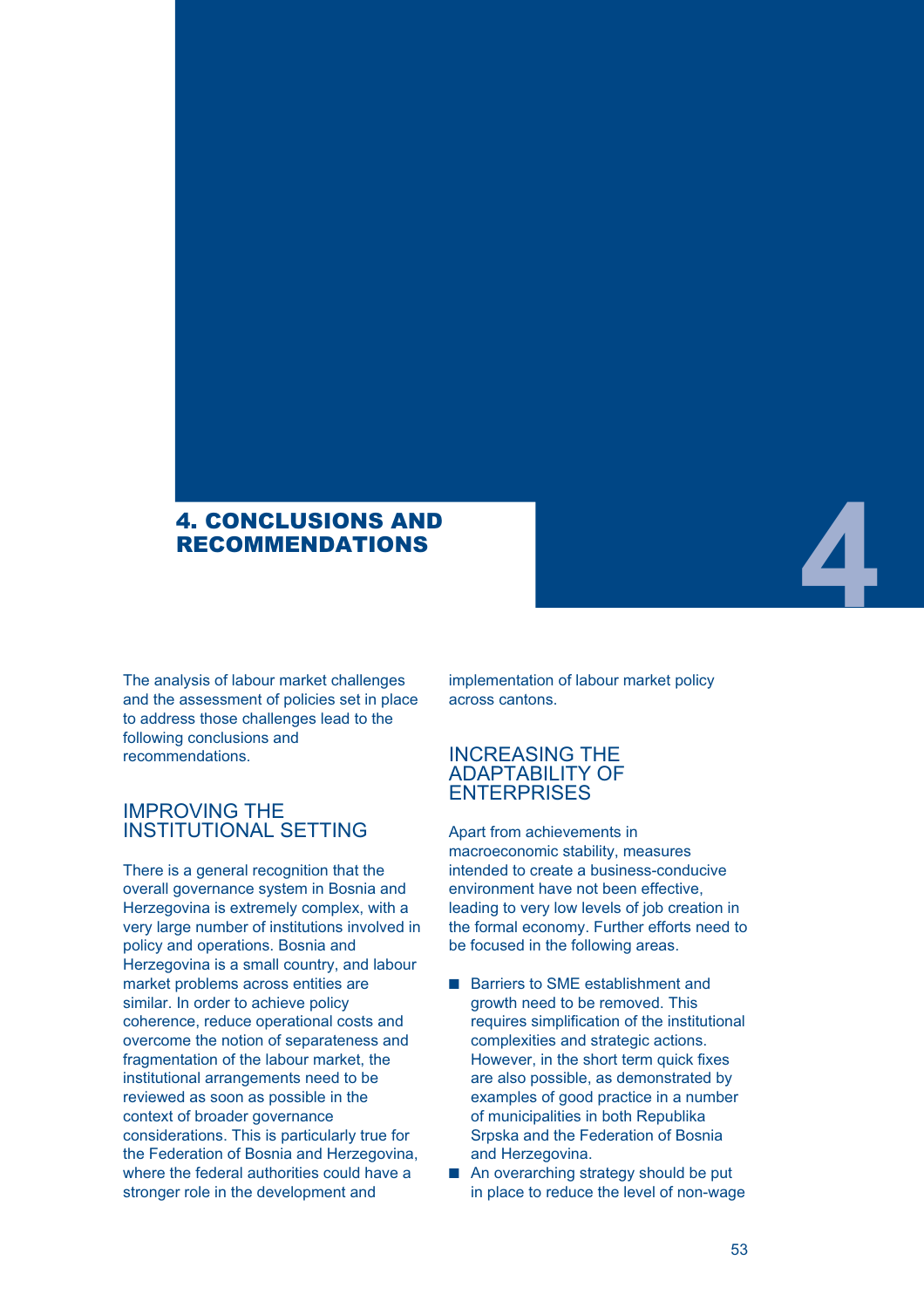costs for individual companies, principally by increasing the tax/contribution base and limiting the scope of the formal wage determination system.

- $\blacksquare$  The economic restructuring of large ex-state enterprises should be facilitated. In particular the policy of protecting (unproductive) jobs for three years after the purchase of an enterprise needs to be reviewed.
- Remaining deficiencies in the labour laws of the entities need to be addressed, namely (i) the overgenerous duration and level of maternity pay – which in any case are widely disregarded – and (ii) Article 143 on waiting lists – which is not applied in practice because the costs involved are simply unaffordable. Although these are not central to the functioning of the labour market, they affect attitudes to compliance with labour law and participation in the informal economy.

# ATTRACTING MORE PEOPLE TO ENTER AND REMAIN IN THE LABOUR MARKET: MAKING WORK A REAL OPTION FOR ALL

Participation and employment rates are extremely low compared to those in the EU and in other countries in the region. Females and young people present the biggest deficits. Employment in the informal economy is very high and increasing, accounting for all the growth in employment during the past few years. Specific areas of work in addressing those challenges include the following.

- There is a need for urgent development of a coherent strategy for levering jobs out of the informal and into the formal economy with a clear implementation strategy, including leadership arrangements. The most important elements of the strategy are the reform and strengthening of the labour inspectorate, the reduction of non-wage labour costs and the effectiveness of the public employment services.
- A more structured and scientific approach to the design and implementation of active employment

measures needs to be adopted. The mix of the active labour market programmes needs to be rebalanced, with less going on grants and loans to employers and more on basic employability training for unemployed people.

- Improvements are needed in the functioning of the employment services through:
	- **Example 2** clearly identifying their purpose and priority;
	- reducing workload in relation to the issue of people who register receiving basic health insurance: an alternative arrangement needs to be found;
	- **improving the cost-efficiency of the** employment services in the Federation of Bosnia and Herzegovina by re-examining the institutional arrangements;
	- **Fig. 2** reviewing operational procedures and processes;
	- **EXECUTE:** ensuring a better deployment of resources with a rebalance between back-room and front-line staff and a better management of workflow;
	- **n** improving the services to unemployed people through a higher quality of information, counselling and guidance;
	- **improving relations with employers;**
	- **modernising the IT system.**

# INVESTING MORE AND MORE EFFECTIVELY IN HUMAN **CAPITAL**

The low participation rates in primary and secondary education that existed in the second half of the 1990s are increasing, but they still present a deficit in relation to rates in the EU. However, the quality of the education system at all education levels is still contested. Strategic documents for the modernisation of the education system, developed in recent years through broad participation of stakeholders, have not been translated into actions because of political constraints and the complex administrative structure in the country. Training for skill upgrading is not seen as attractive by adults, and the training infrastructure is weak.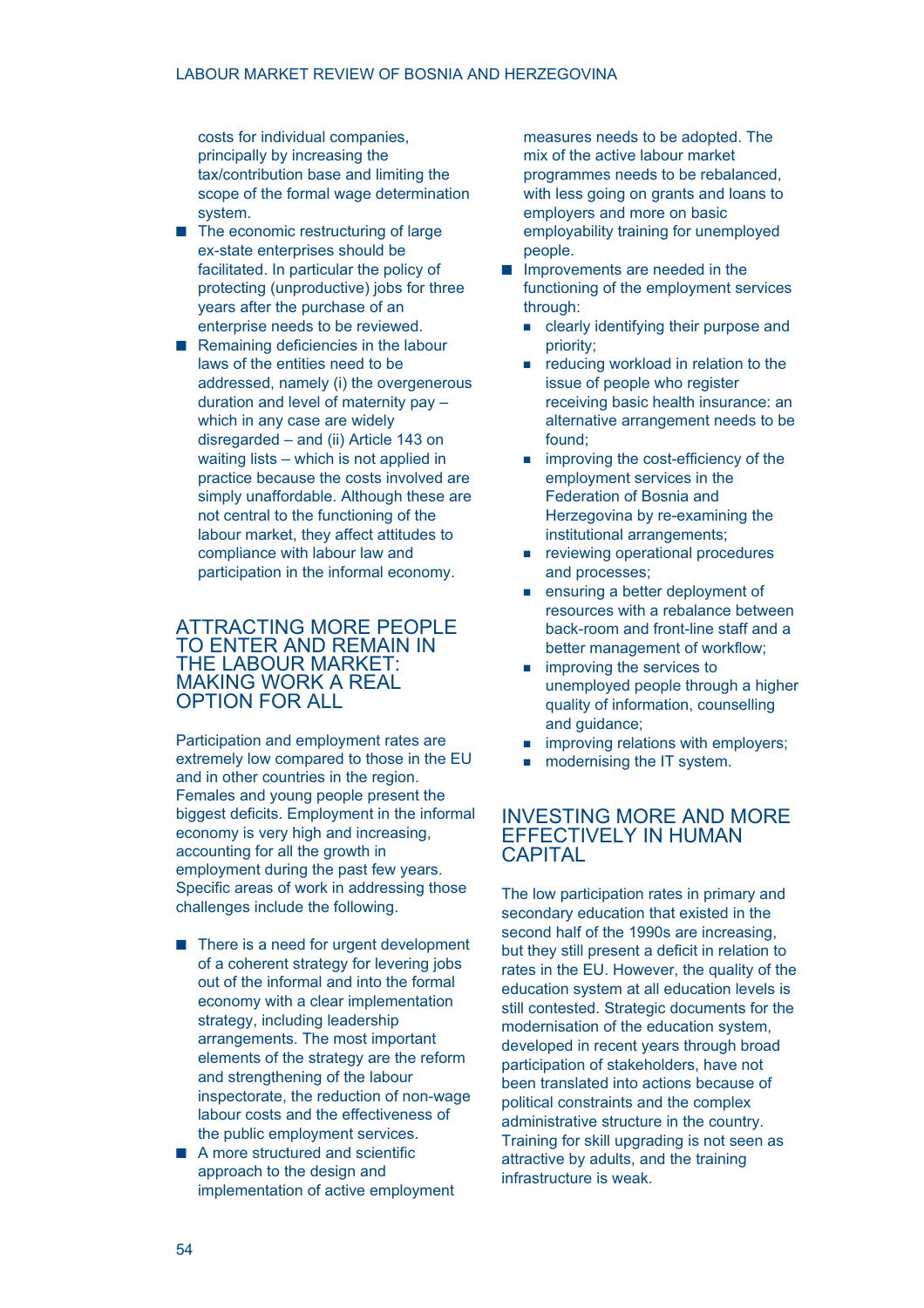Future work needs to focus on a number of areas.

- Education and training reform initiatives aimed at the creation of a joint education and training space need to continue. These include faster progress in the approval of the state framework law on VET, and the effective functioning of the state agencies for (i) standards and assessment and (ii) curriculum development.
- **Efforts to achieve better cooperation** between education and training and the labour market at local level should be maintained.
- There is a need for specific actions to disseminate and implement good practice on enhancing the quality of the education provision from donor projects to a large number of schools.
- The issue of permanently upgrading the skills of the population should be addressed through short-term measures (such as promoting the participation of adults in training in the framework of active labour market measures) and the development of strategic approaches to adult learning (for example through work on the development of a lifelong learning strategy initiated by OSCE).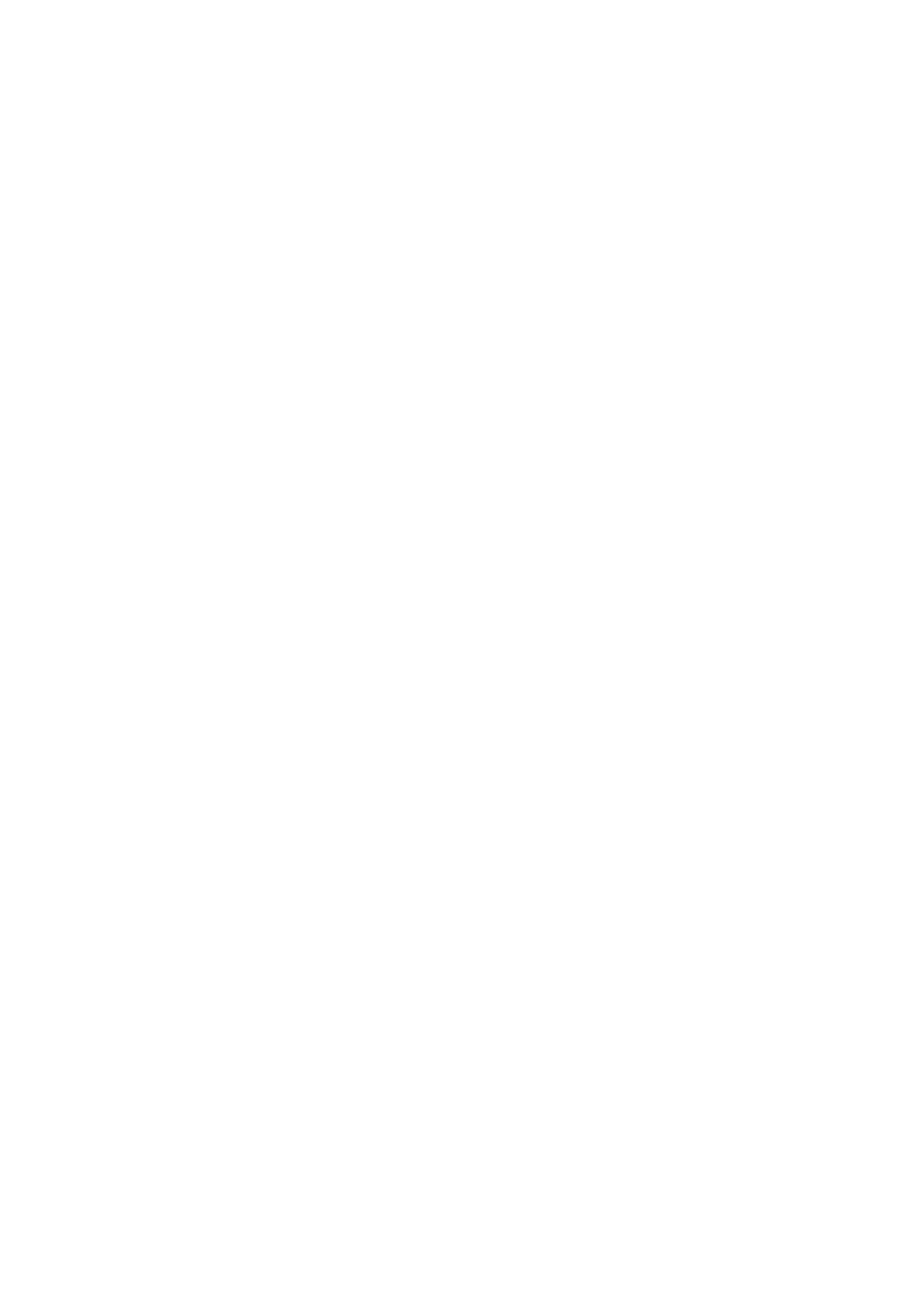# ANNEXES

# ANNEX 1: CASE STUDY – THE LEATHER/SHOE INDUSTRY IN DERVENTA MUNICIPALITY

After the war in Bosnia and Herzegovina, the DEMOS company planned to restart with the production of around 30,000 pairs of shoes, and qualified for a restart credit from the government of Republika Srpska in December 1997. However, difficulties with the market and with out-of-date equipment caused problems for the factory. The privatisation process caused some additional difficulties. In July 2001, 600 workers at the company went on strike to protest about the uncertainties surrounding the privatisation process. After three unsuccessful tendering procedures, the state capital was finally offered on the Banja Luka stock market (quotation No 478 from 17 April 2003) and sold. Today the company is undertaking low-level production with 100 workers and with an additional 400 workers on a waiting list.

In the meantime, Mr Mile Tadic, a returnee from Hungary, decided to start production of the upper parts of shoes, under the name Baja. He employed some engineers and a few workers who were formerly

employed at DEMOS. Today this company employs up to 200 workers in the production of its own shoe collection and of shoe parts for export to EU countries. The company turnover is around €7.2 million, and total production is around 200,000 pairs of modern shoes. A number of other smaller enterprises were also established, such as the Sanino Company. They have focused on the upper parts of shoes, and have a turnover of around €1 million.

These two companies have created vacancies for more than 300 skilled workers with experience in shoe production (such as workers from DEMOS). However, workers from DEMOS have been reluctant to accept these job offers. If these workers want to take a job with Baja or Sanino legally, they have to collect their personal 'workbooks' from DEMOS without a large part of their pension and insurance history registered; this might cover a period from as long ago as 1977 (pension history was dealt with by the government of Republika Srpska until 1977), or from the moment that DEMOS stopped paying their contributions. The situation is similar for workers at many other former state-owned companies in Bosnia and Herzegovina.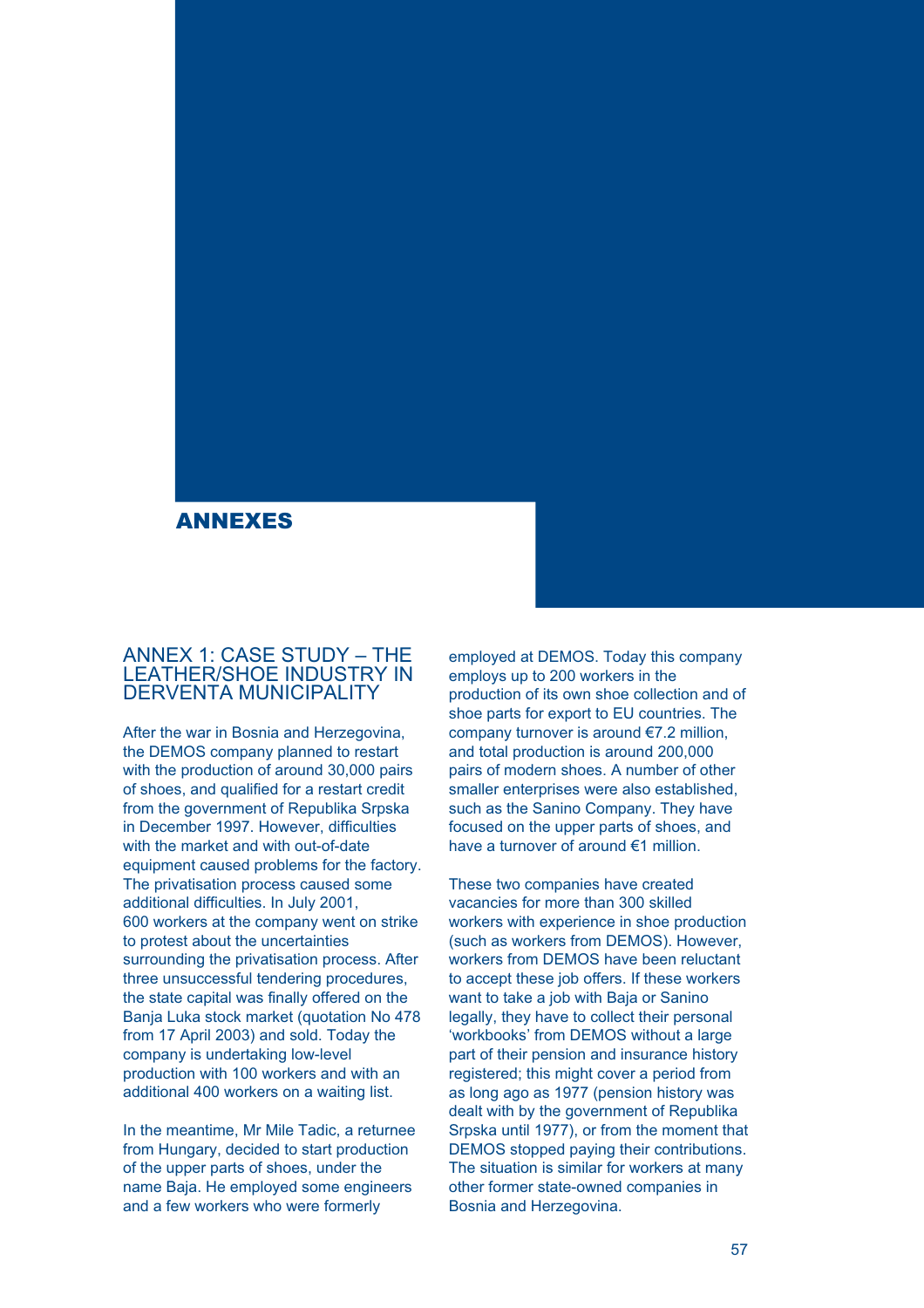# ANNEX 2: THE LABOUR MARKET INSTITUTIONAL SETTING

## **State Ministry of Civil Affairs**

This ministry has state-level responsibility for labour market policy, though there are no staff allocated to this area.

#### **State Employment Agency**

The agency was established in 2003 with responsibility for international relations, signing international agreements, monitoring the employment agencies at entity level in the implementation of ILO conventions adopted by Bosnia and Herzegovina, and research into working abroad. The agency has 16 staff and a governing board, though this is not tripartite, as are the federal and cantonal employment services and those in Republika Srpska. The agency prepares a report for the Ministry of Civil Affairs.

## **Ministry of Labour in Republika Srpska**

Relationships with state level (Ministry of Civil Affairs) are constructive, and are normally related to international affairs. The ministry is responsible for labour market policy in Republika Srpska.

## **Employment Bureau in Republika Srpska**

There are six regions, 56 local branch offices and a total of 227 staff – the smallest employment service in the Balkans. Around 88 of the staff are employment counsellors. The bureau provides much the same range of functions as public employment services in other countries, and tries to respond to local needs through active measures, though its funds are very limited. Its income (around BAM 80–90 million) comes from a 1% payroll tax on net salary. The Republika Srpska bureau works well with the bureau in the Federation of Bosnia and Herzegovina. It is seeking to create a single labour market, and supports the further development of the State Employment Agency.

## **Ministry for Labour and Social Policy in the Federation of Bosnia and Herzegovina**

There are only three staff in the labour department of the federal Ministry for

Labour and Social Policy. Relationships with the state are constructive and are normally related to international affairs. The state concentrates on coordination and information. However, the State Employment Agency is establishing an agency for unemployed people, even though most work is carried out at entity and cantonal levels. The management board of the federal employment bureau is elected by federal parliament, and the management boards of the employment bureaux in the cantons are elected by the cantonal equivalent. The department is currently working on four laws: health and safety, labour inspection, professional rehabilitation for people with disabilities, and waiting lists. Cooperation with Republika Srpska is good: currently they are working together to harmonise payroll tax and the treatment of foreigners.

#### **Federal employment bureau**

The federal employment bureau is funded through its 30% share of the income from the payroll tax of 2% of gross wages in the Federation of Bosnia and Herzegovina. The bureau plays a supporting role in cooperation across cantons, and directly funds active labour market measures.

# **Cantonal ministries of labour**

The cantonal ministries of labour are part of the cantonal government arrangements. Cantons supervise the legality of the operation of the cantonal employment bureaux, which have their own management board, director and budget. There is a canton law on mediation and social security for unemployment. Cantonal governments approve the budget and expenditure plans of the cantonal employment services. Although the cantonal employment bureaux report everything to the federal employment bureau, they are accountable to the cantonal parliaments.

#### **Cantonal employment services**

The cantonal employment bureaux receive their funding from the payroll tax. There is a special fund at federal level to assist cantons in difficulty. Each canton has offices in each of municipalities and operates within the legal framework at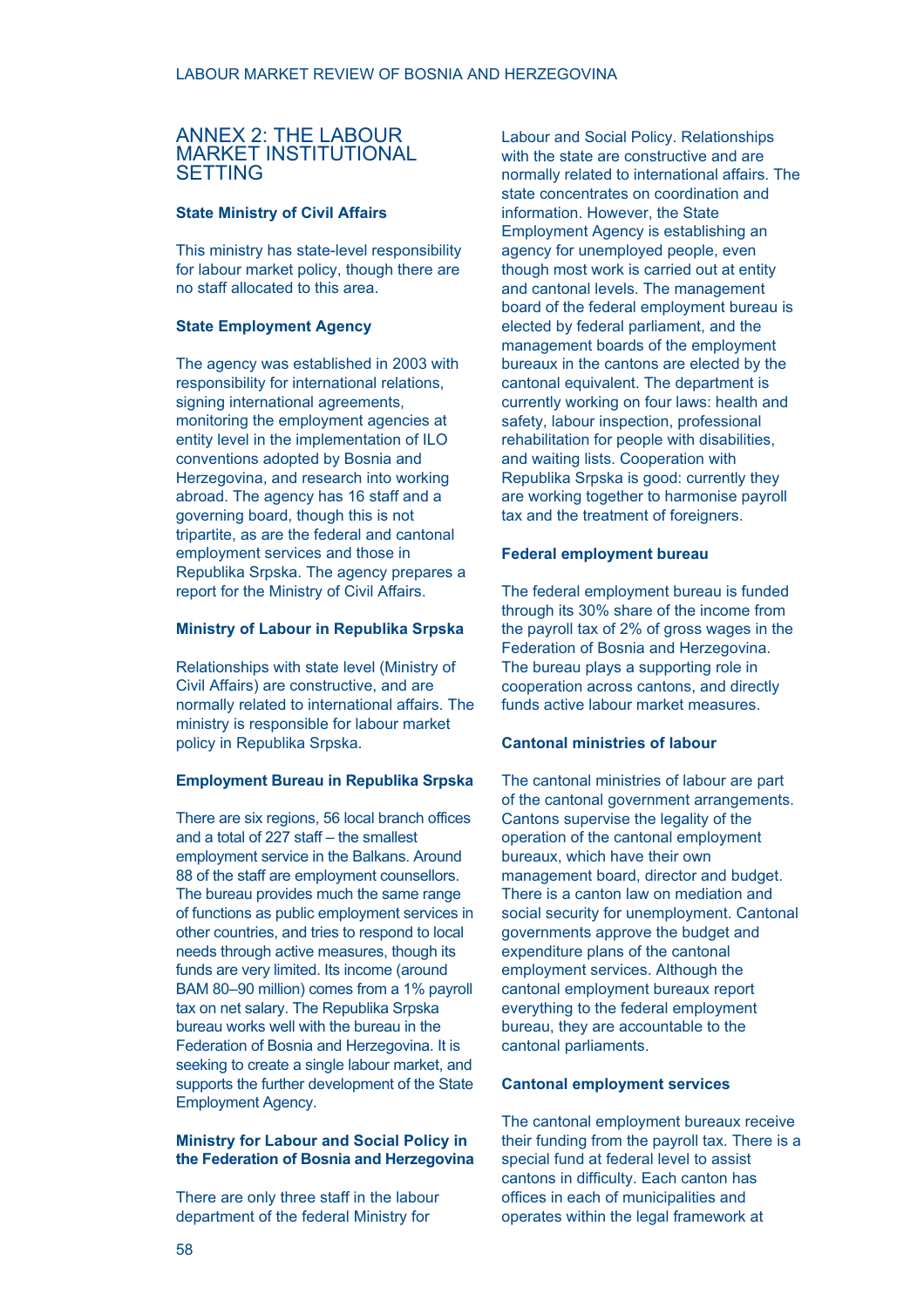federal level. The Federation of Bosnia and Herzegovina provides guidance on active labour market measures, but the programmes are approved by the cantonal employment bureau management boards.

# **Confederation of Independent Trade Unions of Bosnia and Herzegovina**

The confederation comprises 22 branch unions with around 270,000 members. It is more active in the Federation of Bosnia and Herzegovina than in Republika Srpska. In Republika Srpska there is a partner union, the Trade Union of Republika Srpska, and recently the two have agreed to merge. The organisation participates in the Social Economic Council at both the state level and the entity level. High-level collective agreements dating from 2000 exist in the two entities (with the aim being to achieve a high-level agreement at state level), signed by the government and the Chamber of Commerce. The high-level agreements include national minimum wages and some minimum rights for workers. A new agreement has just been negotiated with the government and the Association of Employers. A new minimum wage will be set using the gross hourly wage. In the Federation of Bosnia and Herzegovina it will be BAM 307 per week in net terms.

# **Social and Economic Councils**

Social and Economic Councils exist at entity level. They bring together worker and employer representatives with government and other public institutions to discuss issues of social policy. The entity-level collective agreements are negotiated through the Social and Economic Councils.

#### **Chambers of Commerce**

The Republika Srpska Chamber has five regional offices and 1,000 members. Membership has been voluntary since 2004. The chamber organises a large number of training opportunities for its members, on topics such as management, public relations, human resource development, standards and certification.

It has a joint project with Austrian and German partners that covers the training of trainers, the training of consultants for SME development, and training on ISO standards. There is a Foreign Trade Chamber of Commerce based in Sarajevo which covers only export/import companies. It was established by parliament and is an umbrella organisation covering cantonal chambers and members from both the Federation of Bosnia and Herzegovina and to a much lesser extent from the Republika Srpska. Membership is compulsory. There are 20,000 members. The chamber provides a range of services, including economic information and analysis, import/export official documentation, and policy-led training.

# ANNEX 3: MAIN PROVISIONS OF LABOUR LAWS AND EMPLOYMENT LAWS IN THE ENTITIES

The Labour Law of the Federation of Bosnia and Herzegovina was promulgated in 1999 and amended substantively the following year; in Republika Srpska the Labour Law was introduced in 2000.

#### **Employment status**

Various forms of employment status are admissible within limits $^{56}$  under the laws: permanent (no fixed duration), temporary, fixed duration, casual, seasonal, part-time and probationary. Hours of work are limited to 40, and the amount of overtime is regulated. Levels of maternity leave and pay<sup>57</sup> are well beyond those available in developed economies and other transitional countries. In reality the flexibility permitted under the labour law is used only narrowly. The use of temporary contracts is widespread and appears to be a means of avoiding the full range of commitments associated with permanent contracts. However, there is – at least in the formal labour market – an absence of flexible patterns of employment, particularly part-time employment.

<sup>56</sup> For example, in the Republika Srpska work of a temporary nature should not exceed 60 days.

<sup>57</sup> In the Federation of Bosnia and Herzegovina, the entitlement is 12 months at full pay. In the Republika Srpska it is 12 months for the first child, paid at the mother's average salary in the preceding six months.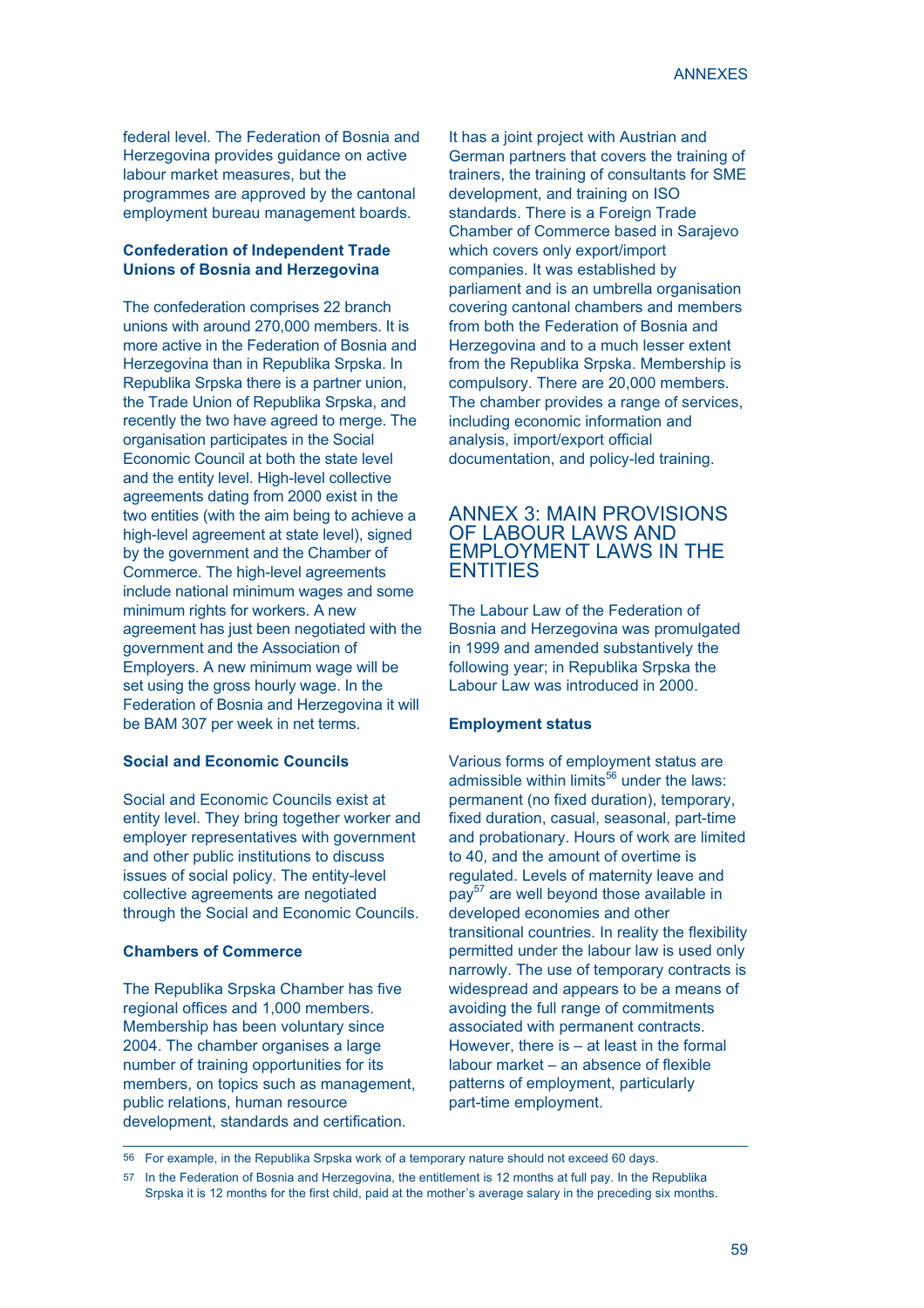#### **Dismissals**

Employers in both the Federation of Bosnia and Herzegovina and Republika Srpska are allowed to terminate individual employment for a variety of reasons, including poor performance, misconduct, and on economic, technical or organisational grounds<sup>58</sup>. Small companies with fewer than 15 employees are not required to consult about dismissals, nor to have works councils. Larger employers have to consult with their works council<sup>59</sup> or trade unions where five or more employees face dismissal $^{60}$ . In the event of dismissal, severance is payable equal to one-third of monthly salary for each year of service. It is not unusual for employers to avoid dismissing people and the costs involved by keeping them as unpaid employees.

## **Rule book and consultation**

Under Article 107 of the Labour Law in the Federation of Bosnia and Herzegovina, an employer of more than 15 workers must publish a rule book on salaries, work organisation, discipline and other employee regulations. The employer is obliged to consult with the works council or the trade union before finalising the rule book. The Labour Law in the Republika Srpska is similar<sup>61</sup>. For companies that have a supervisory board, 20–50% of the board must be employee representatives, depending on the size of the company.

#### **Holidays and pensions**

The Labour Law of the Republika Srpska allows agreement between employer and employee regarding the taking of holidays in two segments, provided that one part is a continuous two weeks. Provisions for annual leave are the same in the Labour Law of the Federation (Article 42), except for the segmented use of the vacation entitlement. Employees with more than 20 years of service are eligible for full pensions at the age of 65, regardless of gender. Pensions are based on average salaries of the most recent 15-year period and adjustments are allowed for current economic conditions.

#### **Article 143 and waiting lists**

This article of the Labour Law of Bosnia and Herzegovina prescribed that the status of 'waiting-list employee'<sup>62</sup> was to expire in May 2000 unless the employer invited those concerned back to work. Employers who did not do so were deemed to have made the waiting-list employee redundant and were obliged to pay severance compensation of three times the average salary in Bosnia and Herzegovina. In practice this did not happen, although the waiting-list problem was in theory, and in law, removed.

- 58 According to the Law on Labour Relations for the Federation of Bosnia and Herzegovina, an employer may cancel the employment contract of an employee with the prescribed period of notice of cancellation, when such cancellation is justified for economic, technical or organizational reasons; or the employee is no longer able to perform the job for which she/he was employed. The termination period may not be less than 14 days if the employer cancels the employment contract. In the case that a court finds that the contract termination is unlawful, the court has the option of reinstating the employee or requiring the employer to pay damages including salary, severance allowance and other benefits to which the employee may be entitled.
- 59 In companies with more than 15 regular employees, workers are entitled to establish a works council for representation and protection of employee interests deriving from the employment contract (Article 109 of Republika Srpska's labour law). A similar provision exists in the labour law of the Federation of Bosnia and Herzegovina (Article 108).
- 60 An employer employing over 15 employees who intends to cancel over a three-month period the employment contracts of more than 10% of employees but not less than five employees shall consult with the works council in the enterprise or in the absence of a works council with all trade unions representing at least 10% of employees.
- 61 Article 162 of the law in Republika Srpska. However, this law does not include provisions for obligatory consultations with the works council or trade unions.
- 62 Persons employed on 31 December 1991 and who reported back to their employer after the war were put on waiting list if there was no work for them. Those who did not report to the employer were entitled by Article 143 to write to the employer within three months of its promulgation to request that they be allowed to return to work with the proviso that they had not started a job elsewhere. If the employer could not employ them they were put on the waiting list. The article required that all waiting lists be extinguished within six months through the employee being offered work or through severance payment.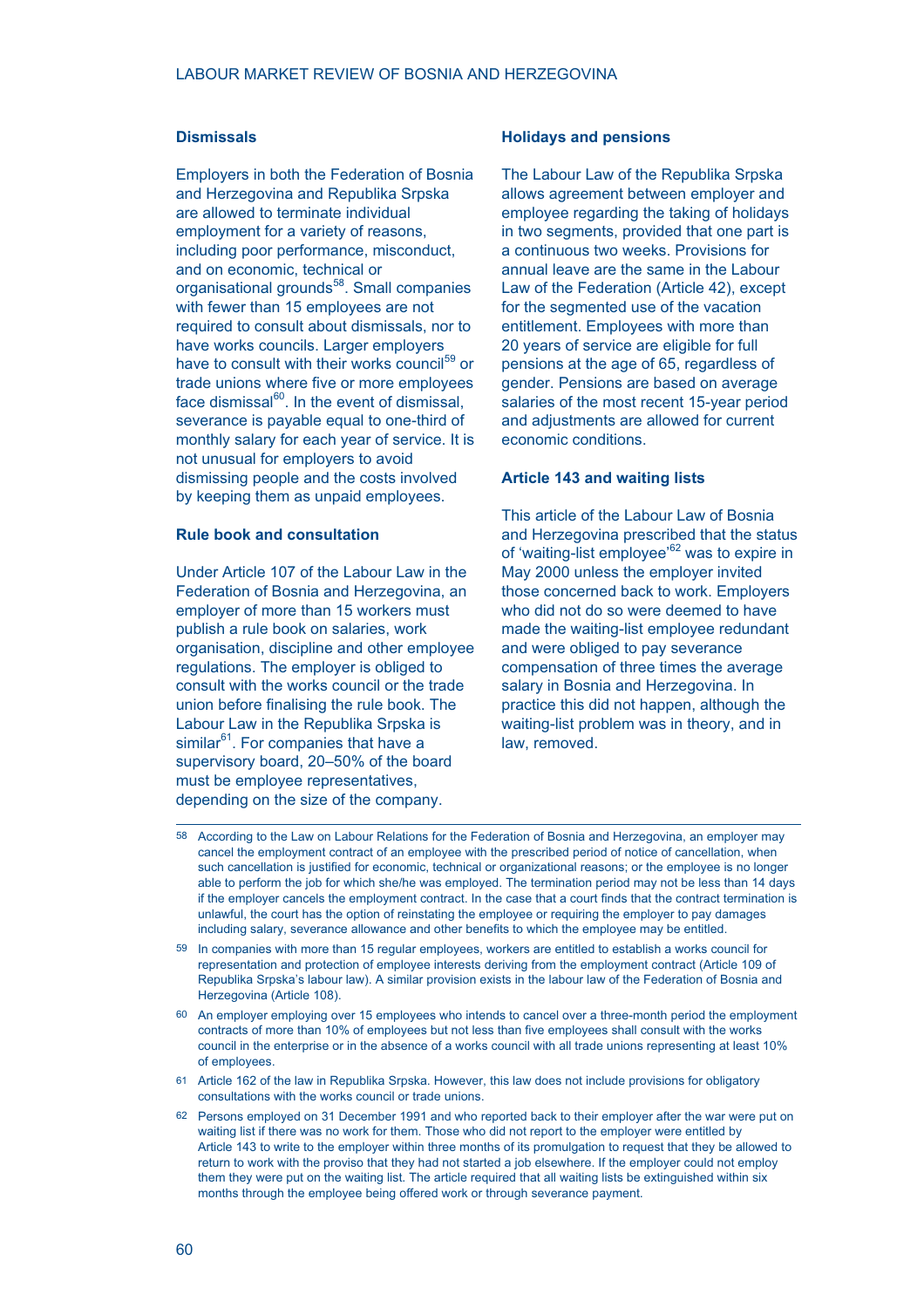# **The main provisions of the employment laws (Law on Job-Placement and Social Security of the Unemployed)**

## *General and federal*

The Decision of the High Representative on the Law on Job-Placement and Social Security of the Unemployed sets out the role of the Federation of Bosnia and Herzegovina and the public employment services of the cantons. The law defines an unemployed person and includes the conditions that they should be capable, available and actively seeking work. It requires the federal bureau, *inter alia*, to propose and provide for the implementation of measures to promote employment and social security for unemployed people, to maintain collective records and to develop proposals for a single information system $63$ .

#### *Cantons*

The same law gives the cantons responsibility for employment service operations, and in particular the determination of individual unemployment rights, mediation, the implementation of active measures covering vocational guidance, training and redeployment, and the issue of work licenses to foreigners and people without citizenship, as requested by the federal bureau. The law places on the cantonal employment services a requirement to work together and cooperate with the federal bureau in the management of information and periodic labour market assessments.

#### *Unemployment registration and active measures*

The law sets out the conditions for being registered as unemployed, including the requirement that job seekers (registered as unemployed) should be available for and actively seek work. The law allows the competent federal and/or cantonal authority to offer incentives to employers to

generate new jobs and employ more people in order to facilitate restructuring and the introduction of new methods, reduce the duration of unemployment, meet skill shortages, improve worker mobility and help people with disabilities. At the same time the cantons regulate, and the employment services provide, vocational guidance and training measures to stimulate employment.

#### *Private agencies*

Private agencies (regulated by the government of the Federation of Bosnia and Herzegovina) may provide job broking and counselling as well as employment services. There are no private agencies in the Federation of Bosnia and Herzegovina, and only one, Spektar, in Republika Srpska. This agency started in 2001; it states that it has 6,500 registered job seekers and contact with 300 enterprises. Job seekers pay a small fee for registration, and employers pay for recruitment. Interviews are held with job seekers and in some cases the company organises training (free or fee-based).

Of the job seekers on Spektar's database 14% have university education, 7% Visa Skola (higher school) education, 66% secondary education, and 13% primary education. Spektar claim to place all kinds of worker, and would like to compete in tenders within the framework of foreign assistance from which they are currently excluded because they are a private company. The company has no direct cooperation with the employment services.

#### *Unemployment insurance*

The law sets out unemployment insurance arrangements. The length of time for which benefit is paid is related to the number of unemployed insurance years; and the level of payment depends both on the number of unemployment insurance years and the average salary in the canton (now Federation) earned in the previous

<sup>63</sup> The act also requires that the federal bureau: proposes measures to help disabled people and ensure they are met; assists in the implementation of active labour market programmes covering vocational guidance, training and redeployment; approves the employment of foreign citizens and assists the return of Federation citizens working abroad as guest workers; represents the cantonal employment services; deals with ILO conventions and submits consolidated annual financial plans of the bureau and the employment services to the federal ministry; and submits an annual work report to the federal parliament.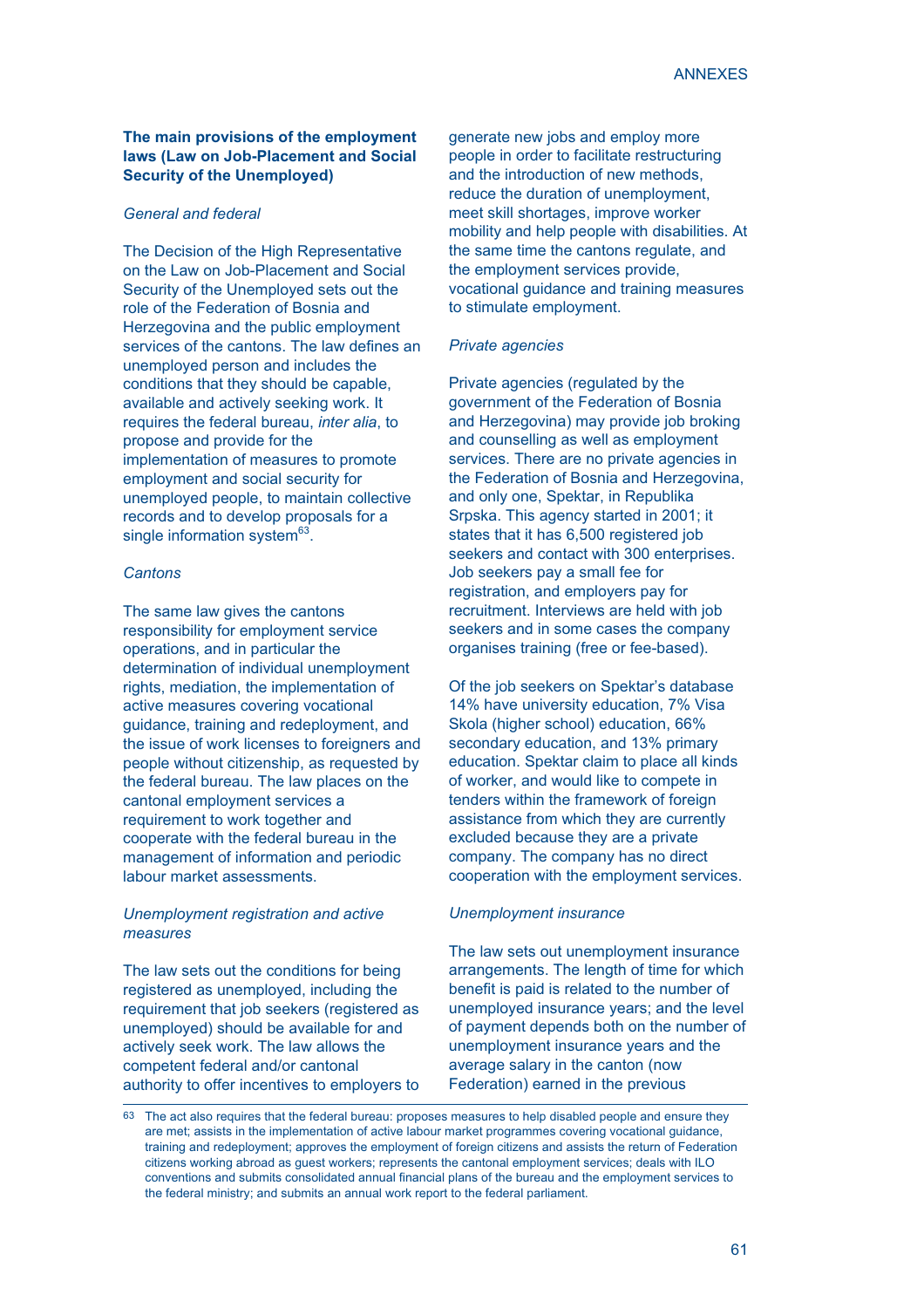quarter<sup>64</sup>. The form and manner of registering as unemployed and claiming unemployment benefit is regulated by the cantons.

## **Health insurance, pension and disability pension contributions**

Health insurance of unemployed people is provided for under the regulations of the Health Insurance Law. People who are registered as officially unemployed are entitled to basic health insurance, which is covered from the social contribution in the Federation of Bosnia and Herzegovina and from the budget in Republika Srpska. People who need a maximum of three years' contributions to qualify for pensions are also covered.

#### **Funding arrangements**

Funding for the federal employment bureau and the cantonal employment services comes from contributions in respect of each employee, with the federal bureau receiving 30% and the employment services 70%. The contribution level is currently 2% of gross wages – equivalent to 3.75% of net salary. At cantonal level the funds cover administrative expenses, the cost of the unemployment system, health insurance, and retirement and disability pension contributions $^{65}$ . In the event of a surplus, active labour market measures can be funded by cantons. If there is a shortfall, a request can be made to the federal bureau for financial assistance. The federal bureau provides cantons with funds

to cover such shortfalls. In the event of a general shortfall the federal bureau rations its contributions to the cantons on the basis of the proportionate size of their shortfall. In recent years the Federation of Bosnia and Herzegovina has been in a surplus position, and uses its funds to finance labour market programmes through the cantons and to support IT infrastructural development and labour market research. The Federation has taken the lead in the development, procurement and installation of a new IT system, which should be operational in all cantons in 2006.

#### **Republika Srpska**

The employment law in Republika Srpska parallels that of the Federation of Bosnia and Herzegovina, though without the complication of the cantonal role. The payroll tax is just 1% of net wages. The unemployment benefit rules $^{66}$  are much the same as in the Federation. In Republika Srpska the level of contribution from employees is only 1% of gross wages. The health insurance is paid separately from Republika Srpska's budget funds and does not go through the employment bureau of Republika Srpska. Republika Srpska has succeeded in managing its finances so as to meet the costs of unemployment benefit and support active programmes. This position will become more difficult if the redundancies that are forecast take place, leading to increases in unemployment compensation payments and decreases in the contributing employee base.

<sup>64</sup> The unemployment benefit is dispersed at the following rates and periods: a) six months at the rate of 30% for the unemployment insurance period of 8 months to 10 years; b) nine months at the rate of 35% for the unemployment insurance period of 10 to 25 years; c) twelve months at the rate of 40% for the unemployment insurance period of over 25 years.

<sup>65</sup> Law on Job Placement and Social Security of the Unemployed, Article 49: 'In the event that the funds available to the Employment Service are estimated to be sufficient to meet the needs for the material and social security of the unemployed for the forthcoming month and the administrative costs, the Employment Service shall use the exceeding funds for the fulfilment of the measures provided under Articles 21 and 25. In the event that the funds available to the Employment Service are estimated to be insufficient to meet the needs for the material and social security of the unemployed for the forthcoming month and the administrative costs, the Employment Service shall submit, with the monthly report referred to under Article 52, a request for the allocation of missing funds from the Federal Bureau.'

<sup>66</sup> The right to compensation is regulated by the employment law in Republika Srpska, and persons with at least 8 months of permanent employment or with 12 months' interrupted employment within a period of 18 months, provided that their working status was not caused by their own will or fault and that social beneficiaries were paid for that period. During the right to compensation they are also eligible to social and health insurance. Other unemployed persons have the right to health insurance by the Law on health insurance.' (Official Gazette RS, No 70/01). Financial resources are provided by government of Republika Srpska for these persons.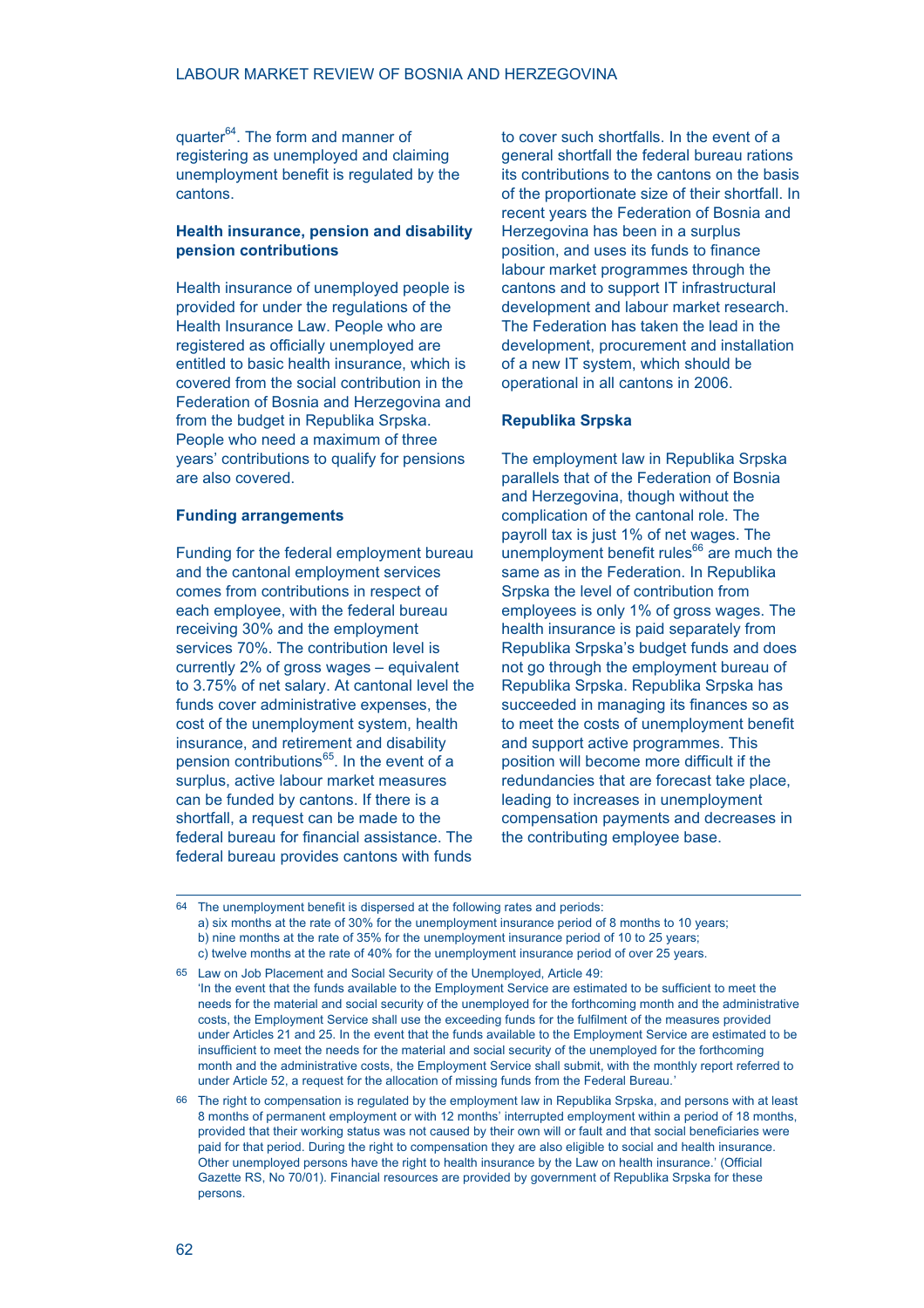# **ACRONYMS**



| <b>BAM</b>    | Bosnia and Herzegovina convertible mark                                |
|---------------|------------------------------------------------------------------------|
| <b>BiH</b>    | Bosnia and Herzegovina                                                 |
| <b>CARDS</b>  | Community assistance for Reconstruction, Development and Stabilisation |
| <b>CVT</b>    | continuing vocational training                                         |
| <b>EPPU</b>   | <b>Economic Policy Planning Unit</b>                                   |
| ETF           | <b>European Training Foundation</b>                                    |
| EU            | <b>European Union</b>                                                  |
| <b>FSVC</b>   | <b>Financial Services Volunteer Corps</b>                              |
| <b>GCA</b>    | <b>General Collective Agreement</b>                                    |
| <b>GDP</b>    | gross domestic product                                                 |
| <b>HRD</b>    | human resource development                                             |
| <b>HSPS</b>   | <b>Household Survey Panel Series</b>                                   |
| <b>ICT</b>    | information and communication technology                               |
| <b>ILO</b>    | <b>International Labour Organisation</b>                               |
| <b>ISCED</b>  | <b>International Standard Classification of Education</b>              |
| IT            | information technology                                                 |
| <b>LON</b>    | labour only                                                            |
| <b>LSMS</b>   | <b>Living Standards Measurement Survey</b>                             |
| <b>MDG</b>    | <b>Millennium Development Goals</b>                                    |
| <b>OSCE</b>   | Organisation for Security and Cooperation in Europe                    |
| <b>PRSP</b>   | <b>Poverty Reduction Strategy Paper</b>                                |
| <b>SAA</b>    | <b>Standards and Assessment Agency</b>                                 |
| <b>SME</b>    | small and medium-sized enterprise                                      |
| <b>UNDP</b>   | <b>United Nations Development Programme</b>                            |
| <b>UNHCR</b>  | Office of the United Nations High Commissioner for Refugees            |
| <b>UNICEF</b> | <b>United Nations Children's Fund</b>                                  |
| <b>USAID</b>  | United States Agency for International Development                     |
| <b>VET</b>    | vocational education and training                                      |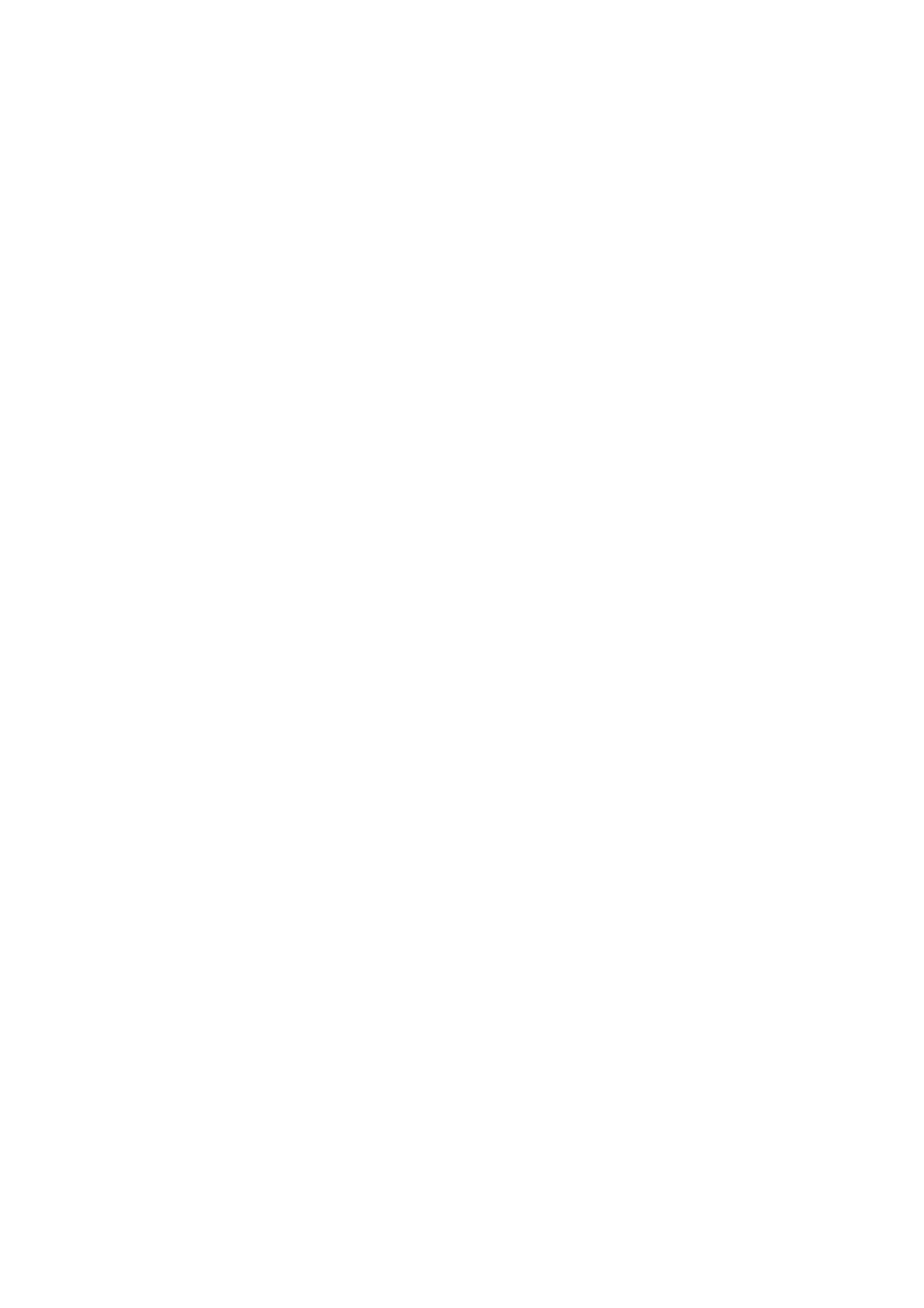# **BIBLIOGRAPHY**



Agency for Statistics of Bosnia and Herzegovina, 'Demography', Thematic Bulletin, 2005.

- Agency for Statistics of Bosnia and Herzegovina, 'Industrial Production', Thematic Bulletin, 2003.
- Agency for Statistics of Bosnia and Herzegovina, 'Living Standard Measurement Survey', 2001.
- Bojicic-Dzelilovic, V., Causevic, F. and Tomas, R., 'Bosnia and Herzegovina: Problems, Obstacles and Outcome of the Reforms', *European Balkan Observer*, Vol. 2, No 4, 2004.
- Council of Europe, 'Institutional Evaluations of Seven Universities in Bosnia and Herzegovina', 2004.
- Dell'Anno, R. and Piirisild, M., 'Estimate of Non-Observed Economy in Bosnia and Herzegovina', USAID, November 2004.
- Educational Authorities in BiH, 'Shared Modernisation Strategy for Primary and General Secondary Education in BiH', White Paper, 2003.
- EPPU, 'BiH The Economic Report 2004', 2004.
- EPPU, 'Bosnia and Herzegovina Medium Term Development Strategy (Poverty Reduction Strategy Paper, 2004–07)', March 2004. www.eppu.ba/english/strategija\_engl.html
- EPPU, 'Economic Report 2004', 2005.
- EPPU, 'Living in BiH Panel Study WAVE 4 Report', 2005.
- EPPU, Presentation by Zltako Hurtic at Conference on Labour Market and Poverty Reduction Strategies in Thessaloniki, May 2005.
- EPPU, 'Qualitative Study 1 Employment and Labour Market Status and Potential for Policy Development in Bosnia and Herzegovina', 2002.
- EPPU, 'Qualitative Study 2 Skills Gaps and Training Needs: Current Status and Policy Implications', 2003.
- EPPU, 'Qualitative Study 3 Employment, Social Service Provision and the Non-Governmental Organisation Sector', 2005.
- EU Regional Economic Development Project in Bosnia and Herzegovina, Socio-economic audits and SWOT analyses of five economic regions in BiH. www.eured-bih.org
- EU VET Programme II, 'Bosnia and Herzegovina Vocational Education and Training System Reform Development – Inception Report including Annex 2 Logframe', April 2005. www.euvet.org
- European Commission, 'Employment in Europe 2004', Directorate General for Employment and Social Affairs, 2004.

European Commission, 'Progress Report 2005 – Bosnia and Herzegovina', 2005.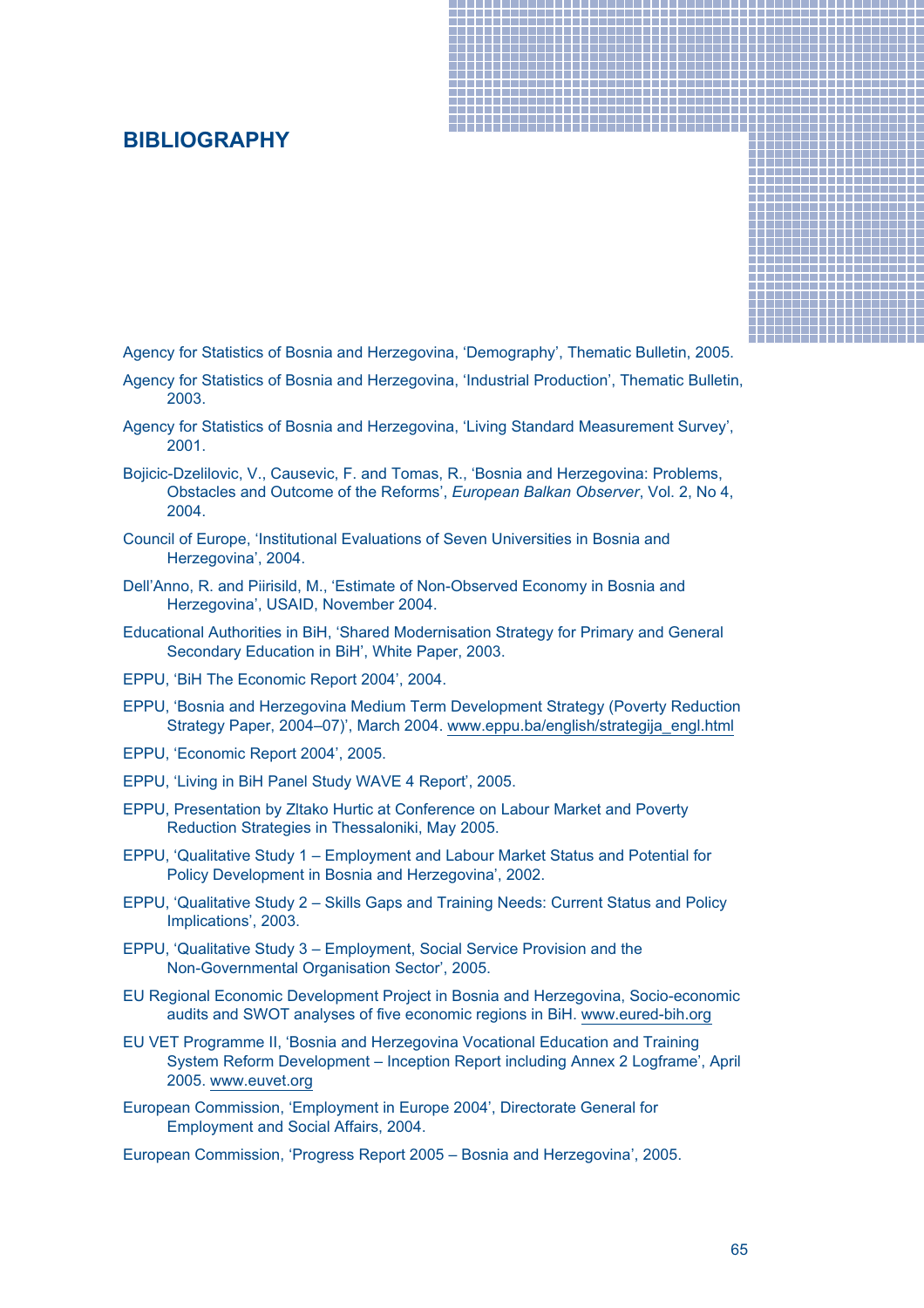#### LABOUR MARKET REVIEW OF BOSNIA AND HERZEGOVINA

- European Commission, 'The Western Balkans in Transition', Directorate General for Economic and Financial Affairs, December 2004.
- European Stability Initiative, 'Governance and Democracy in Bosnia and Herzegovina Post-Industrial Society and Authoritarian Temptation', 2004.
- European Training Foundation, 'Labour Market Review Serbia', 2005.
- European Training Foundation, 'Peer Review Report Bosnia and Herzegovina', 2004.
- Federal Employment Service of BiH, 'Statistical Bulletin', 2005.
- Federal Office of Statistics, 'Employment, Unemployment, and Wage in Federation of Bosnia and Herzegovina in 2003', 2004.
- Federation of Bosnia and Herzegovina, 'Bologna Declaration: Achieved Level of Implementation and Future Activity Plan', 2003. www.bologna-bergen2005.no
- Foreign Investment Advisory Service, 'Bosnia and Herzegovina: Commercial Legal Framework and Administrative Barriers to Investment', March 2001.
- Foreign Investment Promotion Agency of Bosnia and Herzegovina, 'Frequently Asked Questions', Sarajevo, 2005.
- Foreign Investment Promotion Agency of Bosnia and Herzegovina, 'Investor Guide', 2005.
- Foreign Investment Promotion Agency of Bosnia and Herzegovina, 'Summary of State-Level Laws Related to Foreign Direct Investment', 2003.
- IMF, 'Concluding Statement of the 2005 Article IV IMF Mission to Bosnia and Herzegovina', 2005.
- Labour and Employment Agency of Bosnia and Herzegovina, 'Report on Measures of Employment Active Policy in Bosnia and Herzegovina', Sarajevo, May 2005.
- Labour and Employment Agency of Bosnia and Herzegovina, 'Report on Measures of Employment Active Policy in Bosnia and Herzegovina', Skopje, 16–17 June 2005.
- Muftic, Ler-Sofronic, Gradascevic and Fetahagic, 'Socio-economic Status of Women in Bosnia and Herzegovina – Analysis of the Results of STAR Pilot Research Done in 2002', 2003.
- OSCE, 'Education Reform: A message to the People of Bosnia and Herzegovina', 2002.
- Republika Srpska Institute for Statistics, 'Demographic Statistics 2004', 2004.
- Republika Srpska Institute for Statistics, 'Education Statistics Basic Education 2004', 2004.
- Republika Srpska Institute for Statistics, 'Education Statistics Secondary Education 2004', 2004.
- Republika Srpska Institute for Statistics, 'Social Welfare Statistics 2005', 2005.
- Republika Srpska Ministry of Education and Culture, 'Review of Achievements and Plans in Relation to the Goals of the Bologna Declaration and the Prague Communiqué', 2003. www.bologna-bergen2005.no
- State Agency for Employment of Bosnia and Herzegovina, 'State Review of Employment Policies in Bosnia and Herzegovina', 2005.
- UNDP, 'Bosnia and Herzegovina Human Development Report/Millennium Development Goals 2003', 2003.
- UNDP, 'MDG Update Report for Bosnia and Herzegovina PRSP, Europe and Beyond', 2004.
- UNDP, 'The Privatisation of Natural Monopolies', 2004.
- UNDP, 'Youth in Bosnia and Herzegovina 2003', 2004.